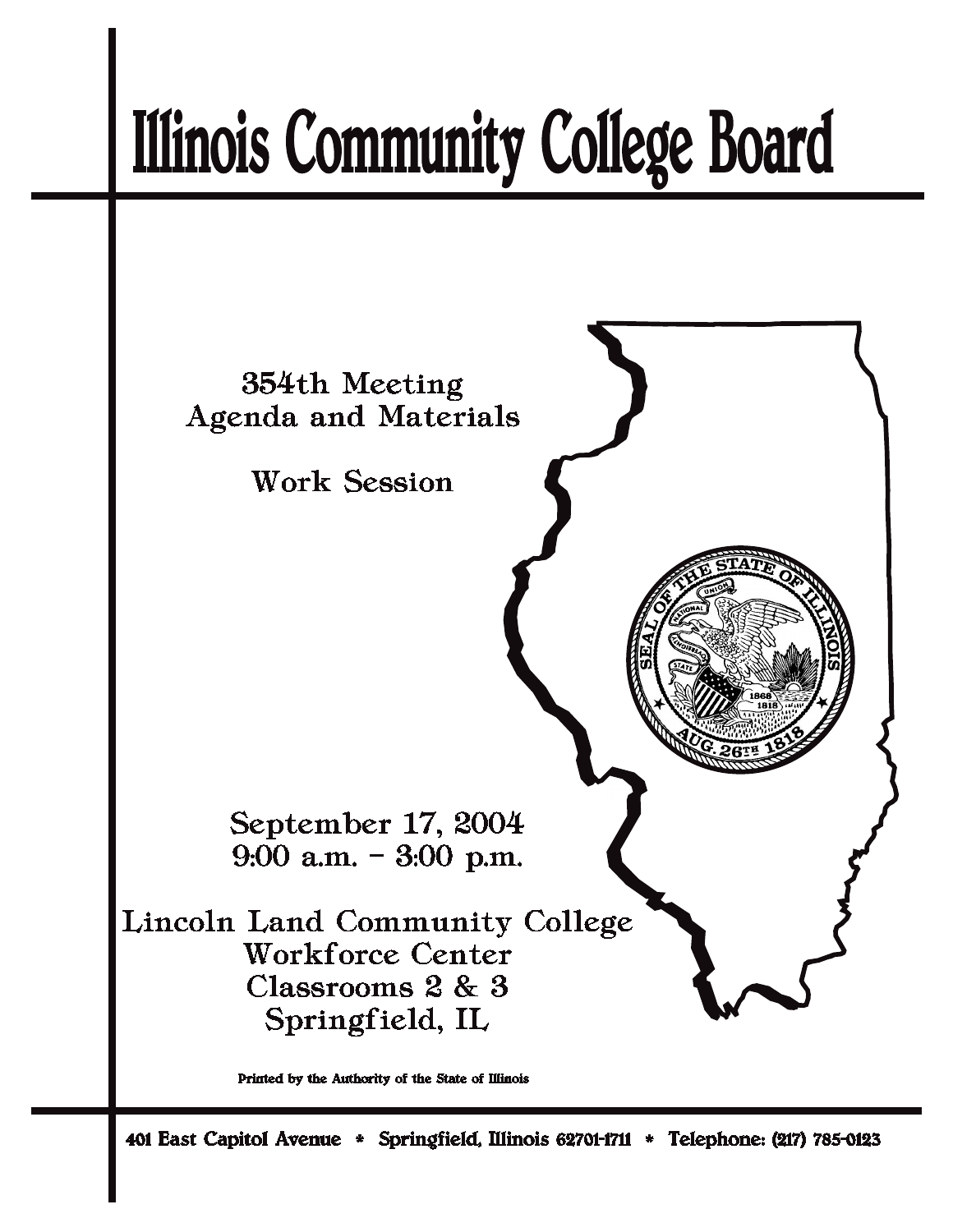Agenda 354th Meeting of the Illinois Community College Board **Work Session** Illinois Community College Board Office Lincoln Land Community College Campus Workforce Center Classrooms 2 & 3 2450 Foundation Drive Springfield, Illinois

> September 17, 2004 9:00 a.m. - 3:00 p.m.

Page

| 1.  | Roll Call and Declaration of Quorum                                                             |                                                                                                                                                                                                                                                                  |                                         |  |
|-----|-------------------------------------------------------------------------------------------------|------------------------------------------------------------------------------------------------------------------------------------------------------------------------------------------------------------------------------------------------------------------|-----------------------------------------|--|
| 2.  | Announcements and Remarks by Guy H. Alongi, Chair                                               |                                                                                                                                                                                                                                                                  |                                         |  |
| 3.  | Remarks by Geoffrey S. Obrzut, President/CEO                                                    |                                                                                                                                                                                                                                                                  |                                         |  |
| 4.  | Recommendations of the Illinois Adult Education and<br>Family Literacy Funding Study Task Force |                                                                                                                                                                                                                                                                  |                                         |  |
| 5.  | <b>Community College Baccalaureate Degrees</b>                                                  | $\overline{2}$                                                                                                                                                                                                                                                   |                                         |  |
| 6.  | Legislative Update                                                                              |                                                                                                                                                                                                                                                                  | 3                                       |  |
| 7.  |                                                                                                 | <b>Consent Agenda</b>                                                                                                                                                                                                                                            |                                         |  |
|     | 7.1<br>7.2<br>7.3<br>7.4                                                                        | Minutes of the June 18, 2004 Meeting<br>New Units of Instruction<br>Proposed Illinois Community College Board Rules<br>Concerning Reporting Requirement (Final Approval)<br>Certification of Eligibility for Special Tax Levy<br>(Chapter 122, Paragraph 3-14.3) | $4 - 15$<br>$16 - 26$<br>27-39<br>40-42 |  |
| 8.  | <b>Information Items</b>                                                                        |                                                                                                                                                                                                                                                                  |                                         |  |
|     | 8.1                                                                                             | Illinois Community College Board Advisory<br><b>Committee Member Appointments</b>                                                                                                                                                                                | 43-45                                   |  |
| 9.  | <b>Work Session</b>                                                                             |                                                                                                                                                                                                                                                                  |                                         |  |
| 10. | <b>Executive Session</b>                                                                        |                                                                                                                                                                                                                                                                  |                                         |  |
| 11. | Adjournment                                                                                     |                                                                                                                                                                                                                                                                  |                                         |  |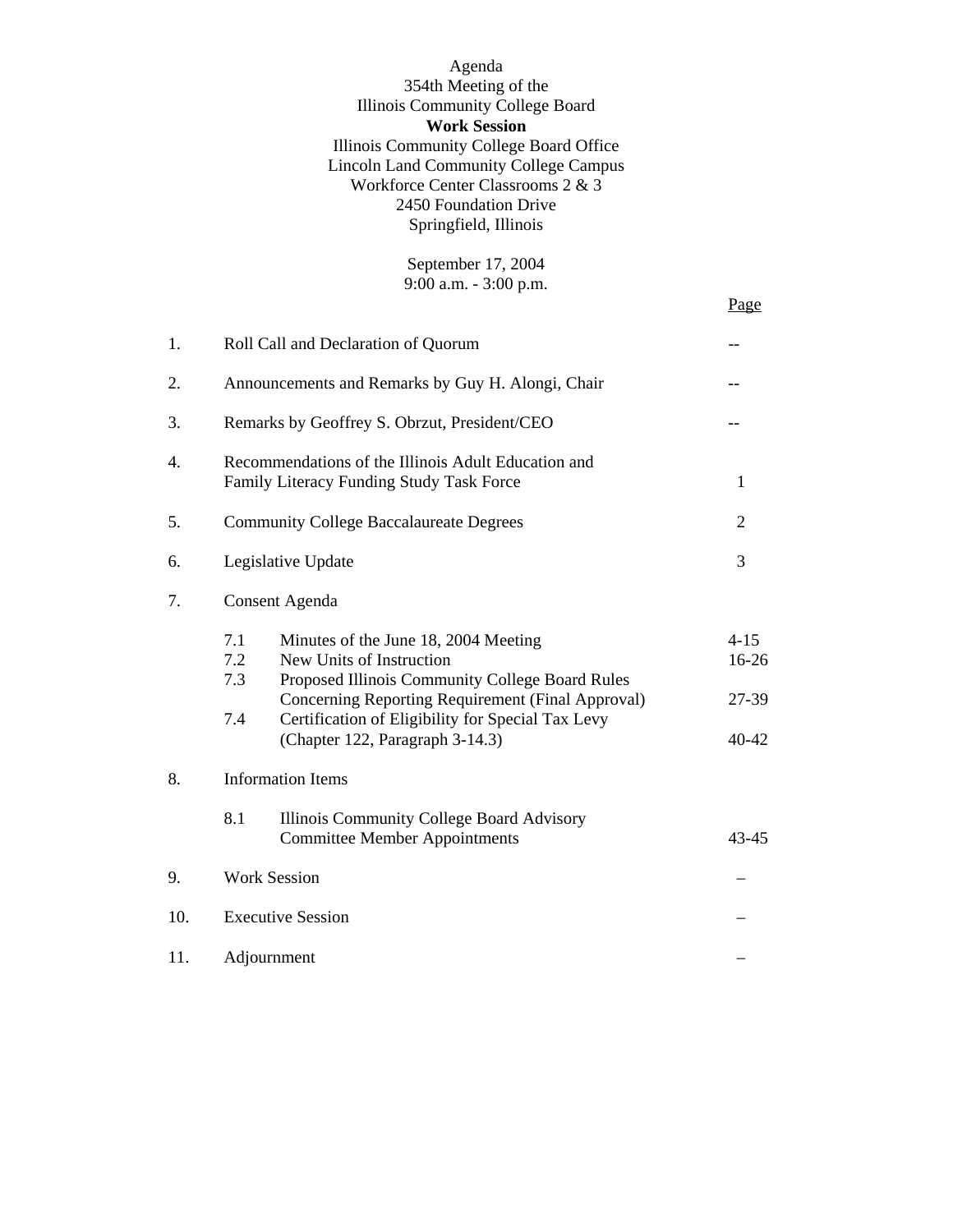#### **Revised**

#### Agenda Item #4 September 17, 2004

#### Illinois Community College Board

## **RECOMMENDATIONS OF THE ILLINOIS ADULT EDUCATION AND FAMILY LITERACY FUNDING STUDY TASK FORCE**

The Illinois Adult Education and Family Literacy Funding Study Task Force Report and recommendations were provided to the Board at its meeting on May 21, 2004, for review and comment. Discussion of the content and recommendations of the final report of the Task Force were presented to the Board at its meeting on June 18, 2004. Since that time, discussion of the recommendations has continued with providers, Senator Miguel del Valle, and the tri-chairs of the Task Force: Dr. Charles Guengerich, President of Wilbur Wright College; Ms. Susan Kidder, Executive Director of Literacy Chicago; and Mr. John Muirhead, Director of Adult Education at Urbana School District #116. This item is asking for the Board to take action on the recommendations contained in the report.

#### **RECOMMENDED ACTION**

The Illinois Community College Board hereby adopts the principles and recommendations of the Adult Education and Family Literacy Funding Study Task Force, including the following modifications, and directs the ICCB staff to implement these recommendations consistent with applicable state and federal legislation beginning in fiscal year 2006.

With the approval of the tri-chairs of the Task Force, the following changes to the previous recommendations are made:

- 1. the proposed funding framework will be reviewed three years, rather than five years, after implementation to examine trends and results, and
- 2. within the units of instruction in the base funding component of the funding framework, units of instruction categorized as vocational instruction will be weighted at 1.50.

In addition, two points contained in the Report and Recommendations are reemphasized:

- 1. there will be a 5 percent cap on the amount that any program can be reduced during the three-year period leading to the review of the framework, and
- 2. the Task Force, providers, ICCB staff, and the ICCB strongly recommend that continued and persistent efforts be made to increase the amount of funds available to provide Adult Education and Family Literacy services in the State of Illinois.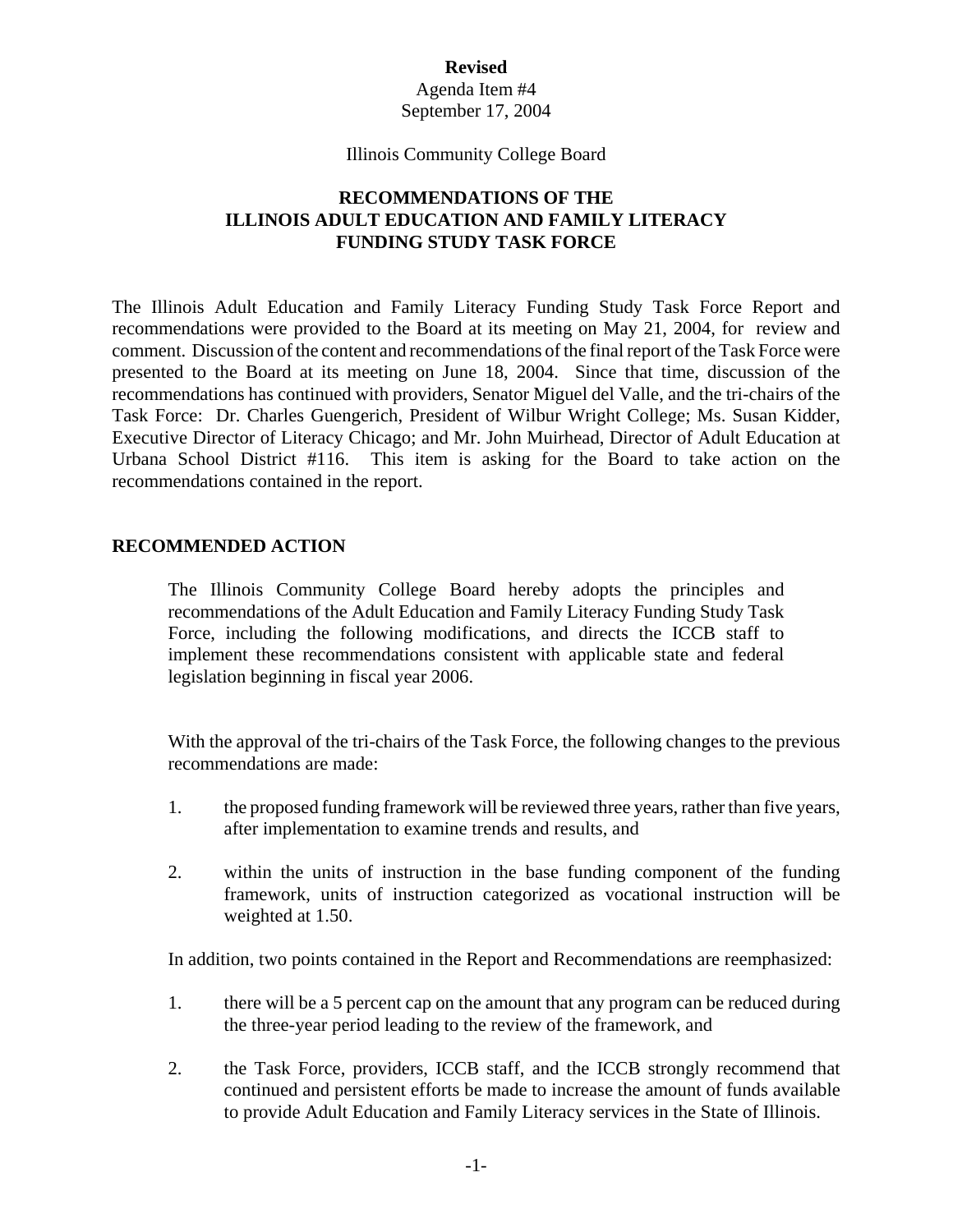#### Illinois Community College Board

#### **COMMUNITY COLLEGE BACCALAUREATE DEGREES**

One of the major missions of community colleges is to assist in meeting the educational needs of the communities they serve. In Illinois, this traditionally has been done through a system of comprehensive community colleges that provide baccalaureate transfer (first two years of the baccalaureate degree) education, career and technical education (including credit and non-credit preparation and upgrading for employment needs), adult education and literacy, and personal enrichment through non-credit coursework. The system serves nearly one million students a year providing access at times and locations convenient to the non-traditional populations it serves. Students include those from teens to senior citizens and from all racial and ethnic backgrounds. For many, community colleges provide the only access to higher education opportunities in the state. Because of these factors, community colleges are being asked to expand their missions to assist students in acquiring access to completion of baccalaureate degree education.

Numerous approaches have been offered as possible ways of meeting this expressed need for greater access to baccalaureate education. Examples of these approaches include baccalaureate degree granting institutions offering programs at more off campus locations (including community college campuses), technology provided access, dual admission, and expanded degree authority for institutions. This latter approach would allow community colleges to award baccalaureate degrees at least in selected discipline areas. William Rainey Harper College is currently proposing to seek a change in state statutes to allow it to take this approach. While this approach has been taken in some states, such a movement would present a major philosophical and policy change in the way Illinois has chosen to meet its higher education needs. Public and private colleges and universities in Illinois have a strong tradition of working together to address higher education needs. A comprehensive study of the ways to meet the higher education needs of the state is needed before the state grants permission for institutions to embark on such a course of action. Factors such as the impact on state and local funding, programmatic needs, and financial aid must be evaluated prior to determining how the educational needs of the state should be met. Therefore, the following motion is offered for the Board's consideration.

#### **RECOMMENDED ACTION**

It is recommended that the following motion be adopted:

The Illinois Community College Board, hereby, opposes any changes to Illinois State Statutes allowing community colleges to offer baccalaureate degrees until a comprehensive evaluation of issues leading to such proposals and solutions to those issues is conducted. It further directs the President/CEO of the Illinois Community College Board to work with the Executive Director of the Illinois Board of Higher Education in conducting such an evaluation.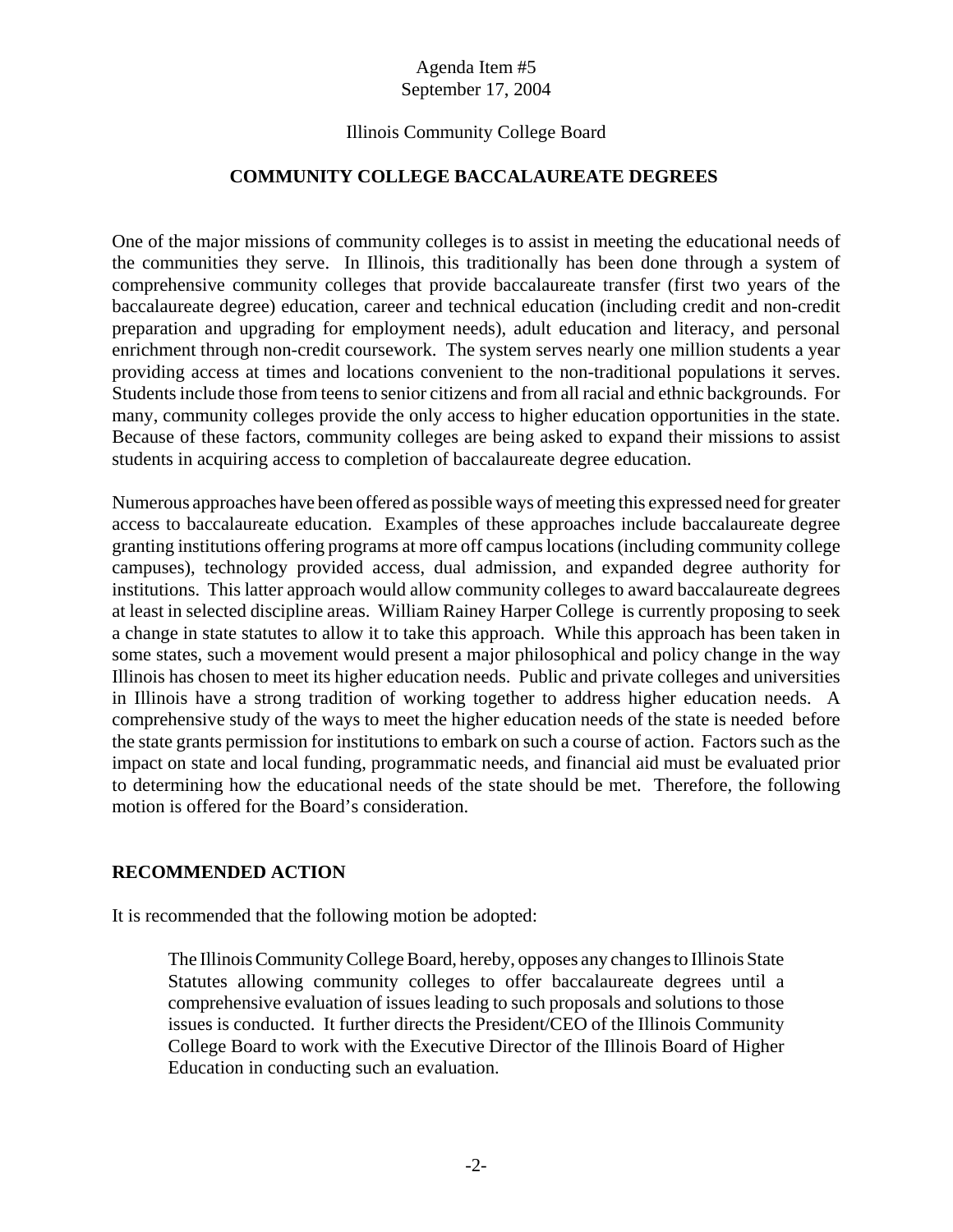# **LEGISLATIVE UPDATE**

An oral report will be presented to the Board at its meeting on September 17, 2004.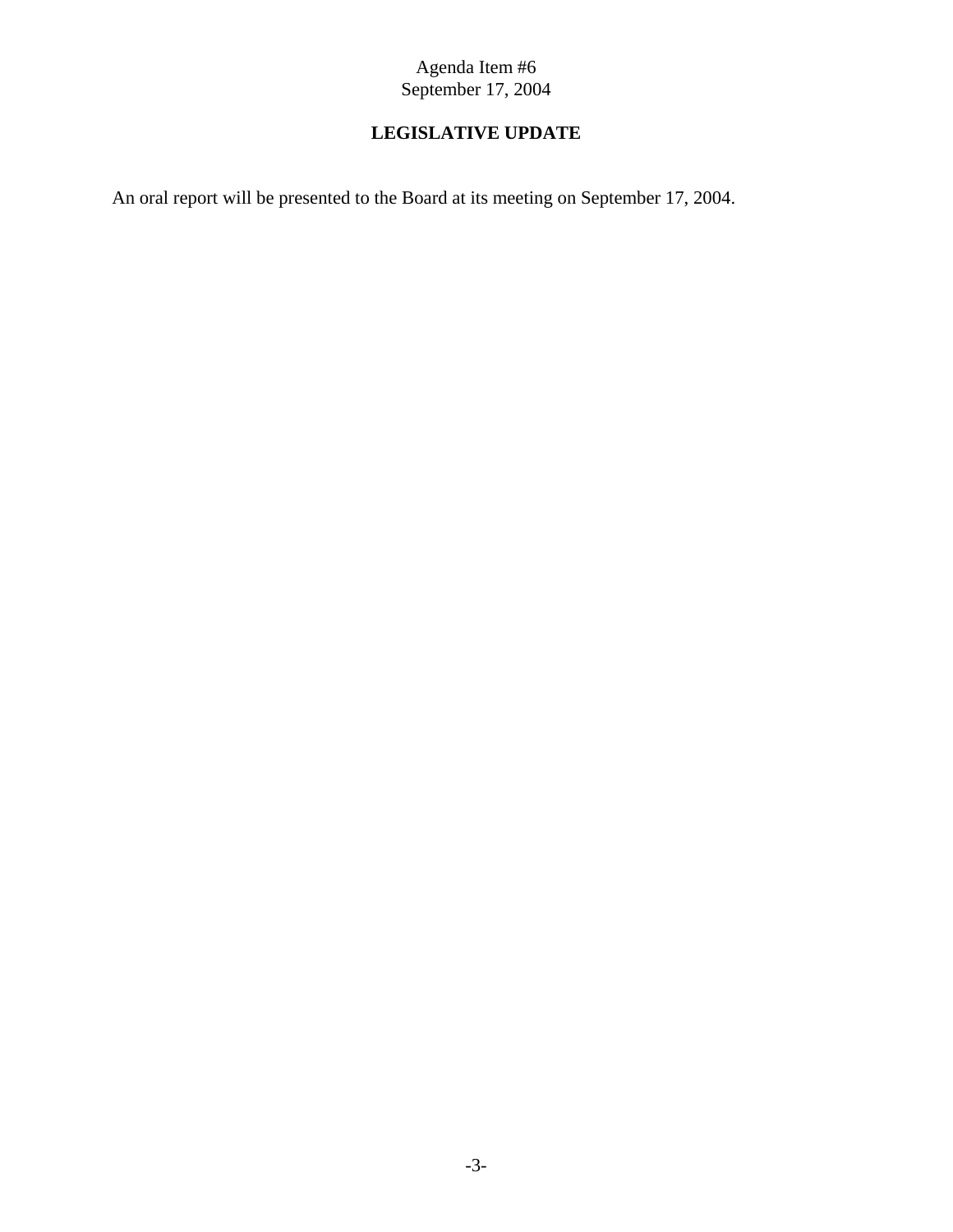Minutes of the 353<sup>rd</sup> Meeting of the Illinois Community College Board June 18, 2004 Springfield Renaissance Hotel Freeport Room Springfield, Illinois

#### Item #1 - Roll Call and Declaration of Quorum

Chairman Alongi called the meeting to order at 9:00 a.m. Roll call was taken with the following members present: Guy Alongi, Marjorie Cole, James Frommeyer, Laurna Godwin, Marikay Hegarty, Suzanne Morris, and Judith Rake. James Berkel, Hermene Hartman, and Rudolph Papa were absent.

## Item #2 - Announcements and Remarks Guy Alongi, Chair

Chairman Alongi welcomed guests.

Board members were asked to sign times sheets placed before them today in order to comply with newly adopted legislation addressing time spent for their services. This information will be kept on file in the ICCB office.

#### Item #3 - Election of Illinois Community College Board Vice Chair for Fiscal Year 2005

Marikay Hegarty made a motion, which was seconded by Marjorie Cole, to nominate Suzanne Morris as ICCB Vice Chair for Fiscal Year 2005. The motion was approved by unanimous voice vote. Ms. Morris accepted the appointment.

#### Item #4 - Committee Reports

#### Item #4.1 - Adult Education Transition Committee

Judith Rake commended the state and the Illinois community colleges on their selection to be part of a federal project titled the "Star Project" to study intermediate level adult education. Illinois is one of only six states selected by the U.S. Department of Education to participate.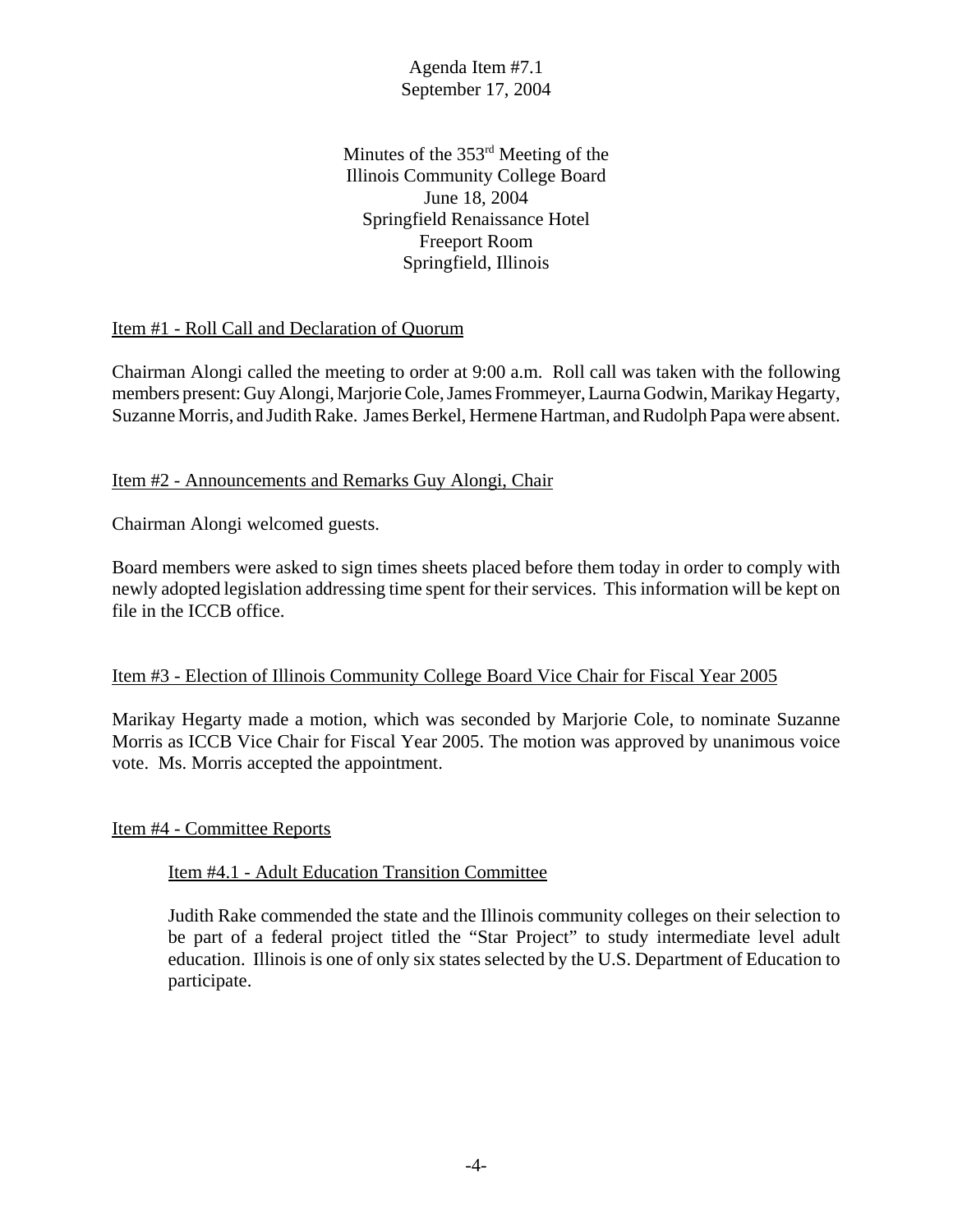Illinois is also one of four states selected to be part of a research grant by McGraw Hill Publishing Company to study the effectiveness of state community college boards in the administration of adult education services.

The Illinois community college presidents were commended for their assistance in helping Illinois gain national recognition.

Sarah Hawker and Rhonda Serafin will report later in the agenda on other adult education and family literacy initiatives.

#### Item #4.2 - Budget and Finance Committee

Marjorie Cole reported the committee discussed the financial statements which included the examination of nine funds. The state general funds were reviewed in more detail. Also discussed were fiscal year 2005 office budget issues.

Agenda Items #9.4, #9.5, #9.6, and #9.7 were discussed in detail. They are annual items that are recommended by the committee for approval by the Board today.

The Committee will study the salary disparity between the ICCB and other state agencies; e.g., the Illinois Board of Higher Education and the Illinois State Board of Education. This initiative will be discussed at a future Board meeting. President Geoffrey Obrzut commended the Board on studying this disparity.

#### Item #5 - President/CEO Report

Geoffrey Obrzut reported the General Assembly did not adjourn on May 31, 2004. Staff will continue to monitor legislative activities and apprise the Board of action.

A House Higher Education Appropriation Hearing was held on June 17. No action was taken by the Committee, but they did request information on a "bare bones" budget for the system and how students would be affected if a 3 percent cut was implemented. The system's current funding level is approximately at the fiscal year 1998 level.

The Illinois Community College Board will contract with Brenda Albright of the Franklin Education Group in Franklin, Tennessee, to facilitate new discussion on the Illinois Community College System Equalization Funding Formula. Meetings of the Finance Advisory Committee, which is studying the issue, have been scheduled for July 15 and July 22. A target date for conclusion of the study is late October.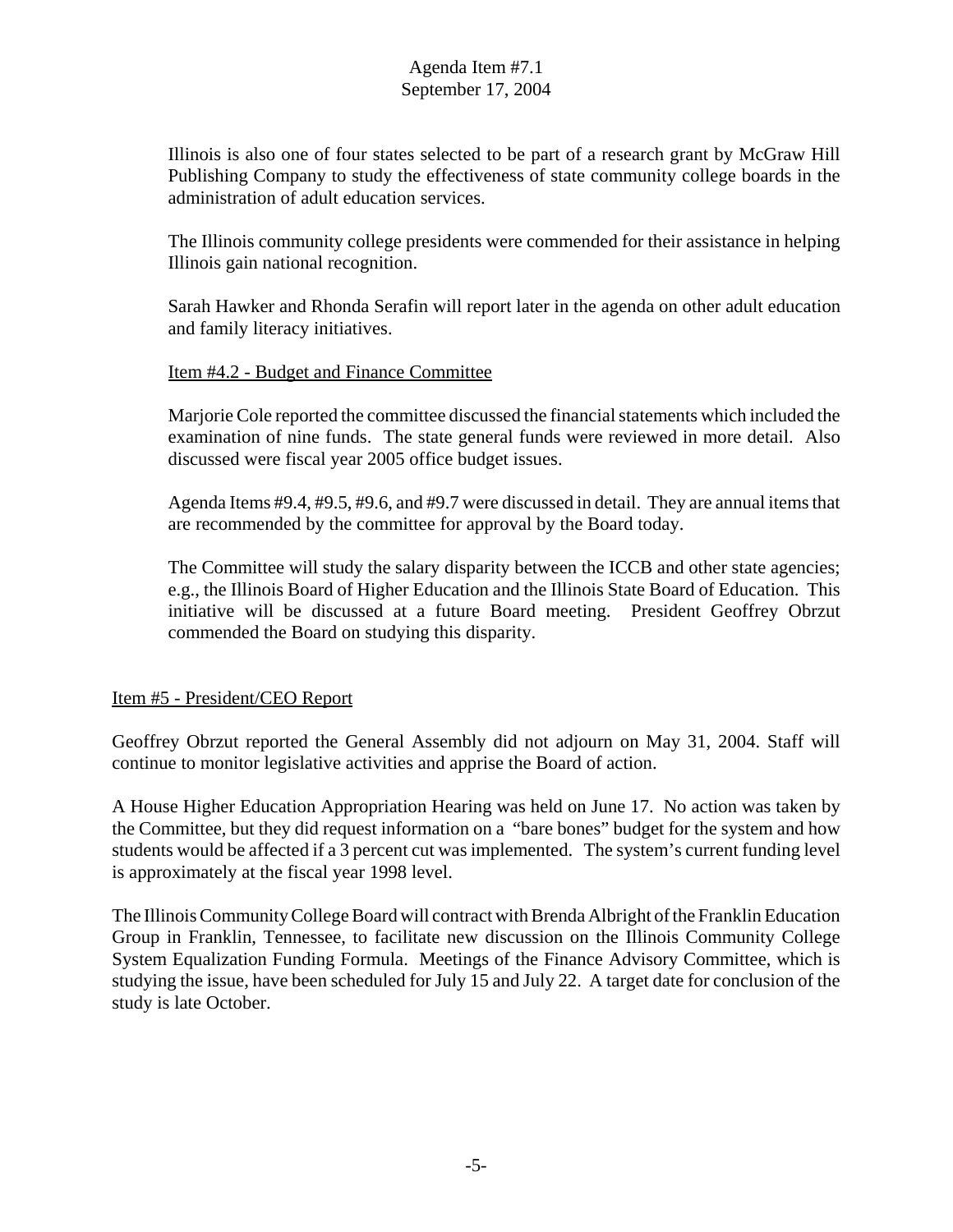Chairman Alongi and President Obrzut are seeking salary increases for ICCB staff. Chairman Alongi sent a memo to the Governor's Office indicating salary increases have not been given for three years. We are awaiting their response.

Mr. Obrzut spoke at the Chief Academic Officers Retreat on June 11 at Zion, Illinois, and was speaker at Triton College's Commencement on May 15.

During May, President Sunil Chand of the College of DuPage and Mr. Obrzut participated in a taping of Senator Cronin's Illinois Education Cable TV program to be aired throughout the cable TV channels in the Chicago metropolitan area.

Mr. Obrzut has visited 20 of the 39 community college districts at this time. He plans to complete his visits following the adjournment of the legislative session.

Richland Community College was commended for hosting the June 8 meeting of the Illinois Board of Higher Education.

#### Item #6 - Advisory Organizations

#### Item #6.1 - Adult Education and Family Literacy Advisory Council

Rhonda Serafin reported the Council met five times during fiscal year 2004. Ms. Serafin reported on the many accomplishments of the Council which included work on GED governance and testing issues and Adult Education and Family Literacy Funding Task Force Recommendations. Highlights were reported on the Council's four focus area teams.

Applications are being received for fiscal year 2005 Council officers. New officers will begin their terms in September 2005.

The Council appreciates the opportunity to provide input to the Illinois Community College Board and its staff on important adult education and family literacy issues.

#### Item #6.2 - Illinois Community College Trustees Association

Jake Rendleman commended the ICCB for its working relationship with the Trustees Association and Presidents Council.

The Trustees support the addition of \$16.7 million for the City Colleges of Chicago to the fiscal year 2005 budget for the community college system.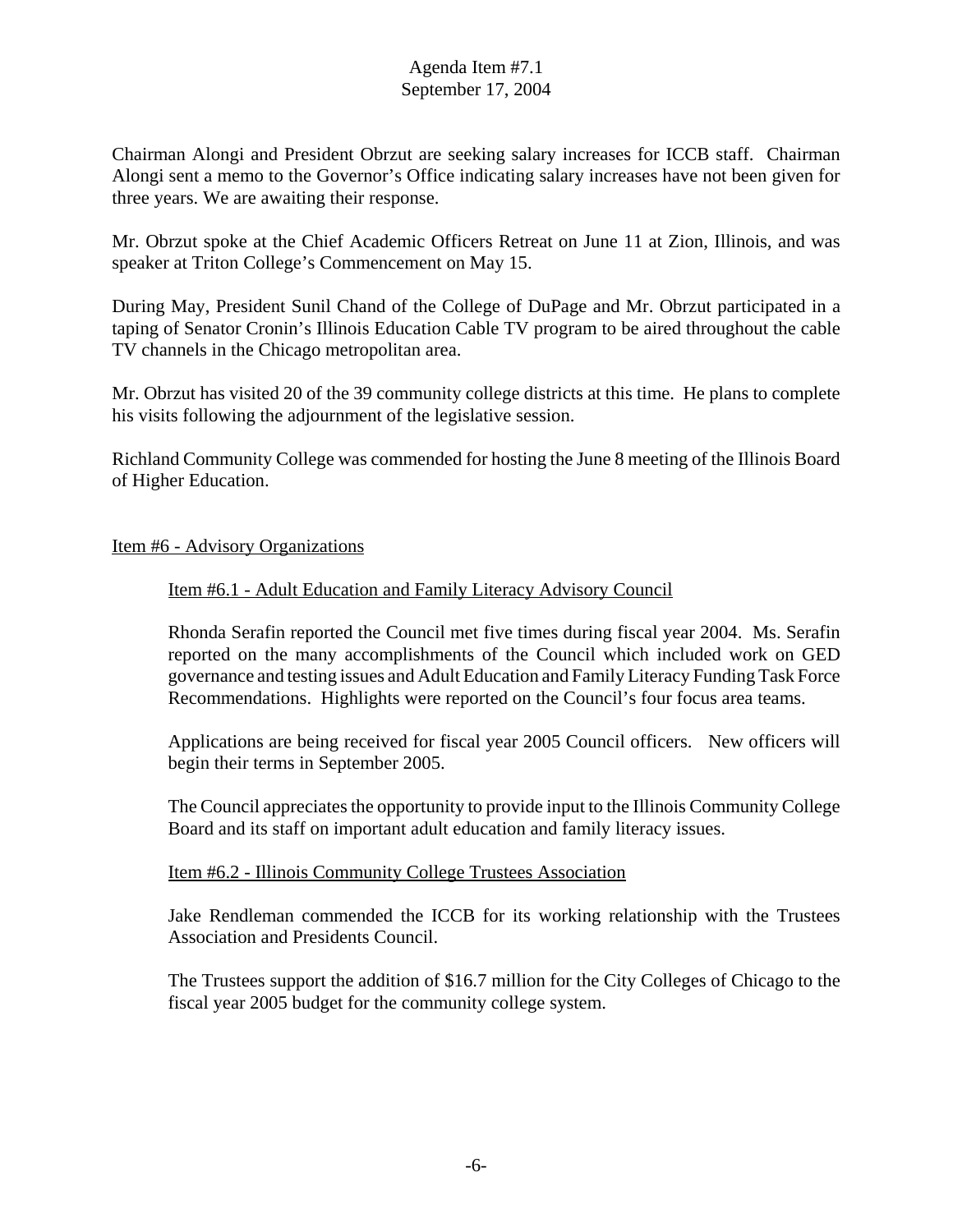The ICCTA's Annual Convention is currently underway and the Board is invited to participate in the activities. Dr. George Boggs, President of the American Association of Community Colleges in Washington, D.C., will be a key participant in the Convention.

Mr. Rendleman reported on Convention seminars scheduled for today and tomorrow.

Rev. Albert Tyson of the City Colleges of Chicago will become the new president of the Trustees Association on July 1, 2004.

ICCB Chairman Alongi commended Mr. Rendleman for his leadership to the Illinois Community College System during his year as ICCTA president.

#### Item #6.3 - Presidents Council

Terry Ludwig reported on the Presidents Council's meeting held yesterday. The Illinois Community College Board and staff were commended for their support to the Council.

Effective July 1, 2004, Dr. Jon Astroth of Heartland Community College will become President of the Council of Presidents. Dr. Alice Jacobs of Danville Area Community College will become Vice President and Dr. Keith Miller of Black Hawk College will become Secretary/Treasurer.

Dr. Ludwig reported on accomplishments of the Council during the past year, which included addressing funding for the community colleges, transitions and relationship building, federal and state legislative issues, and workforce and economic development.

ISAC changes in the MAP award are anticipated to be an advantage to the community college students. Discussions will also focus on AAT.

Deputy Governor of Education Brenda Holmes attended the Council meeting on June 17. Cordelia Meyer, Virginia McMillan, Marguerite Boyd, and Gretchen Naff attended yesterday's Council meeting and discussed teacher preparation issues.

The summer meeting of the Presidents Council will be July 21, 2004 at Heartland Community College in Normal.

Dr. Ludwig expressed his appreciation for the opportunity to serve as president of the Council during the past year.

ICCB Chairman Alongi commended Dr. Ludwig for his leadership to the Illinois Community College System during his year as Council president.

On behalf of the Illinois Community College Board and staff, Geoffrey Obrzut commended Mr. Rendleman and Dr. Ludwig for their leadership to the Illinois Community College System.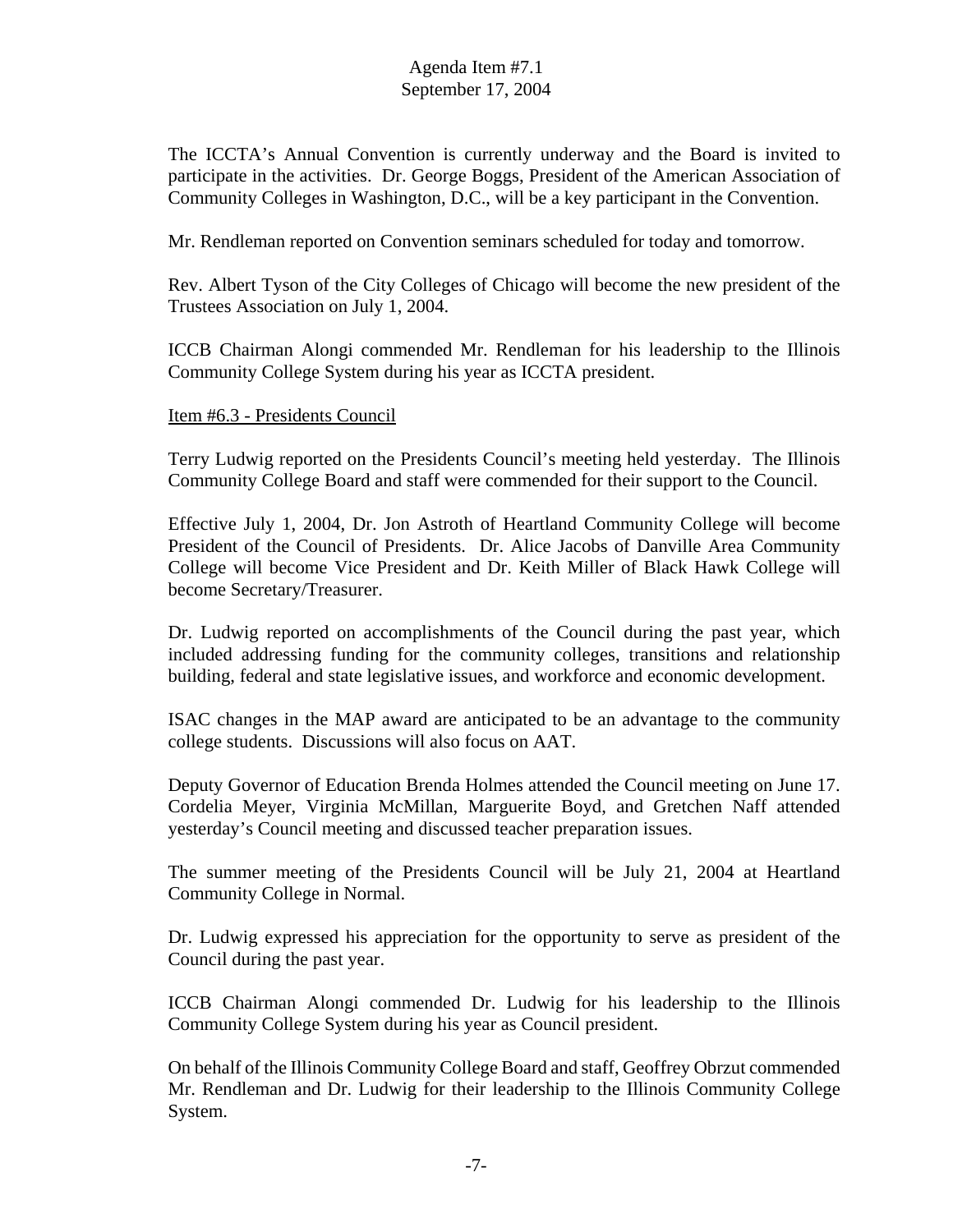#### Item #6.4 - Illinois Community College Faculty Association

No report was made today.

#### Item #6.5 - Student Advisory Council

James Frommeyer reported that the Student Advisory Council has worked diligently over the past year to organize Student Lobby Day. The most recent Student Lobby Day was extremely successful.

Jim thanked the Board for his opportunity to serve as ICCB Student Member during the past year.

Nick Kachiroubas reported on the Student Leadership Institute currently being held today. Nick commended Jim for his leadership to the students and presented him with a folder on behalf of the ICCB Student Advisory Committee.

Mr. Kachiroubas invited the Board members to attend the SAC meeting today.

Geoffrey Obrzut thanked Jim Frommeyer for his service during the past year. Mr. Obrzut introduced Christopher Denton as the new ICCB Student Member, effective July 1, 2004. Mr. Denton is a student at Danville Area Community College.

#### Item #7 - Recommendations of the Adult Education and Family Literacy Funding Study Task Force

Geoffrey Obrzut reported that on June 11, Senator Miguel del Valle requested the ICCB to defer action on the recommendations of the Adult Education and Family Literacy Funding Study Task Force until the September 17, 2004 ICCB meeting. In conversation with Chairman Alongi and ICCB staff, an agreement was made to delay until that time.

Sarah Hawker reported on activities and factors considered by the Task Force during the past several months to draft these recommendations. The principles that drove the task force were identified. Ms. Hawker commended the Task Force's Tri-Chairs Dr. Charles Guengerich, President of Wright College; Susan Kidder, Executive Director, Literacy Chicago; and Mr. John Muirhead, Director of Adult Education, Urbana School District #116, who worked with facilitator Brenda Albright of the Franklin Education Group in Franklin, Tennessee. Other task force members present today were commended as follows: Robert Luther, Lin Warfel, Gary Davis, Tom Schmidt, Rhonda Serafin, and Board members James Berkel and Judith Rake. ICCB staff commended were Jennifer Foster, Don Wilske, and Scott Parke.

Jennifer Foster reported on the state and federal law for funding and on the development of new data for the collection process.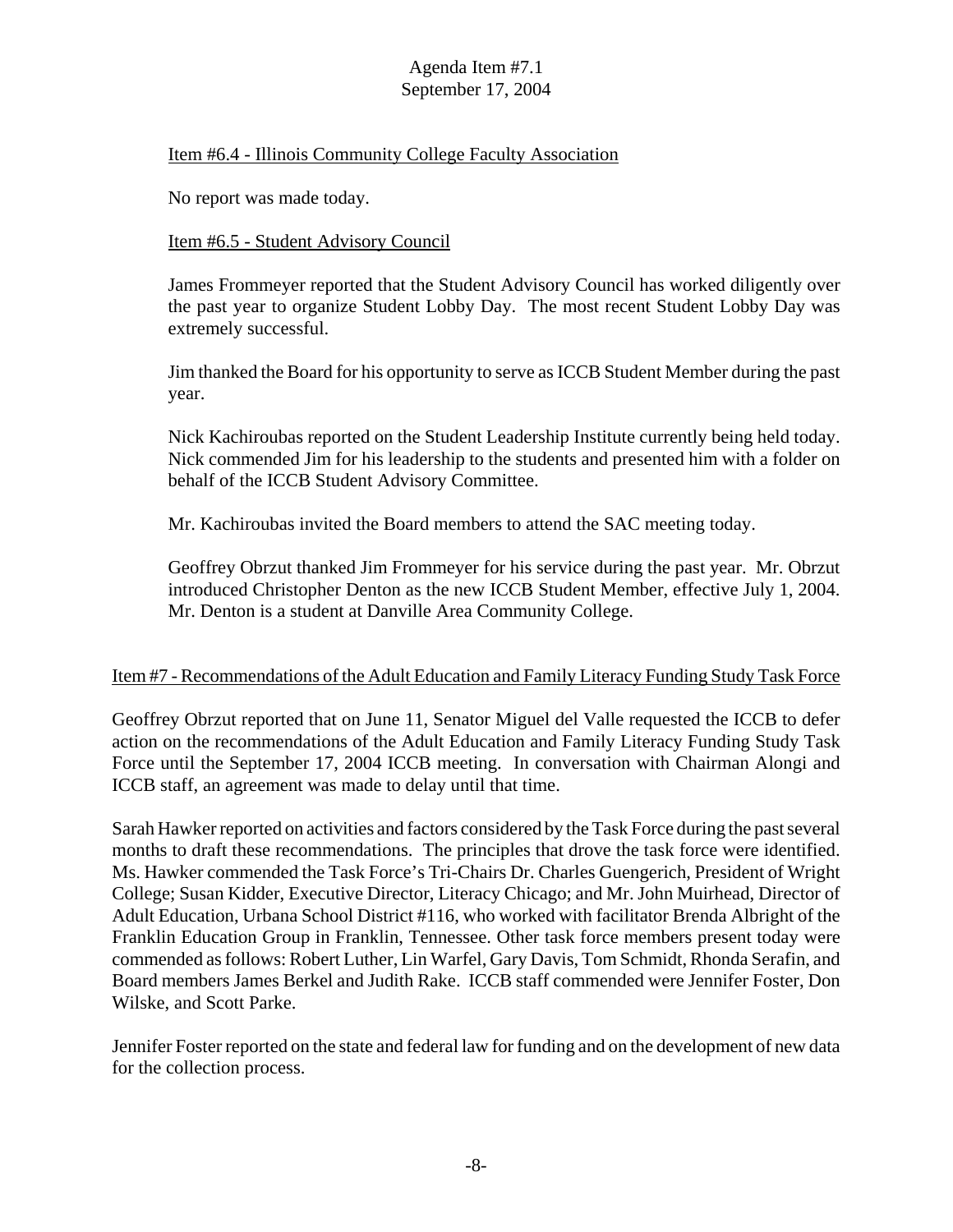Don Wilske reported on the relationship between the changes made by the Community College System Funding Task Force and the recommendations of the Adult Education and Family Literacy Funding Study Task Force.

Dr. Charles Guengerich addressed the Board and commended ICCB staff. He also urged that the Adult Education and Family Literacy funding formula be reviewed more frequently.

Geoffrey Obrzut stated that staff will consider hiring a grant writer to seek additional adult education funding. Mr. Obrzut thanked all persons involved for their work on the committees. Board action on the recommendations will be requested at the September 17 ICCB meeting.

Judith Rake added that a new database will be very helpful in securing additional funding. She commended Brenda Albright for her work in facilitating the task force, and she is pleased that Ms. Albright will be facilitating the system's Equalization Committee.

Sarah Hawker responded to Suzanne Morris on an ESL question and identified the benefits of this service.

Laurna Godwin made a motion, which was seconded by Judith Rake, to table Item #7 until the September 17, 2004 meeting of the Illinois Community College Board. The motion was approved by unanimous voice vote. Student vote: Yes.

\* \* \* \* \*

ICCTA Executive Director Gary Davis arrived with Dr.George Boggs, President of the American Association of Community Colleges. Dr.Boggs addressed the Board.

\* \* \* \* \*

Virginia McMillan reported on a higher education policy issue whereby the Board will form a task force to study a proposal by William Rainey Harper College to offer baccalaureate degrees. The task force will study broader issues which would focus on the offering of baccalaureate degrees at community colleges. Various constituents will be asked to appoint representatives to this task force to work with ICCB staff to review the issues.

\* \* \* \* \*

## Item #8 - Illinois Community College System Selected Programs and Services for Underrepresented **Groups**

Dr. Scott Parke made a presentation on how the Illinois community colleges have served students with disabilities over the past year.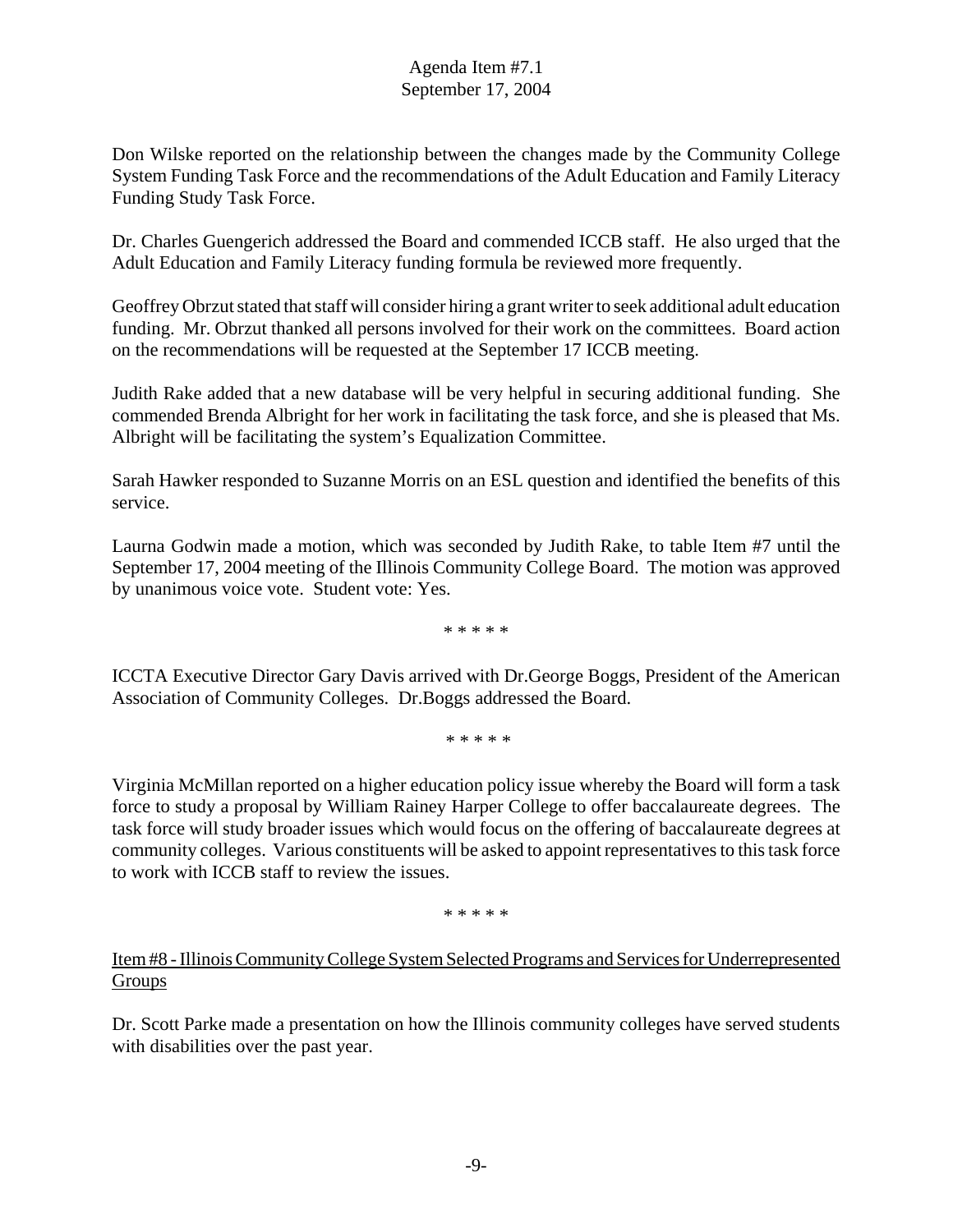Laurna Godwin made the following motion, which was seconded by Marikay Hegarty:

It is recommended that the following motion be adopted:

The Illinois Community College Board hereby endorses the following recommendations from the *Illinois Community College System Selected Programs and Services for Underrepresented Groups – Focus Area: Addressing the Needs of Students with Disabilities*.

- 1. The Illinois Community College Board and partners in the delivery of education and training programs should make the pursuit of additional funding to provide services and support to students with disabilities and other underrepresented groups a priority.
- 2. College officials should continue actively engaging in the implementation of cooperative agreements between Office of Rehabilitation Services to promote student achievement and employability for individuals with disabilities.
- 3. The Illinois Community College Board and partners should collaboratively pursue additional funding to provide the assistive technology and auxiliary services necessary for individuals with disabilities to more fully participate in higher education opportunities.
- 4. Illinois Community College Board and colleges should fully cooperate with additional information requests about the types of disabilities which individuals possess.
- 5. College officials should address those areas identified in local analysis that provide the greatest opportunity to improve services to students with disabilities.

The motion was approved by unanimous voice vote. Student advisory vote: Yes.

#### Item #9 - Consent Agenda

Suzanne Morris made a motion, which was seconded by Laurna Godwin, to approve the following items:

#### Item #9.1 - Minutes of the May 21, 2004 Meeting/Work Session

The Illinois Community College Board hereby approves the minutes of the May 21, 2004, meeting as recorded.

#### Item #9.2 - Minutes of the May 27, 2004 Special ICCB Meeting via Conference Call

The Illinois Community College Board hereby approves the minutes of the May 27, 2004 Special Meeting via Conference Call.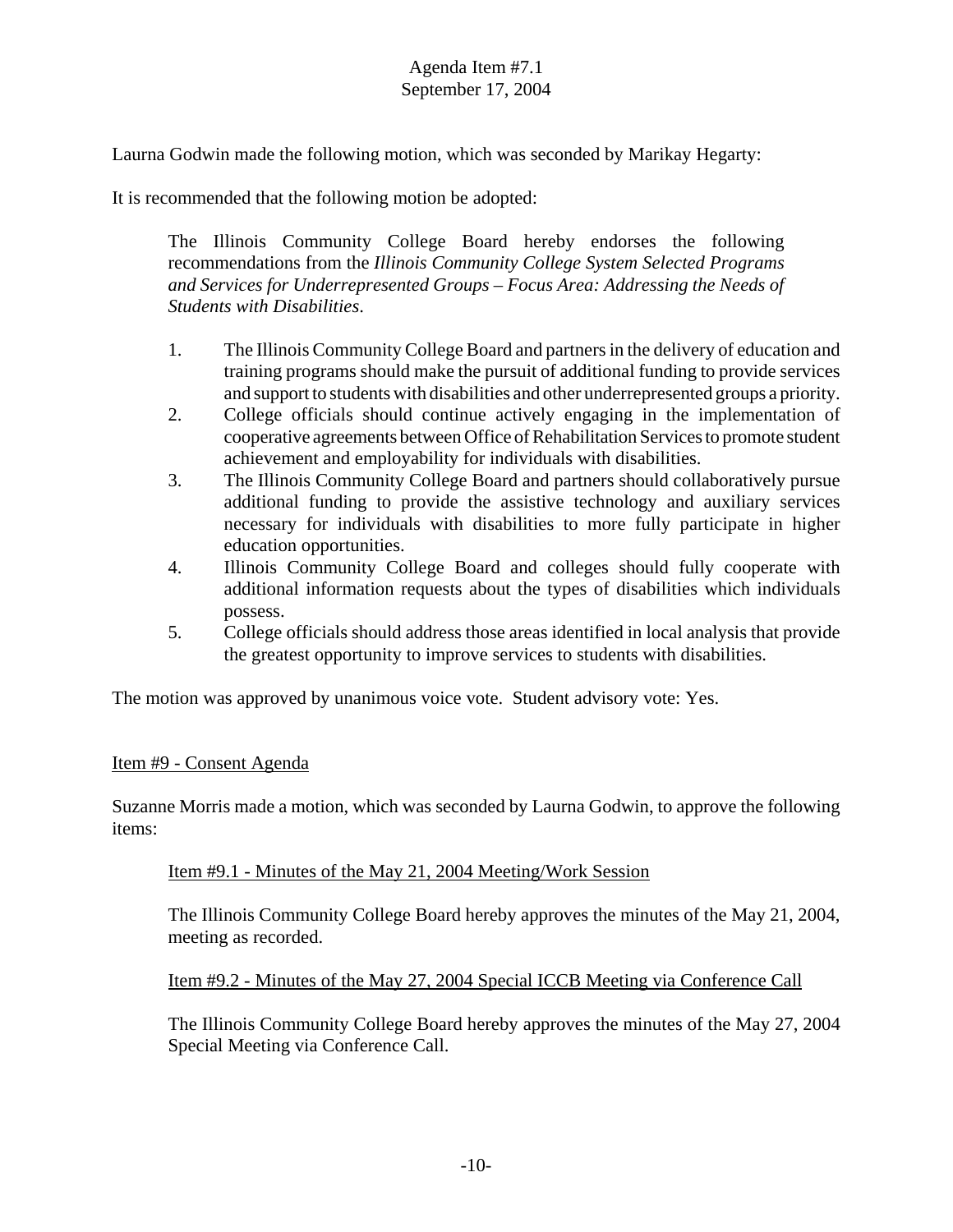#### Item #9.3 - Review of Executive Session Minutes

The Illinois Community College Board hereby determines that minutes of its executive sessions held on June 14, 2002; September 20, 2002; October 18, 2002; January 17, 2003; May 15, 2003; November 13-14, 2003; November 18, 2003 and December 8, 2003 are to remain confidential. All prior minutes of executive sessions have been made available for public inspection.

#### Item #9.4 - Contracts for the Illinois Community College Board Office

The Illinois Community College Board hereby approves the following fiscal year 2005 contractual agreements:

| Vendor                                                                                                  | <b>Purpose of Contract</b>        |     | FY 2005<br>Estimated<br><b>Annual Cost</b> |
|---------------------------------------------------------------------------------------------------------|-----------------------------------|-----|--------------------------------------------|
| IL Community College System Rental of Office Space<br>Foundation - renewal                              |                                   |     | \$254,720                                  |
| Lincoln Land Community<br>College - renewal                                                             | Rental of Office                  | \$  | 53,005                                     |
| Dougherty, Bridget - renewal                                                                            | <b>State Legislative Services</b> | \$. | 45,000                                     |
| Career and Technical Education Liaison Services<br>And Para Professional<br><b>Technical Assistants</b> | (5 Contracts)                     |     | $$138,000*$                                |
| Sarah Aughenbaugh                                                                                       | <b>Human Resources Contract</b>   | \$. | $37,000*$                                  |
| Unknown                                                                                                 | <b>Legal Services</b>             | S   | $55,000$ **                                |

\* Billed daily, annual cost is estimated, but will not exceed a set maximum \*\* Will be competitively bid, an hourly rate will be negotiated

Item #9.5 - Authorization to Enter into Interagency Contracts/Agreements

The Illinois Community College Board hereby authorizes its President/CEO, in concurrence with the ICCB Chair, to enter into interagency contracts/agreements, as needed for fiscal year 2005.

Item #9.6 - Authorization to Transfer Funds Among Line Items

The Illinois Community College Board hereby authorizes its President/CEO to transfer funds among fiscal year 2005 appropriated operating line items, as needed.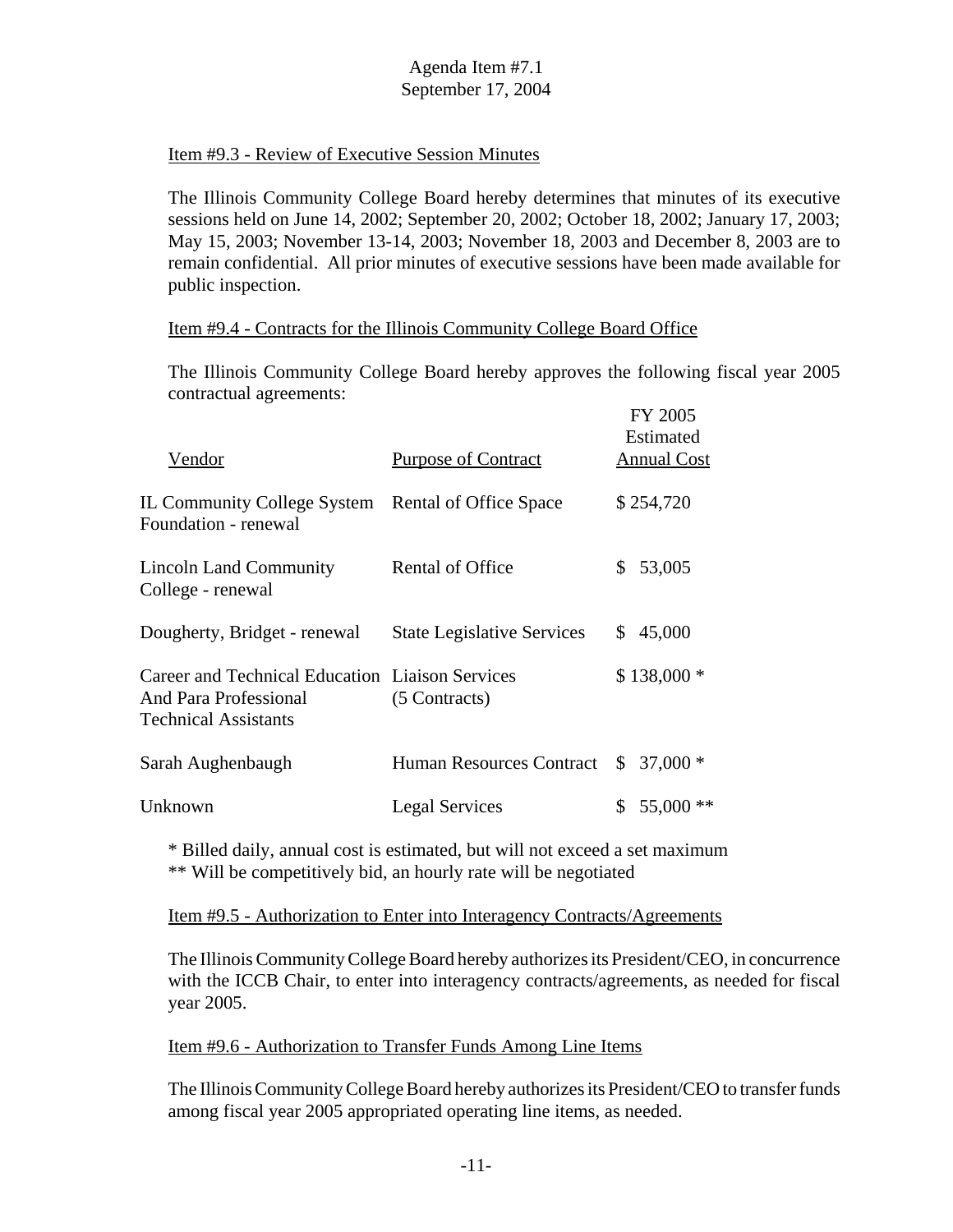#### Item #9.7 - Authorization to Set Salary Levels and Salary Ranges

The Illinois Community College Board hereby authorizes its President/CEO, in concurrence with the ICCB Chair, to set fiscal year 2005 staff salary levels and to adjust salary ranges, as necessary.

Item #9.8 - Illinois Community College Board Revised Fiscal Year 2005 Calendar of Meetings and Fiscal Year 2006 Calendar of Meetings

The Illinois Community College Board hereby adopts the following revised fiscal year 2005 calendar of meetings and the fiscal year 2006 calendar of meetings.

Fiscal Year 2005 (Revised)

| July 16, 2004    | (Subject to Call)                                             |
|------------------|---------------------------------------------------------------|
| September 17     | 9:00 a.m. - ICCB Office, Lincoln Land Community College,      |
|                  | Springfield (Work Session)                                    |
| October 15       | 9:00 a.m. - Parkland College, Champaign (Business Session)    |
| December 3       | (Subject to Call)                                             |
| January 21, 2005 | 9:00 a.m. - ICCB Office, 401 E. Capitol, Springfield          |
|                  | (Work Session)                                                |
| February 18      | 9:00 a.m. - Southeastern Illinois College, Harrisburg         |
|                  | (Business Session)                                            |
| May 20           | 9:00 a.m. - ICCB Office, 401 East Capitol Avenue, Springfield |
|                  | (Work Session)                                                |
| $*$ June 17      | 9:00 a.m. - Hyatt Regency McCormick Place, Chicago            |
|                  | (Business Session)                                            |
|                  |                                                               |

Fiscal Year 2006

| July 15, 2005    | (Subject to Call)                                                  |
|------------------|--------------------------------------------------------------------|
| September 16     | 9:00 a.m. - ICCB Office, Lincoln Land                              |
|                  | Community College, Springfield (Work Session)                      |
| October 21       | 9:00 a.m. - Lake Land College, Mattoon (Business Session)          |
| December 2       | (Subject to Call)                                                  |
| January 20, 2006 | 9:00 a.m. - James R. Thompson Center, Chicago                      |
|                  | (Work Session)                                                     |
| February 17      | 9:00 a.m. - Shawnee Community College, Ullin (Business Session)    |
| May 19           | 9:00 a.m. - ICCB Office, 401 East Capitol Avenue, Springfield      |
|                  | (Work Session)                                                     |
| *June            | 9:00 a.m. - (Day and location to be determined) (Business Session) |
|                  |                                                                    |

\* June meetings of the Board are held in conjunction with the ICCTA and the Presidents Council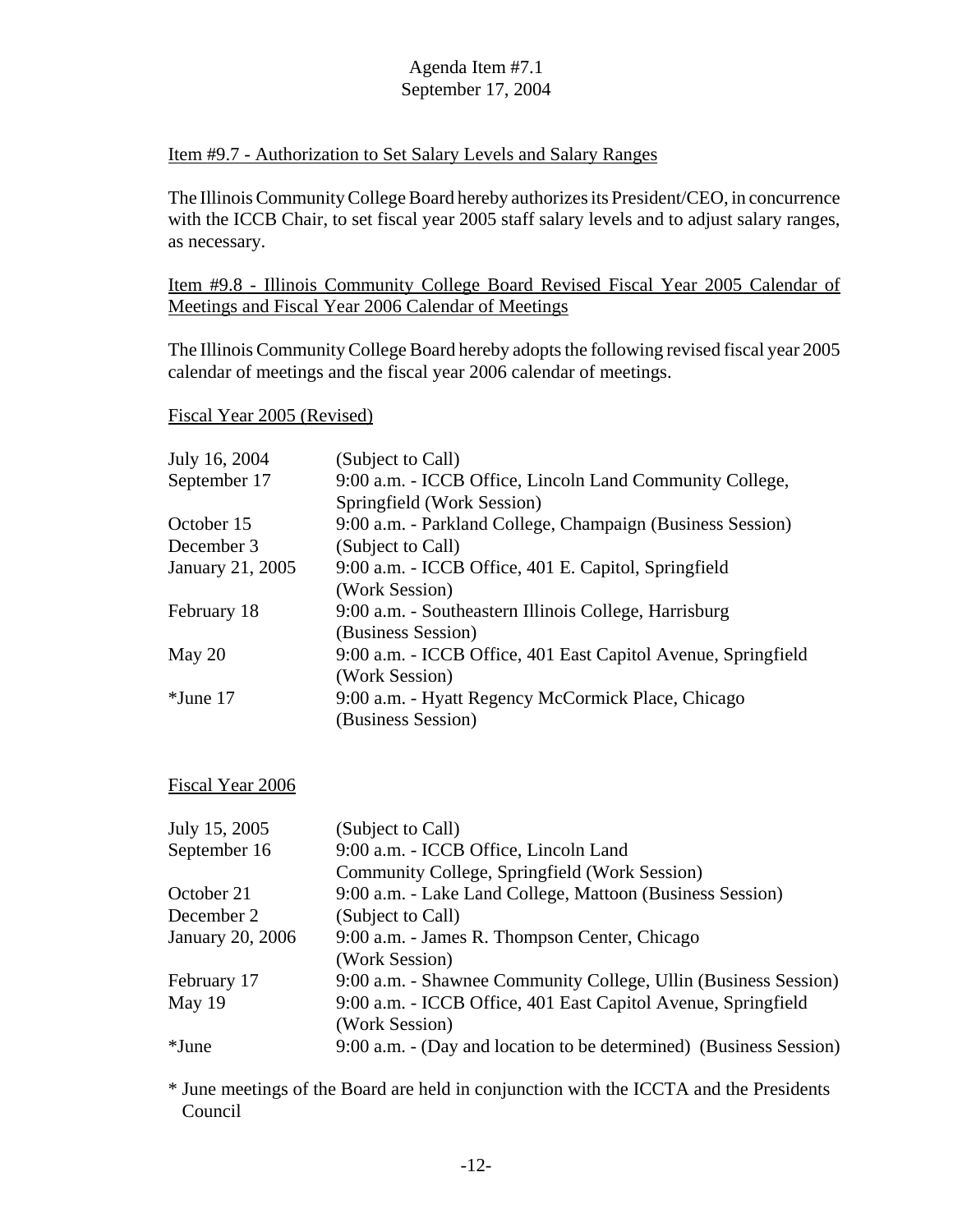#### Item #9.9 - Illinois Community College Board Recognition of Community Colleges

The Illinois Community College Board hereby grants a status of "recognition continued" to the following districts:

Illinois Central College Lincoln Land Community College John A. Logan College McHenry County College Moraine Valley Community College Rend Lake College Shawnee Community College (*with continued monitoring of data systems and analyses during fiscal year 2005*)

## Item #9.10 - Approval of the *Illinois Community College Board Employee Guidebook (Initial Approval)*

The Illinois Community College Board hereby approves the *Illinois Community College Board Employee Guidebook* and authorizes its President/CEO to process this employee guidebook and make necessary changes as deemed appropriate, with concurrence of the Board Chairman.

#### Item #9.11 - New Units of Instruction

The Illinois Community College Board hereby approves the following new units of instruction for the community colleges listed below:

#### **PERMANENT PROGRAM APPROVAL**

Richard J. Daley College

- Transportation & Distribution Logistics A.A.S. degree (63 semester credit hours)
- Transportation & Distribution Logistics Certificate (36 semester credit hours)

#### John A.Logan College

- Massage Therapy Certificate (30 semester credit hours)
- Emergency Medical Services A.A.S. degree (67 semester credit hours)

#### Waubonsee Community College

• Construction Management Technology A.A.S. degree (64 semester credit hours)

#### Illinois Valley Community College

Paraprofessional Educator A.A. S. Degree (64 semester credit hours)

#### Prairie State College

- Paraprofessional Educator A.A. S. Degree (62 semester credit hours)
- Paraprofessional Educator Certificate (33 semester credit hours)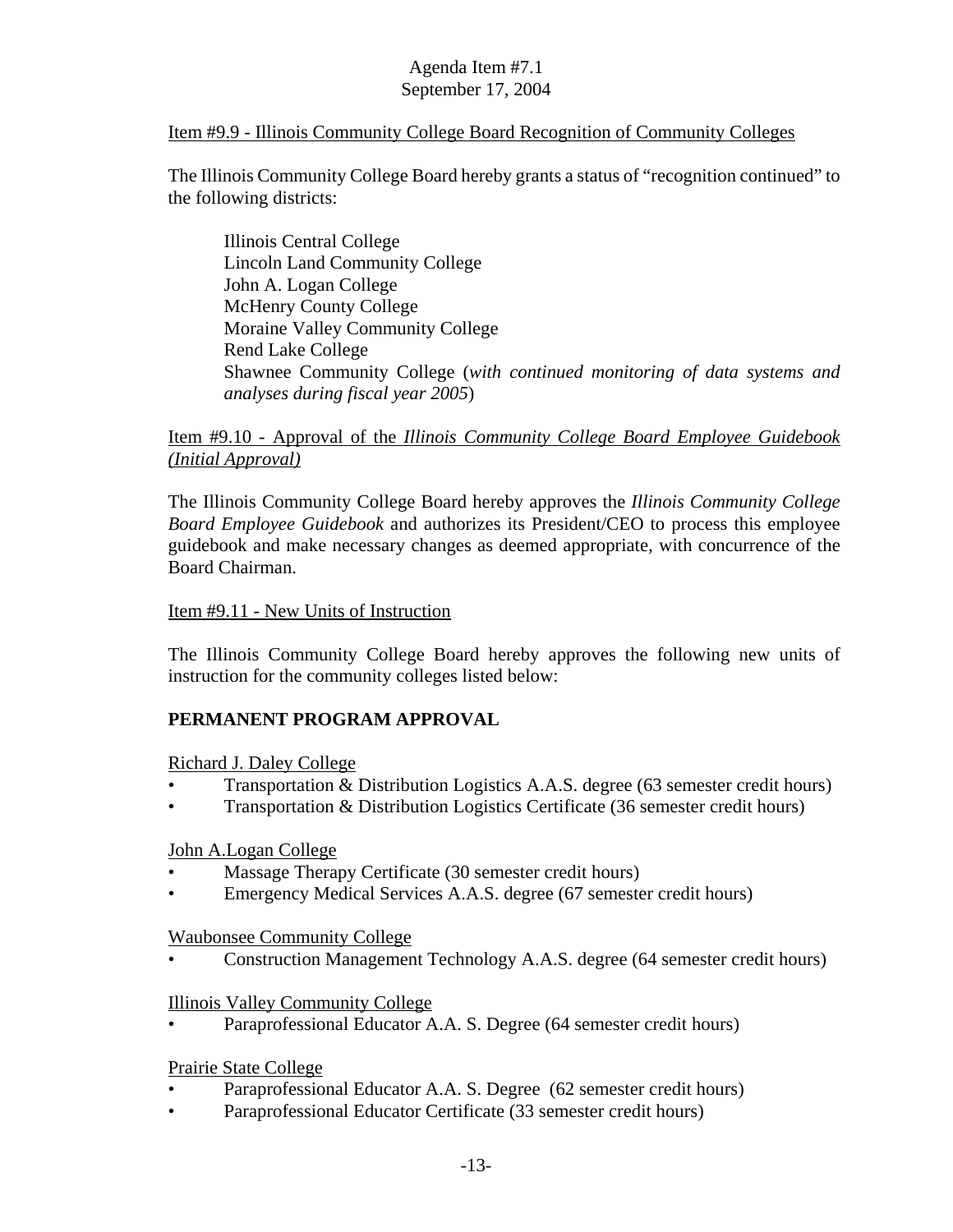Richland Community College

Paraprofessional Educator A.A. S. Degree (62 semester credit hours)

Rock Valley College

- Paraprofessional Educator A.A. S. Degree (64 semester credit hours)
- Paraprofessional Educator Certificate (34 semester credit hours)

Triton College

Paraprofessional Educator A.A. S. Degree (62 semester credit hours)

Item #9.12 - Proposed Amendments to Illinois Community College Board Rules Concerning Midterm Certification of Students for State Funding *(Initial Approval)*

The Illinois Community College Board hereby adopts and initially approves the following amendments to the *Administrative Rules of the Illinois Community College Board* and authorizes its President/CEO to process these amendments in accordance with the Illinois Administrative Procedures Act.

The motion was approved by unanimous voice vote. Student advisory vote. Yes.

#### Item #10 - Information Items

#### Item #10.1 - Fiscal Year 2004 Financial Statements

Financial Statements are provided to the Board for information.

Item #11 - Other Business

Chairman Alongi presented a plaque to James Frommeyer for his service to the Board as ICCB Student Member for fiscal year 2004.

Judith Rake read two ICCB Resolutions honoring Urouj Shaw of Oakton Community College and David Grinslade of Malcolm X College for being named to the USA Today All-USA Community and Junior College Academic First Team. These Resolutions will be signed by members of the Illinois Community College Board and sent to the two students in the near future.

#### Item #12 - Executive Session

At 10:40 a.m., Suzanne Morris made a motion, which was seconded by Judith Rake, to go into executive session for the purpose of discussing ICCB legal matters. The motion was approved by unanimous voice vote. Student advisory vote: Yes.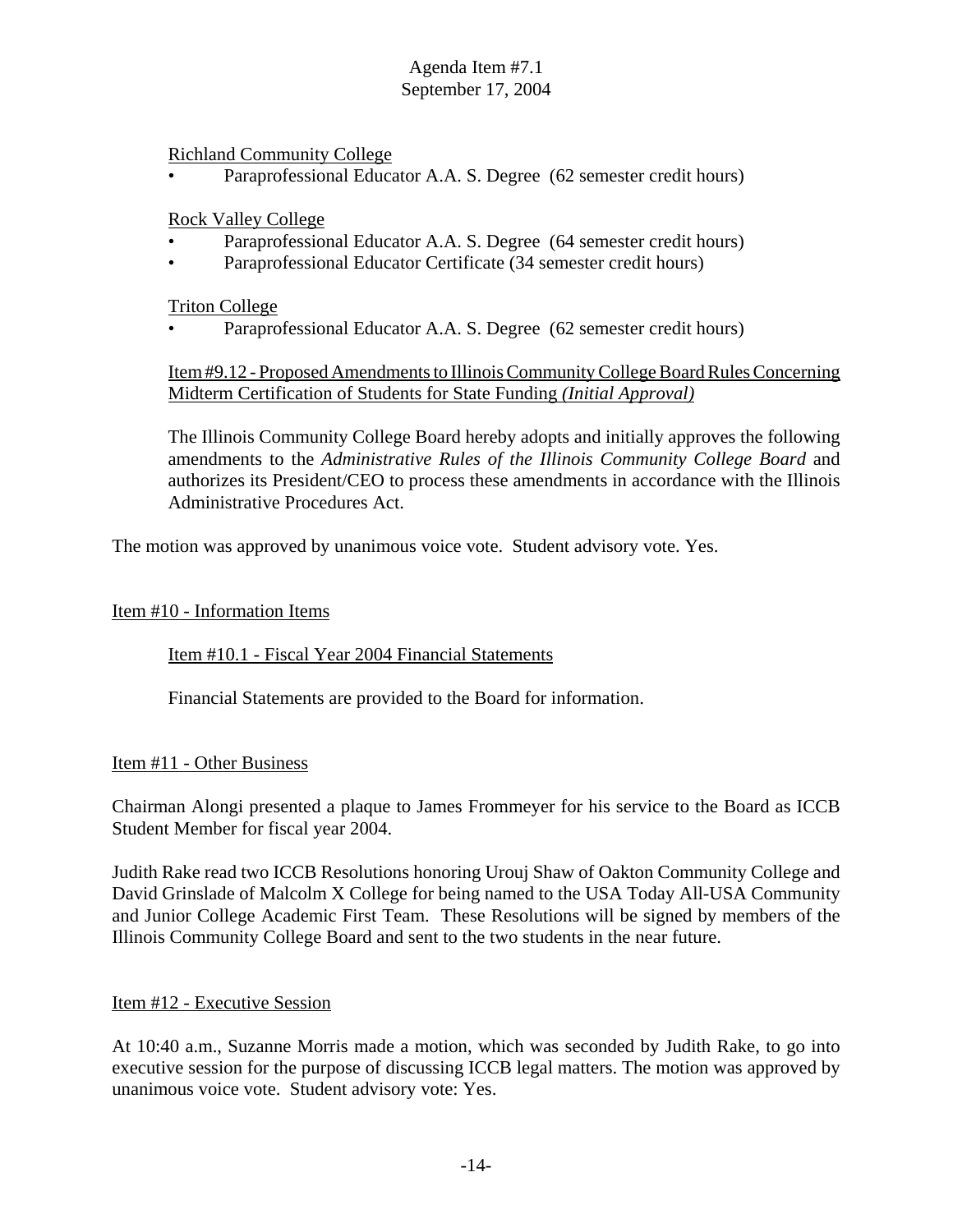At 11:20 a.m. Marjorie Cole made a motion, which was seconded by Suzanne Morris, to return to open session. The motion was approved by unanimous voice vote. Student advisory vote: Yes.

\* \* \* \* \*

Jerry Corcoran of Illinois Valley Community College, a doctoral student at Northern Illinois University, addressed the Board. Mr. Corcoran highlighted a study he is conducting which addresses strategic plans for Illinois community colleges similar to studies completed in the states of Washington and Iowa.

\* \* \* \* \*

Item #13 - Adjournment

Laurna Godwin made a motion, which was seconded by James Frommeyer, to adjourn the meeting at 11:50 a.m. The motion was approved by unanimous voice vote. Student advisory vote: Yes.

Chairman President/CEO

 $\overline{a}$ 

Guy H. Alongi Geoffrey S. Obrzut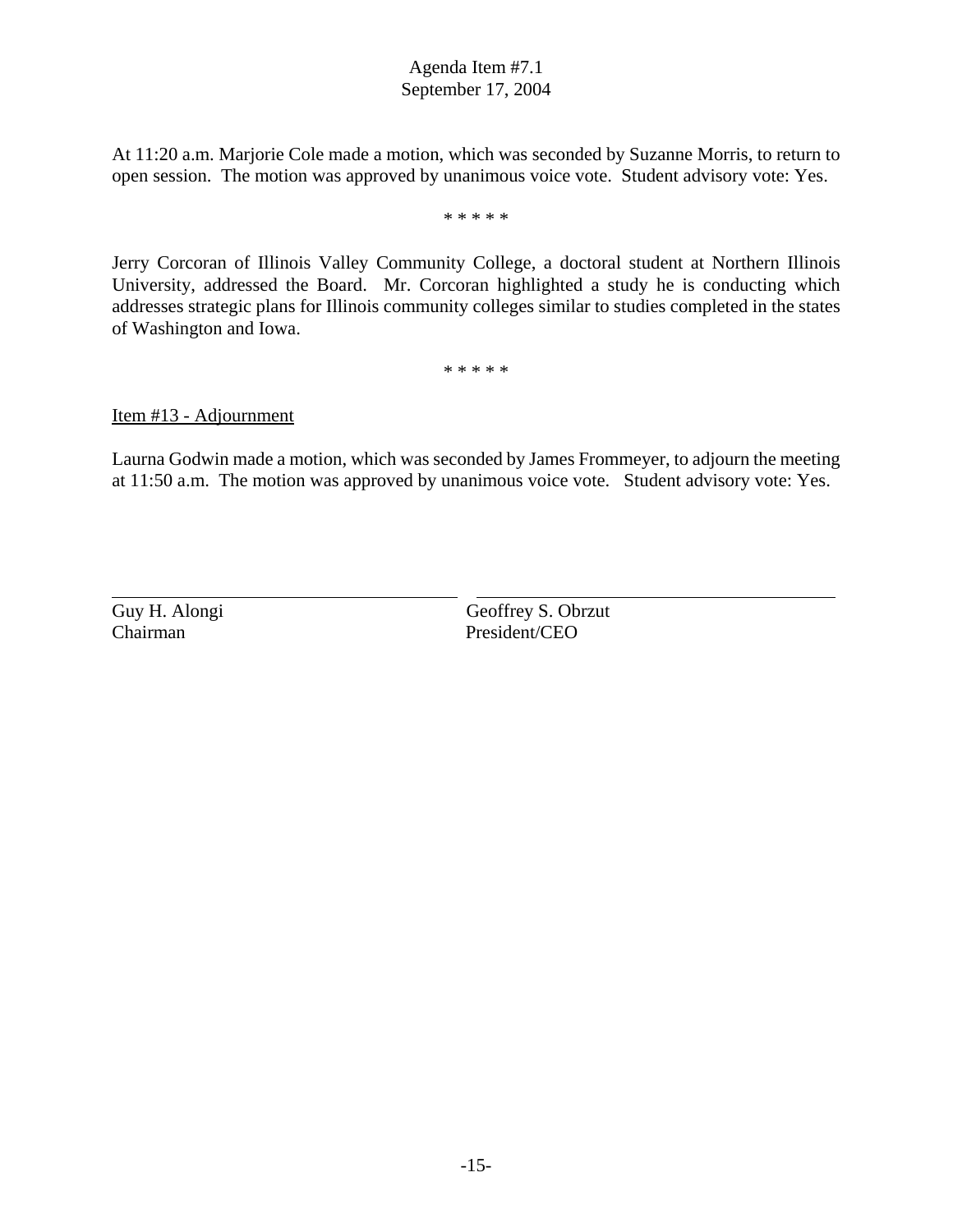#### **NEW UNITS OF INSTRUCTION**

The Illinois Community College Board is requested to approve new units of instruction for the following community colleges:

#### **RECOMMENDED ACTION:**

It is recommended that the following motion be adopted:

 The Illinois Community College Board hereby approves the following new units of instruction for the community colleges listed below:

#### **PERMANENT PROGRAM APPROVAL**

Frontier Community College

• Electrical Distribution Systems Certificate (31 semester credit hours)

Illinois Central College

• Therapeutic Massage Certificate (37.5 semester credit hours)

Kankakee Community College

- Paraprofessional Educator A.A.S. degree (62 semester credit hours)
- Paraprofessional Educator Certificate (31 semester credit hours)
- Desktop Publishing A.A.S. degree (64 semester credit hours)
- Desktop Publishing Certificate (31 semester credit hours)

#### Lake Land College

Esthetics Certificate (37 semester credit hours)

#### Lincoln Land Community College

- Commercial Electrical Maintenance A.A.S. degree (64 semester credit hours)
- Medical Coding Specialist Certificate (39 semester credit hours)

#### Lincoln Trail College

Medical Assistant Certificate (36 semester credit hours)

#### John A. Logan College

• Auto Collision Technology A.A.S. degree (66 semester credit hours)

#### Prairie State College

Fitness and Exercise A.A.S. degree (64 semester credit hours)

#### Rend Lake College

• Secondary Mathematics A.A.T. degree (63 semester credit hours)

#### Sauk Valley Community College

- Paraprofessional Educator A.A.S. degree (64 semester credit hours)
- Advanced Early Childhood Education Certificate (32 semester credit hours)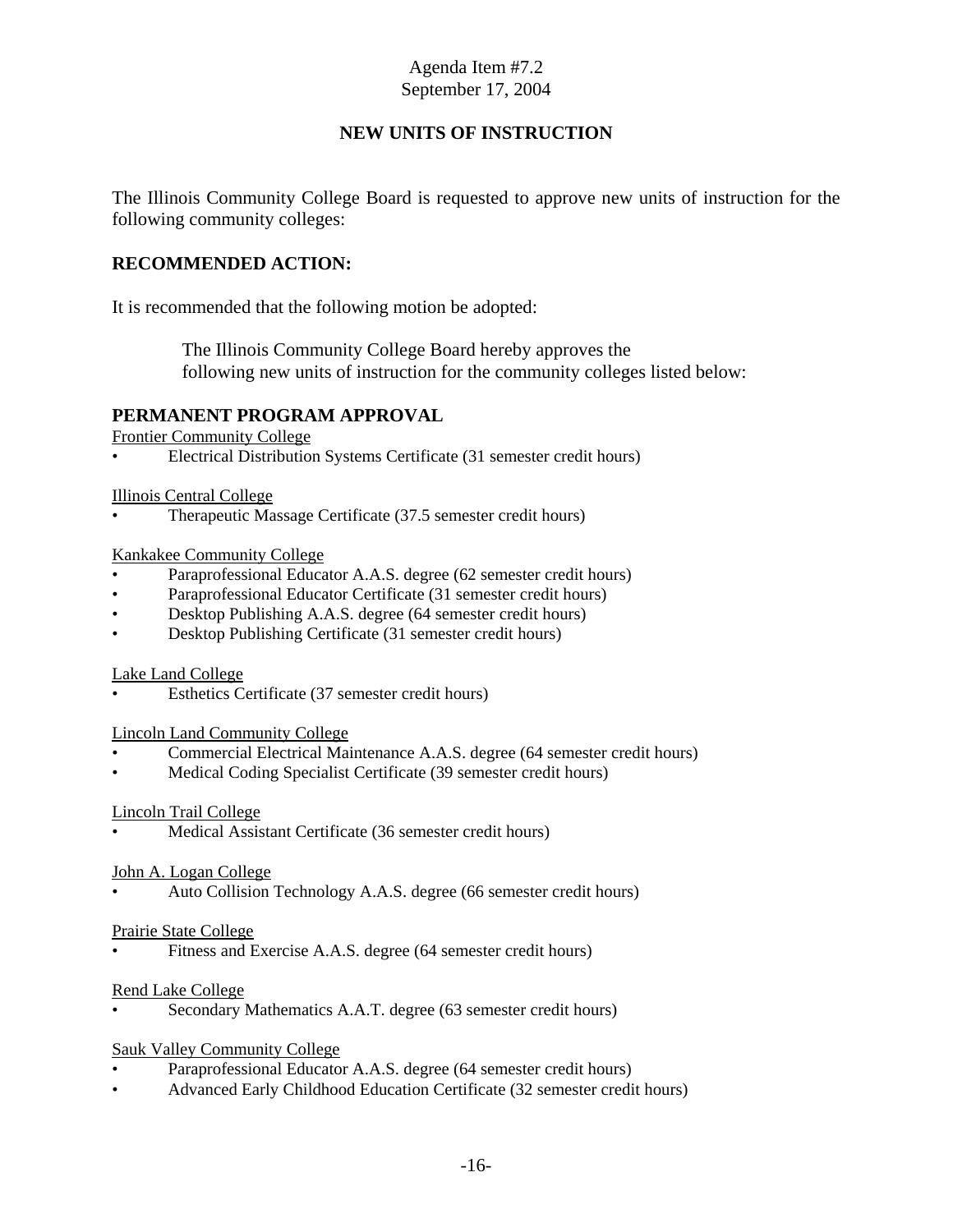Shawnee Community College

- Paraprofessional Educator A.A.S. degree (63 semester credit hours)
- Paraprofessional Educator Certificate (32 semester credit hours)

#### Triton College

• Secondary Mathematics A.A.T. degree (64 semester credit hours)

Harry S. Truman College

Secondary Mathematics A.A.T. degree (62-65 semester credit hours)

John Wood Community College

• Animal Science A.A.S. degree (64 semester credit hours)

#### **BACKGROUND**

**Frontier Community College**, one of the Illinois Eastern Community Colleges, is seeking approval to offer a 31 semester credit hour "Electrical Distribution Systems" certificate program. This program will prepare individuals for employment as electrical power maintenance and repairers. Electrical distribution workers build and maintain overhead and underground distribution systems. The curriculum consists of coursework in electrical distribution systems, equipment operation, transformer theory and installation, conductor installation, service and metering, pole framing and construction specification, underground distribution, fusing, substation and volt regulation, climbing skills and safety and accident prevention. Labor market information provided by the college supports the interest in and need for a formalized training program in electrical line maintenance. Currently, there are no other colleges within the district nor in surrounding districts offering this type of training. The college anticipates an enrollment of 15 full-time and 15 part-time students the first year. The program will require one new full-time and two existing part-time faculty the first year. Costs for implementing this program will be approximately \$223,800 the first year, \$98,000 the second year, and \$129,500 the third year. The higher cost during the first year reflects initial equipment and instructional material purchases.

**Illinois Central College** is seeking approval to offer a 37.5 semester credit hour certificate program in "Therapeutic Massage". This program will prepare individuals for employment as massage therapists in hospitals and physician's offices, health and fitness facilities, hotels and resorts, longterm care facilities, and in private-practice. The curriculum consists of 11 semester credit hours of general education coursework, 23.5 semester credit hours of career and technical education requirements, and three (3) semester credit hours of work-based learning. The career and technical component includes coursework in introductory massage therapy and bodywork, fundamental massage techniques, anatomy and physiology, professional issues, concepts of holistic health, applied kinesiology and first aid/CPR. This program was developed according to the guidelines established by the National Certification Board for Therapeutic Massage and Bodywork (NCBTMB) and will prepare graduates for the required state licensure examination through the Illinois Department of Professional Regulation (IDPR) as well as for the optional certification examination available through NCBTMB. The college plans to seek optional accreditation for this program through the Commission on Massage Therapy Accreditation (COMTA) upon graduation of at least two classes of students. Labor market information provided by the college supports the interest in and need for massage therapists both statewide and district wide. An additional survey conducted by the college indicated that 70 percent of respondents felt a strong need for massage therapists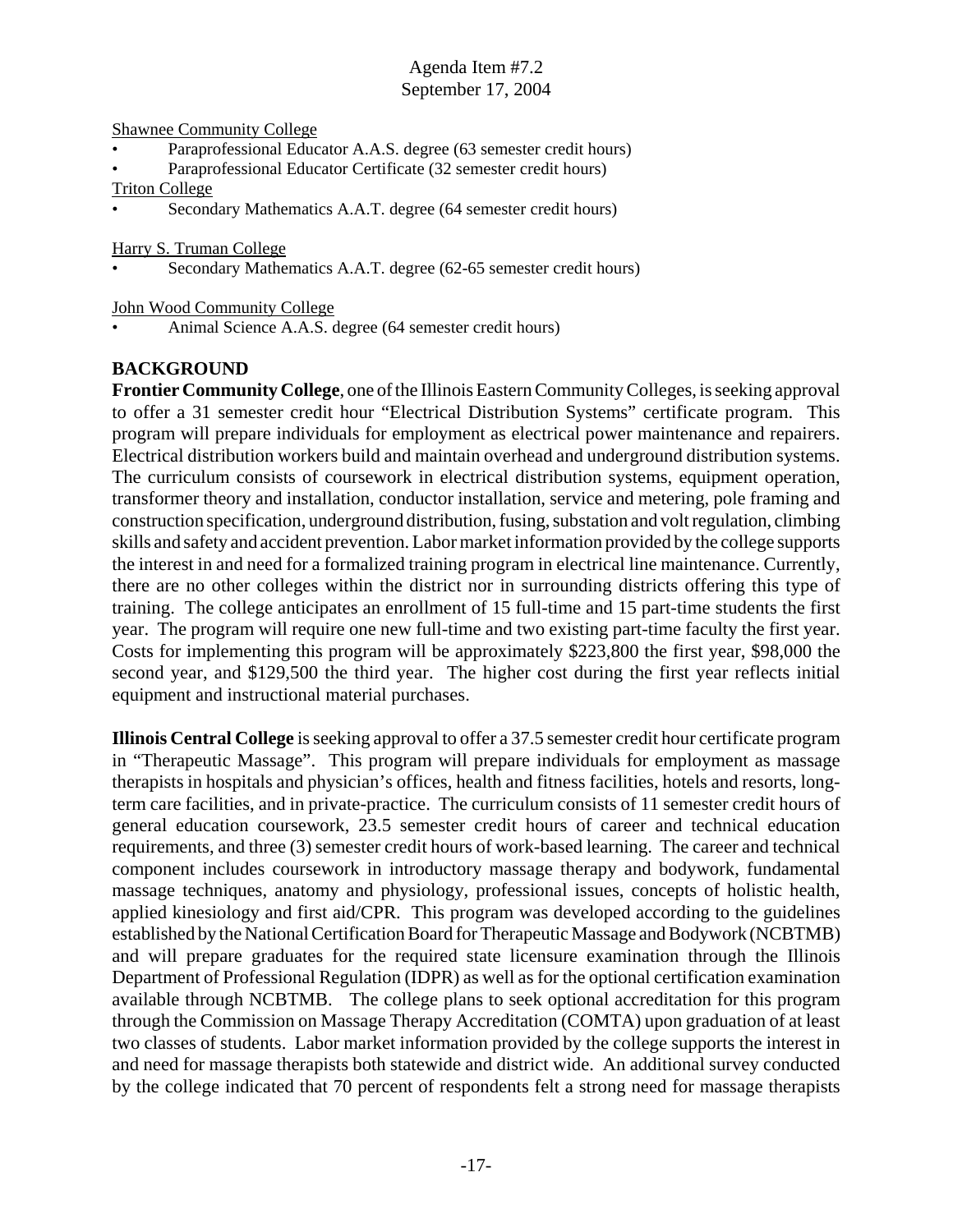within their district. The college anticipates an enrollment of 12 full-time and 12 part-time students each year for the first three years of the program. The program will require eight new part-time faculty the first year, with the addition of one new full-time faculty member the second year. Costs of the program will be approximately \$53,000 the first year, \$50,000 the second year, and \$5,000 the third year. Higher first year costs reflect the initial purchase of equipment, instructional materials and facilities upgrades, while second year costs reflect the addition of a full-time program coordinator.

**Kankakee Community College** is seeking approval to offer a 64 semester credit hour Associate of Applied Science (A.A.S.) degree program and a 31 semester credit hour Certificate program both in "Desktop Publishing". The certificate program will cross-train existing word processing professionals for employment as desktop publishers or in a variety of business and industry environments. The degree program will provide individuals with skills for entry-level employment in desktop publishing as well as for advancement opportunities in related areas of graphic arts and design. The degree curriculum consists of 15 semester credit hours of general education coursework, 40 semester credit hours of required career and technical education coursework and nine semester credit hours of related career and technical education electives. The career and technical component includes coursework in art, computer art, drawing, two-dimensional design, document design, web design, computer illustration, portfolio development, three-dimensional commercial display, digital photography, advanced digital image manipulation, and a required workbased learning experience in desktop publishing. The certificate curriculum consists of 28 semester credit hours of career and technical requirements, and three semester credit hours of related technical electives.

The college plans to assess student learning objectives through a required portfolio project and evaluation of the student's work-based learning experience.

Labor market information provided by the college supports the interest in and need for trained desktop publishers within the college district and statewide. Locally and in Illinois, employment of "desktop publishers" is expected to increase much faster than the average for all occupations through the year 2010, according to the Illinois Department of Employment Security. The college anticipates a combined enrollment of 12 students the first year, increasing to 24 students by the third year. The program will require four existing full-time faculty and three existing part-time faculty the first year. Costs for implementing this program will be approximately \$65,850 the first year, \$650 the second year, and \$550 the third year. First year costs reflect the purchase of equipment.

**Lake Land College** is seeking approval to offer a 37 semester credit hour "Esthetician" certificate program. This program will prepare individuals for employment as estheticians in health and beauty facilities and medical environments. The curriculum consists of coursework in history of skin care, sanitation and disinfection, cosmetic chemistry, skin disorders and diseases, skin analysis, product selection, facial massage techniques, hair removal, make-up application, basic facials and skin treatments, light therapy and epidermabrasion, treatment room preparation, salon/spa business, and retailing products. The program was developed according to the standards outlined by the Illinois Department of Professional Regulation (IDPR) and will prepare graduates for the required esthetics licensure examination. Labor market information provided by the college supports the need for a formalized training program within the college district. The college anticipates an enrollment of 15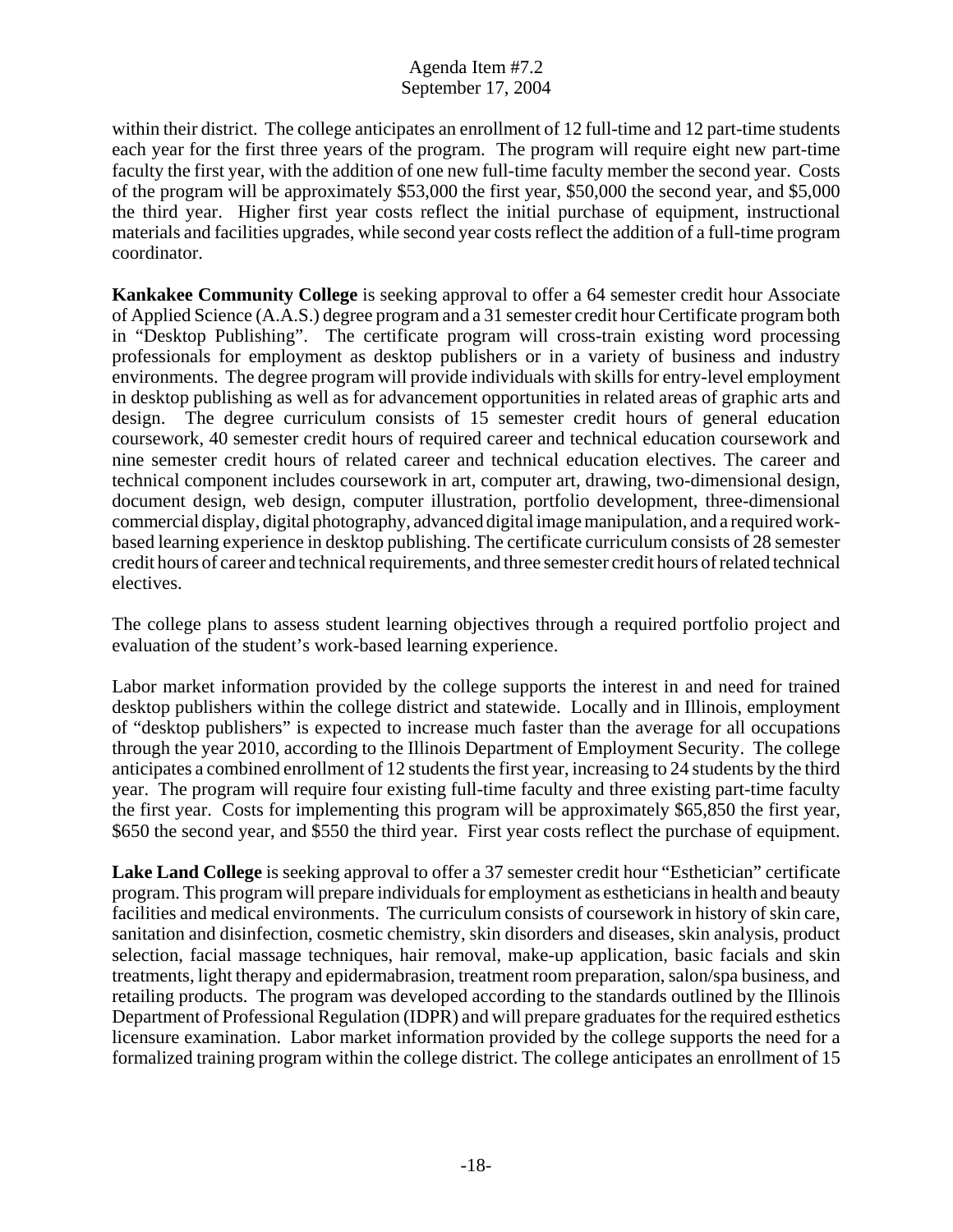full-time students per year during the first three years. The program will require two new part-time faculty, one existing full-time and two existing part-time faculty the first year. Costs of implementing this program will be approximately \$29,716 the first year, \$35,000 the second year, and \$30,000 the third year. Higher second year costs reflect the purchase of additional equipment.

**Lincoln Land Community College** is seeking approval to offer a 64 semester credit hour Associate of Applied Science (A.A.S.) degree program in "Commercial Electrical Maintenance". This program will prepare individuals for employment as electrical technicians and electrical contractors, as well as prepare them for the electrician apprenticeship program associated with International Brotherhood of Electrical Workers (IBEW) Local Union #193. Electrical technicians are also employed in cable television and security fields. The curriculum consists of 15 semester credit hours of general education coursework, 43 semester credit hours of career and technical education coursework and six (6) semester credit hours of required cooperative education. Career and technical coursework follows the curriculum outlined by the U.S. Department of Labor-Bureau of Apprenticeship and Training and includes principles of electricity and DC circuits, principles of transformers and A/C circuits, motors and generators, A/C controls, design of electrical systems, programmable controls, troubleshooting, industrial controls, residential and light commercial wiring, and blueprint reading. Furthermore, the degree program will provide an educational ladder for existing certificate completers within this and surrounding districts.

The college plans to assess student learning objectives through the administration of a standardized competency test developed by the National Organization for Electrical Workers.

Labor market information provided by the college supports the need for and interest in a two-year degree program for electrical maintenance technicians. The college anticipates 20 part-time students the first year, increasing to 60 part-time students by the third year. The program will require two (2) existing part-time faculty the first year. The college does not anticipate any new costs associated with the implementation of this program.

**Lincoln Land Community College** is also seeking approval for a 39 semester credit hour "Medical Coding Specialist" certificate program. This program will prepare individuals for entry-level employment as medical coders in hospitals and clinics, private physician's offices and group practices, and insurance companies. The curriculum consists of 33 semester credit hours of career and technical coursework and six (6) semester credit hours of work-based learning in medical coding. The career and technical component includes coursework in computer systems and applications, information management for health professionals, CPT coding, fundamental medical science, pharmacology for health professionals, pathophysiology for health care professionals, ICD-9-CM coding, and medical insurance billing and reimbursement. This program was developed according to guidelines established by the American Health Information Management Association (AHIMA) and will prepare graduates for the optional Certified Coding Associate (CCA) examination. Labor market information provided by the college supports the interest in and need for a formalized training program in medical coding within the college district. The college anticipates an enrollment of five (5) full-time and 15 part-time students the first year, increasing to 10 full-time and 30 part-time students by the third year. The program will require one (1) new part-time and two (2) existing full-time faculty the first year. Costs of implementing this program will be approximately \$4,500 the first year, and \$7,500 the second and third years.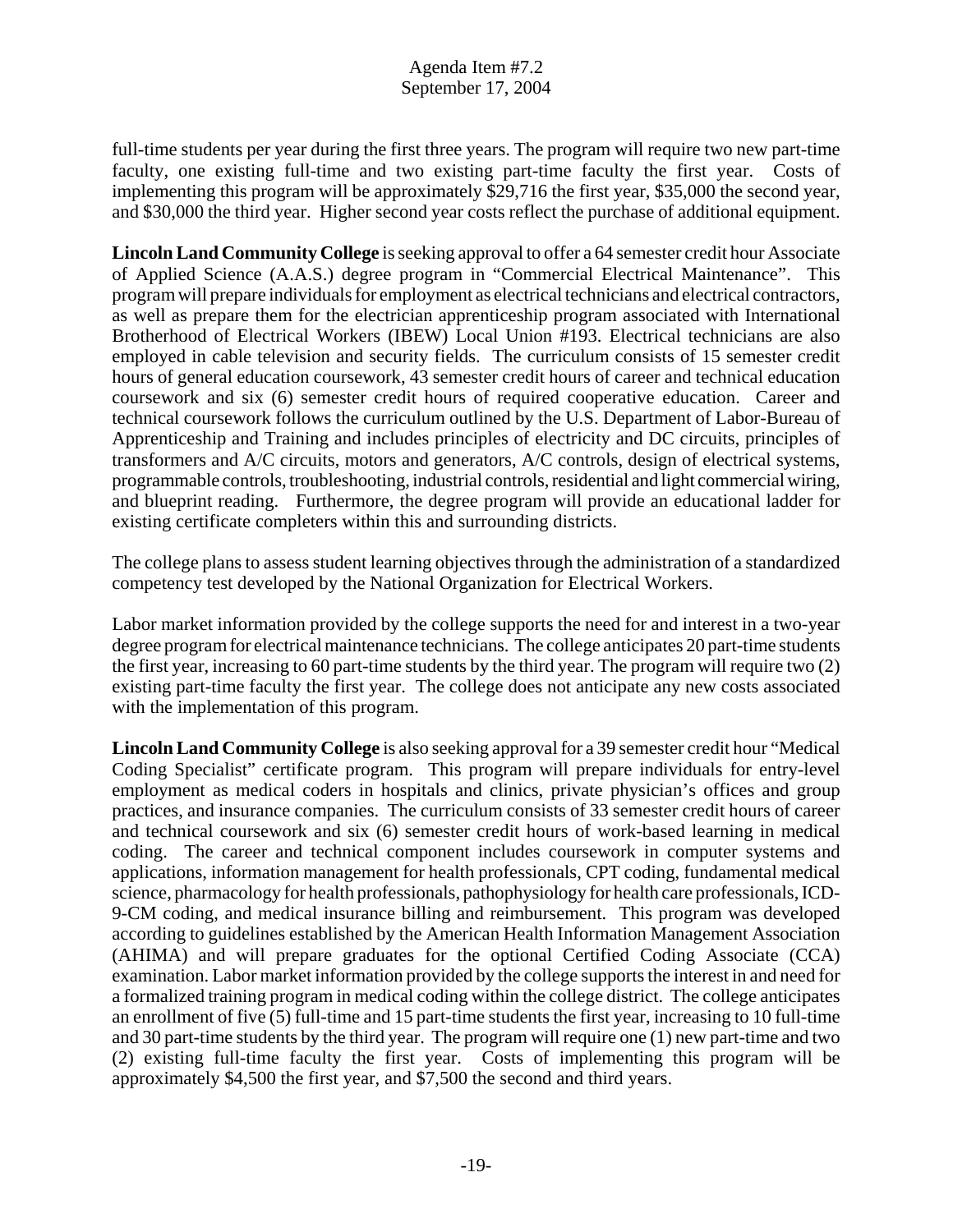**Lincoln Trail College**, one of the Illinois Eastern Community Colleges, is seeking approval to offer a 34 semester credit hour "Medical Assistant" certificate program. This program prepares individuals for entry-level employment as medical assistants in a variety of settings, including physician's offices, hospitals, clinics, and outpatient facilities. The program was developed according to the guidelines established by the Commission on Accreditation of Allied Health Education Programs (CAAHEP) and will prepare graduates for the optional Certified Medical Assistant (CMA) and the Registered Medical Assistant (RMA) examinations. The curriculum consists of nine (9) semester credit hours of general education coursework, and 25 semester credit hours of required career and technical education coursework, including three (3) semester credit hours of required work-based learning in medical assisting. The career and technical education component includes coursework in medical terminology, fundamental nursing, medical office procedures, insurance and coding, anatomy for medical assisting, medical ethics, practical pharmacology, clinical procedures and a medical office seminar and internship. Labor market information provided by the college supports the interest in and need for a formalized certificate training program in medical assisting within the college's district and in the neighboring out-of-state districts of Indiana. The college anticipates an enrollment of five full-time and five part-time students the first year. The program will require two existing full-time faculty and one new parttime faculty the first year. Costs of implementing this program will be approximately \$100 each year for the first three years of the program.

**John A. Logan College** is seeking approval to offer a 66 semester credit hour Associate of Applied Science (A.A.S.) degree program in "Auto Collision Technology". This program will prepare individuals for employment in the automotive body repair field as repair technicians, painters, estimators, and shop managers. The curriculum consists of 16 semester credit hours of general education coursework, 43 semester credit hours of career and technical education coursework including a three credit hour optional internship, and seven to ten credit hours of related technical electives. Career and technical coursework follows the curriculum developed by the National Automotive Technician Education Foundation (NATEF) and will prepare graduates for the Automotive Service Excellence (ASE) certification exam. John A. Logan College has been certified by NATEF for offering the proposed auto collision technology program. The career and technical education component requires coursework in basic and advanced auto body repair, metal finishing and painting, frame and body alignment, chassis electrical, structural damage theory and repair, mechanical systems, air conditioning, suspension and steering, plastics and adhesives, welding, and body shop management.

The college plans to assess student learning objectives through the administration of an ASE-style practice test offered through one of the required technical courses. Testing is based on the competency requirements outlined by the National Institute for Automotive Service Excellence for receiving ASE certification in the auto collision areas.

Labor market information provided by the college supports the need for and interest in a formal training program for auto collision specialists both district and statewide. According to the Illinois Department of Employment Security the demand for "automotive body repair technicians" is expected to increase faster than average in both the college district and across the State through the year 2010. The college anticipates an enrollment of 30 part-time students each year for the first three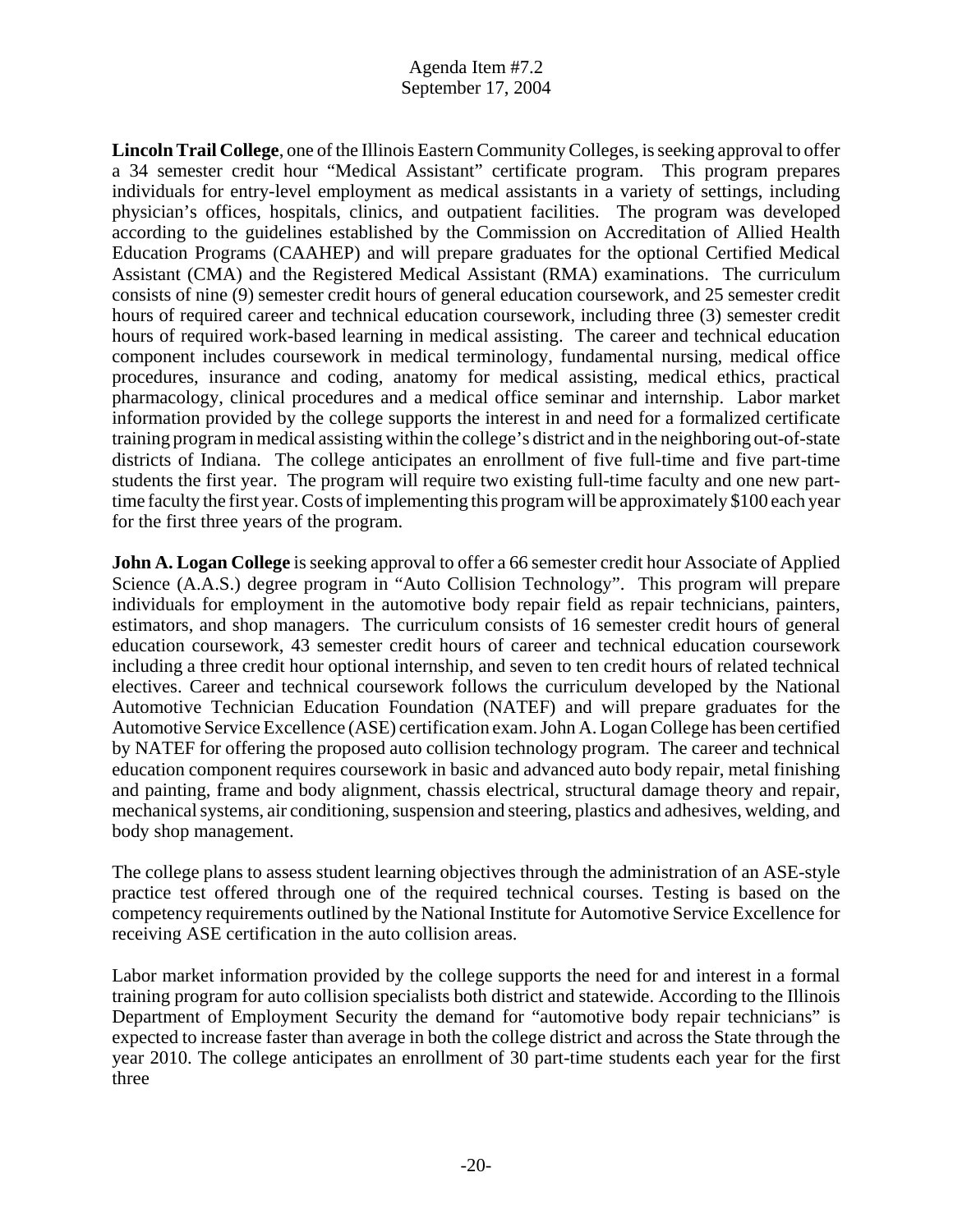years of the program. The program will require one existing full-time and two existing part-time faculty the first year. Because the college currently offers the career and technical courses as apart of other existing applied science programs, the college does not anticipate any new costs associated with the implementation of this program.

**Prairie State College** is seeking approval to offer a 64 semester credit hour Associate of Applied Science (A.A.S.) degree program in "Fitness and Exercise". This program will prepare individuals for employment in both individualized and group fitness programs, in health facility management, and for entrepreneurial opportunities in personal training. The curriculum consists of 16 semester credit hours of general education coursework, 46 semester credit hours of career and technical education coursework including four credit hours of required work-based learning in fitness and exercise, and two credit hours of related electives. The career and technical education component requires coursework in anatomy and physiology, health and wellness, aerobics instruction, fitness assessment and program design, weight training instruction, nutrition for sports and exercise, athletic training techniques, introductory biomechanics, physiology of exercise, exercise and special populations, first aide and CPR training, health facilities management, leadership development, introductory modern business for the entrepreneur, and a fitness and exercise internship. The curriculum will prepare graduates to sit for several optional field certifications available through the American Council on Exercise (ACE), Aerobics and Fitness Association of American (AFAA), National Strength and Conditioning Association (NSCA), and the World Instructor Training School (WITS). Furthermore, the degree program will provide an educational ladder for existing certificate completers in the college's Personal Training and Group Fitness Instructor programs. The college plans to assess student learning objectives via a cumulative portfolio that will include performance tests in aerobics, weight and athletic training, and designing a fitness program.

Labor market information provided by the college supports the interest in and need for a two-year training program in fitness and exercise within the college's district and statewide. According to the Illinois Department of Employment Security the demand for "fitness trainers and instructors" is expected to increase over twice as fast as the average for all occupations statewide through the year 2010. The college anticipates an enrollment of 10 full- and 10 part-time students the first year, increasing to 20 full- and 20 part-time students by the third year. The program will require one new part-time faculty and eight existing faculty the first year. Costs for implementing the program will be approximately \$1,230 the first year for adding an adjunct faculty person. No additional new costs for implementing this program are anticipated.

**Sauk Valley Community College** is seeking approval to offer a 32 semester credit hour "Advanced Early Childhood Education" certificate program. This program will prepare individuals for employment in early childhood education facilities including licensed daycare centers, private and public preschools. The curriculum consists of six semester credit hours of general education coursework, 21 semester credit hours of career and technical education requirements and five semester credit hours of related technical electives. Career and technical coursework includes child care and development, principles of early childhood education, guidance principles, exceptional children, curriculum development for early childhood education, educational psychology, language development in young children and math/science for early childhood education . This program serves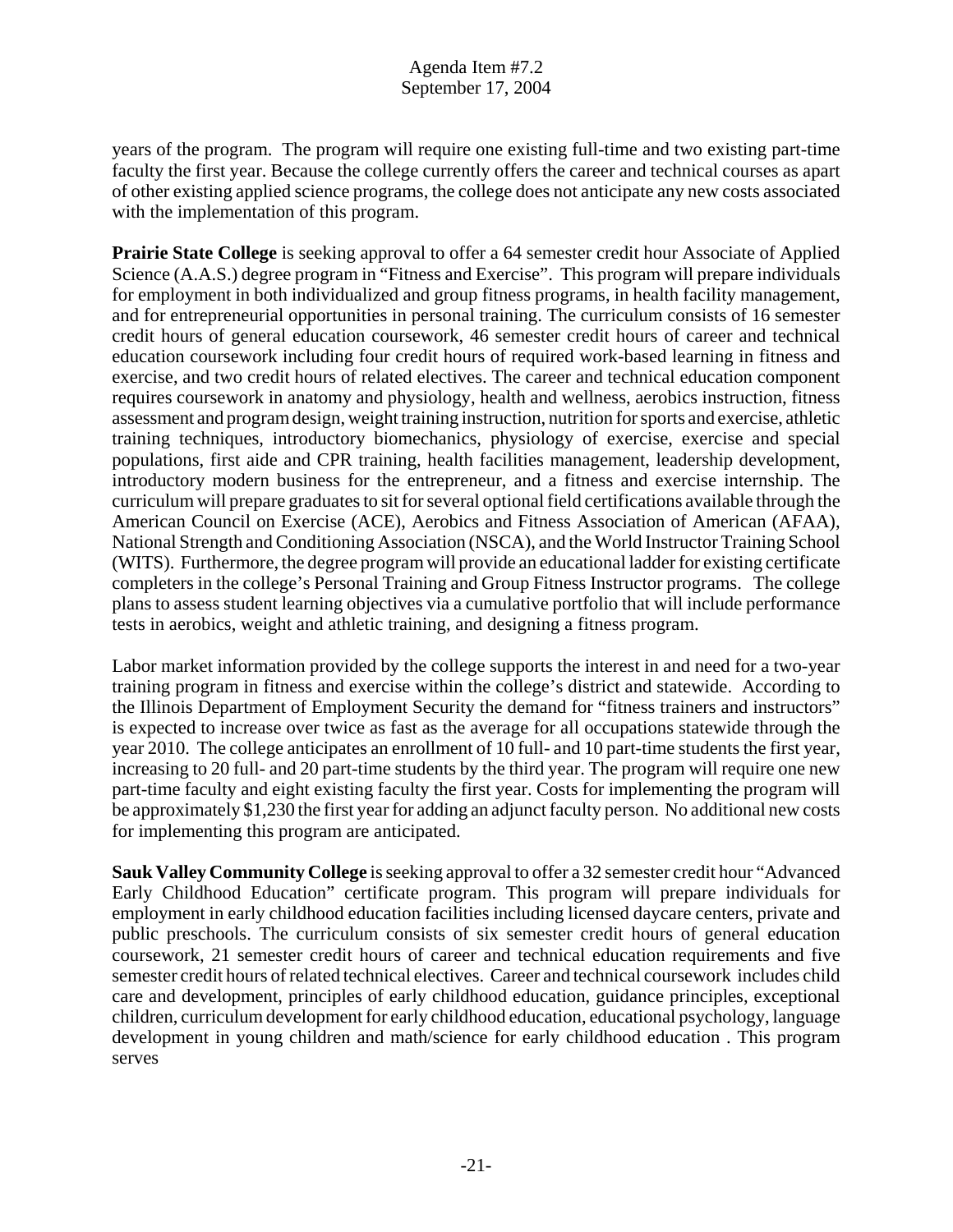as an education ladder for the college's "Basic Early Childhood Education" certificate program and ladders into the college's existing Early Childhood Education A.A.S. degree. The college anticipates a combined enrollment for the Basic and Advanced certificates of 10 full-time and 10 part-time students the first year, increasing to 14 full-time and 14 part-time students by the third year. The programs will require one existing full-time faculty member and six existing part-time faculty the first year. No new costs are associated with the implementation of this program.

**John Wood Community College** is seeking approval to offer a 64 semester credit hour Associate of Applied Science (A.A.S.) degree program in "Animal Science". This program will prepare individuals for employment in the caring, production, showing and marketing of livestock animals. Individuals may find employment in several areas of agriculture such as ag production, ag services and ag research. The curriculum consists of 15 semester credit hours of general education coursework, 46 semester credit hours of career and technical education coursework including eight credit hours of required work-based learning, and three semester credit hours of related technical electives. The career and technical education component requires coursework in applied animal science, animal evaluation and selection, animal nutrition, livestock management, artificial insemination, animal health and diseases, commodity marketing, introductory agribusiness management, agribusiness computer applications, and agribusiness records/accounting, in addition to an internship in animal science. The curriculum will also prepare individuals for the optional certification available through the Illinois Department of Agriculture (IDOA) for Certified Livestock Managers (CLM). Furthermore, the proposed degree program will allow students' articulation to Southern Illinois University at Carbondale towards a Bachelor of Science in Ag Production, General Agriculture or Animal Science Food & Nutrition.

The college plans to assess student learning objectives through the required work-based learning experience students must complete during their final two semesters of the program. Students will be evaluated based on performance and application of knowledge in applied situations.

Labor market information provided by the college indicates an interest in and need for agricultural service workers, including animal science technicians. The college anticipates an enrollment of six full-time and five part-time students the first year increasing to 15 full-time and 12 part-time students by the third year. The program will require three existing full-time and 12 existing part-time faculty the first year. Costs for implementing this program will be approximately \$2,500 the first year, and \$2,000 per year the second and third years.

Paraprofessional Educator A.A.S. and Certificate programs. The following colleges have submitted applications to offer the Associate in Applied Science (A.A.S.) degree and/or Certificate programs of the "Paraprofessional Educator" Statewide Model Curriculum. All proposals meet the model guidelines endorsed by the Illinois Community College Board on May 16, 2003. The Board indicated in its action at that time that colleges meeting these guidelines would be granted approval without further Board action required. Proposals will be recommended at the next available meeting of the Illinois Board of Higher Education.

Kankakee Community College

- Paraprofessional Educator A.A.S. degree (62 semester credit hours)
- < Paraprofessional Educator Certificate (31 semester credit hours)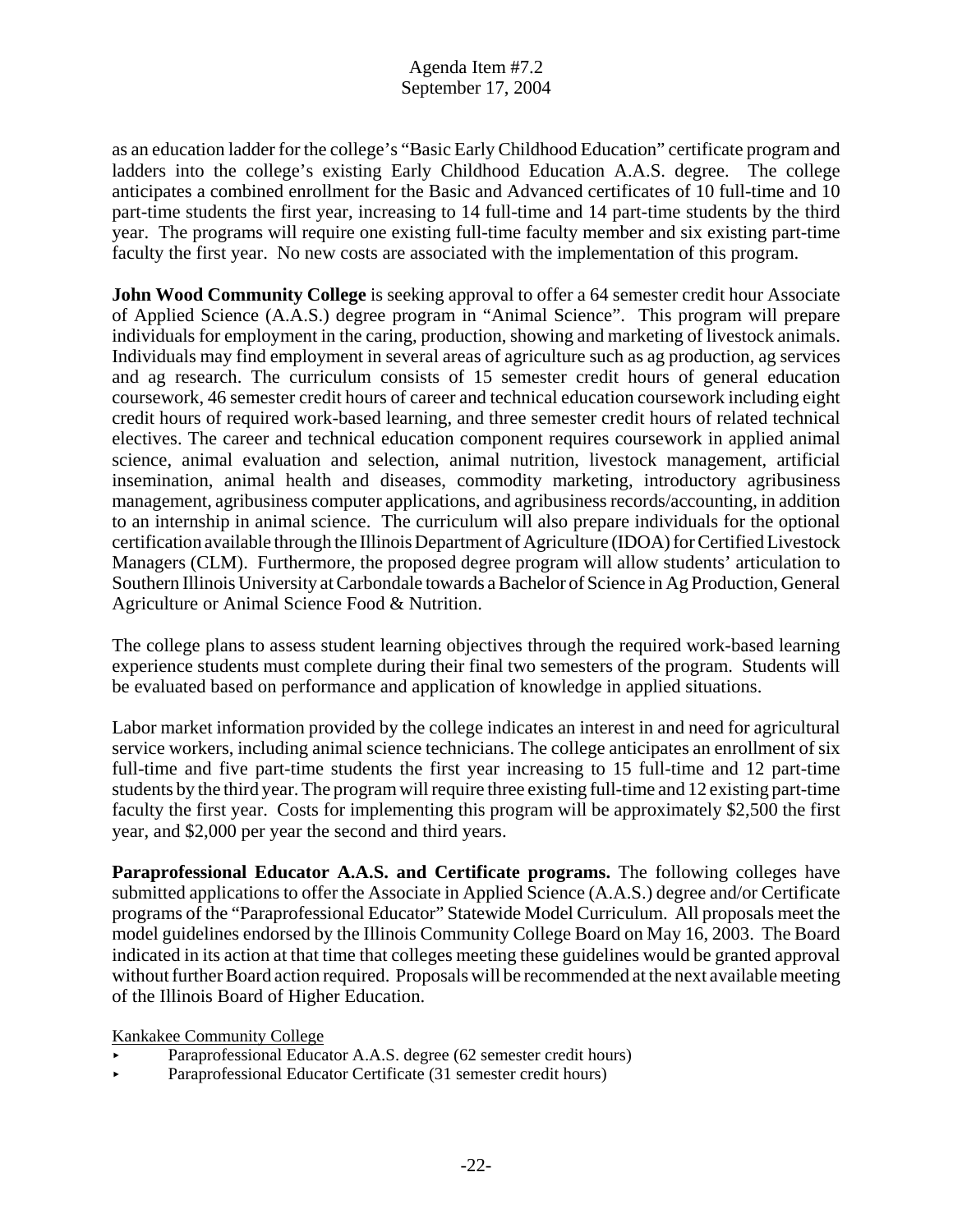Shawnee Community College

- Paraprofessional Educator A.A.S. degree (63 semester credit hours)
- < Paraprofessional Educator Certificate (32 semester credit hours)

Sauk Valley Community College

Paraprofessional Educator A.A.S. degree (64 semester credit hours)

#### **Associate of Arts in Teaching (AAT)**

#### **Background**

In September 2002, the Illinois Board of Higher Education, the Illinois Community College Board, and the Illinois State Board of Education, in cooperation with the University of Illinois, formed a steering committee to develop Associate of Arts in Teaching (AAT) degree models. Representatives of public universities, community colleges, and the three state education agencies came together to undertake this task. The primary focus of the steering committee's work was to:

Develop Associate of Arts in Teaching degree models that will attract students into high need teaching disciplines and facilitate the transfer of students desiring to become teachers in those disciplines into upper-division teacher education programs. Students obtaining an AAT degree in the identified shortage areas should have equal status with university native students at the beginning of the junior year.

The steering committee identified three high need areas on which to focus its initial efforts secondary math, secondary science, and special education. Three subcommittees were formed to address recommended curricula for these three discipline areas. A fourth committee addressed general education and the selection of appropriate lower-division professional education courses. After initial work by the Special Education Subcommittee was completed, the steering committee decided to postpone further work in that area until changing requirements at the state and federal levels had been clarified. The development of the Special Education model was recently reinitiated in July, 2004, following clarification of state and federal rules. A model for Early Childhood Education is also currently under development.

On June 26, 2003, workgroups composed of approximately 100 community college and university faculty met at the University of Illinois in Springfield to link professional teaching standards to the mathematics and science teaching models, to identify appropriate artifacts demonstrating mastery of the standards, and to develop sample course syllabi for the selected education courses. Detailed matrices that identify standards, indicators, and artifacts for general education and the professional education courses in the AAT degree models, as well as sample syllabi, were produced by the workgroups. The matrices and sample syllabi are available on the ICCB website at http://www.iccb.org/HTML/what/aat/html. These materials, along with a draft report of the steering committee, were widely disseminated to faculty and administrators at all the public community colleges and universities for review and comment.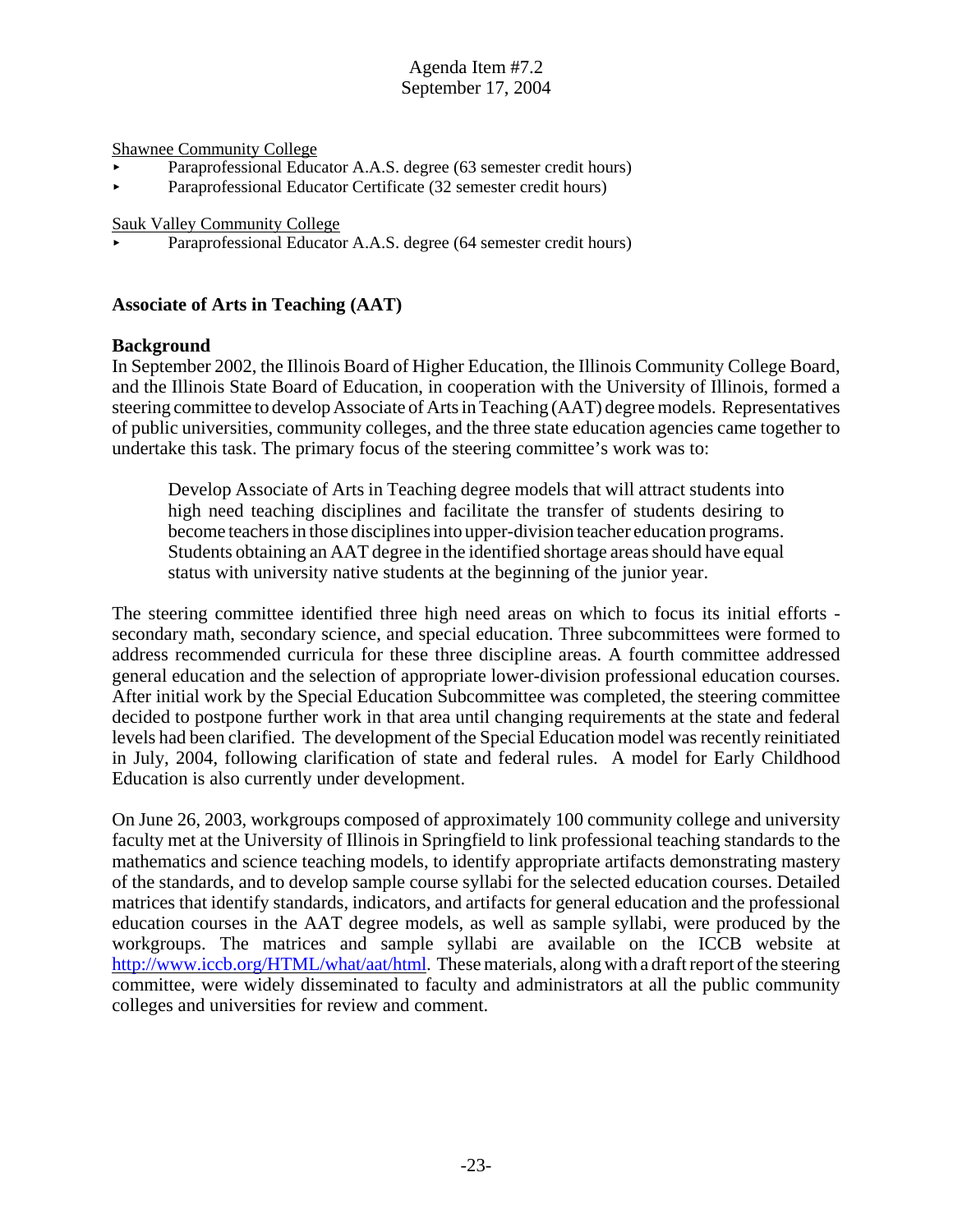On October 17, 2003, the Illinois Community College Board granted approval for an Associate of Arts in Teaching (AAT) degree in Secondary Mathematics as a statewide model curriculum available to all community colleges in Illinois. The Illinois Board of Higher Education endorsed the model on December 9, 2003.

This item recommends approval of the first AAT degrees in Secondary Mathematics.

#### **Curriculum**

The 60 to 64 semester credit AAT curriculum consists of coursework in general education, professional education, and major education requirements. Elective hours are also available. Students must complete between 37-41credits of general education courses in composition/speech, mathematics, physical/life sciences, humanities/fine arts, and social/behavioral science.

Professional education coursework consists of 3-9 hours and includes Introduction to Education as a required course. One or two additional courses may be chosen from the following to complete this component: Educational Technology, Educational Psychology, Students with Disabilities in School, and Development.

Nine to fifteen credit hours are required in major content-area coursework. Those are comprised of: Calculus I, Calculus II, and Calculus III. Linear Algebra is offered if Calculus I is used to fulfill general education requirements.

#### **Applications**

The following colleges have submitted applications to offer the AAT – Secondary Mathematics degree based on the statewide model curriculum. All proposals meet the model guidelines endorsed by the Illinois Community College Board and Illinois Board of Higher Education. The Community College Board indicated in its action at that time that colleges meeting these guidelines would be granted approval without further Board action required. Proposals will be recommended at the next available meeting of the Illinois Board of Higher Education.

#### Rend Lake College

< AAT degree – Secondary Mathematics (63 semester credit hours)

Triton College

- < AAT degree Secondary Mathematics (64 semester credit hours)
- Harry S. Truman College
- < AAT degree Secondary Mathematics (62-65 semester credit hours)

#### **TEMPORARY PROGRAM APPROVAL**

#### John A. Logan College

< Lodging Management Certificate (34 semester credit hours)

Parkland College

- < Construction: Millwright Apprentice Certificate (44 semester credit hours)
- < Construction: Floor Coverer Apprentice Certificate (43 semester credit hours)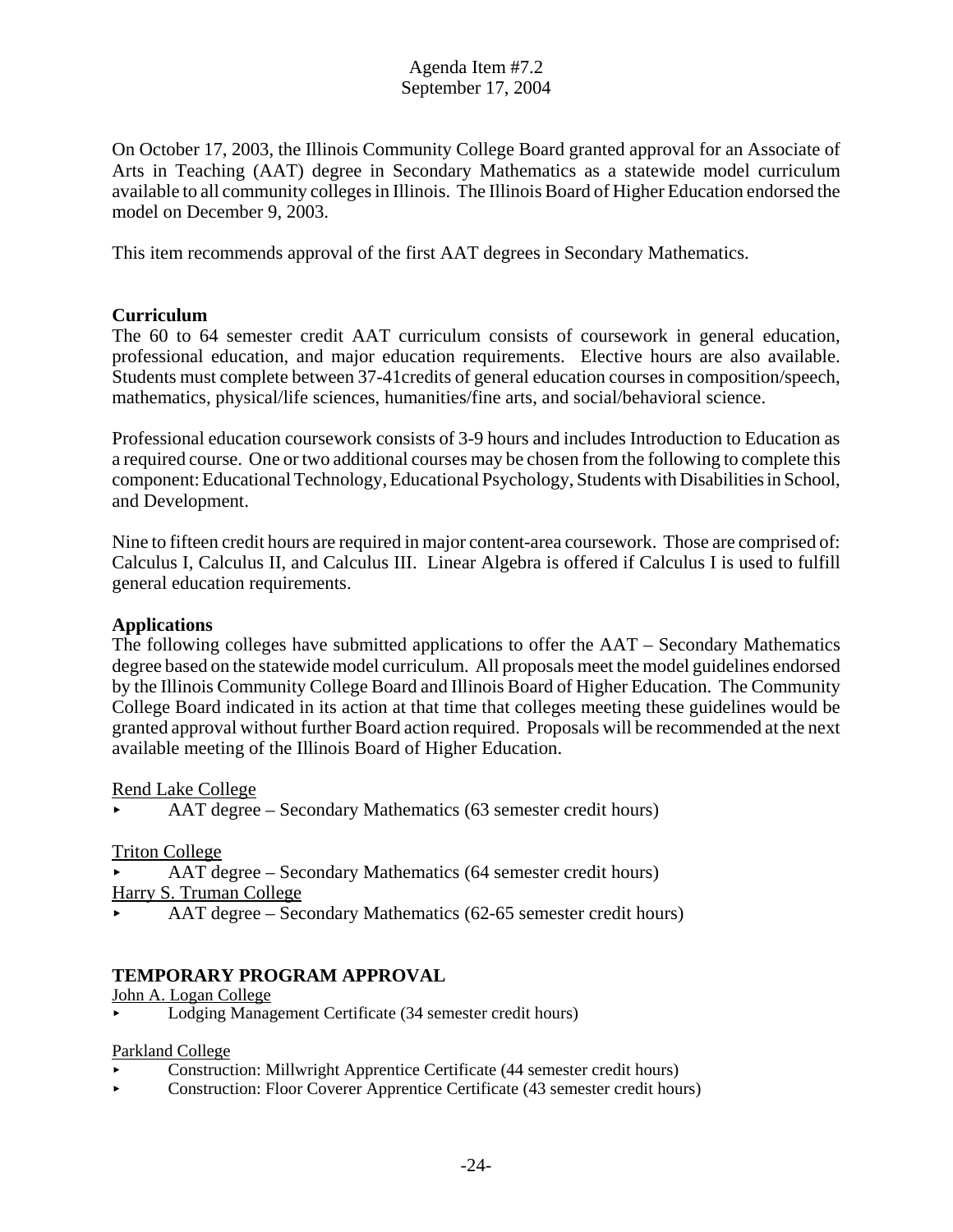#### **BACKGROUND**

**John A. Logan College** is seeking temporary approval to offer a 34 semester credit hour certificate program in "Lodging Management"for a period of three years. This program will prepare individuals for employment in management-level positions within the hotel management and hospitality industry. The curriculum consists of career and technical education coursework in introductory hospitality and tourism, visitor and customer services, lodging management, hospitality law, lodging sales and marketing, bed and breakfast management, food and beverage management, lodging financial management, event planning and a required work-based learning experience in lodging management. This program was developed in direct response to the State's Economic Development Plan for the Southern Illinois Region. The college anticipates an enrollment of 15 students the first year. Temporary approval has been requested to address the immediate need for formally training management-level workers in the hospitality industry within the college's district. *Permanent approval will be considered after a period of three years based on program outcomes.* 

**Parkland College** is seeking temporary approval to offer a 44 semester credit hour "Construction: Millwright Apprentice" certificate program for a period of three years. This program will prepare individuals for entry-level employment in the construction industry as a millwright. Students will have mastered skills in welding, machinery alignment, and machine installation for journeymen millwright status. The curriculum was developed in cooperation with the Mid-Illinois Regional Council of Carpenters (MIRCC) and follows the guidelines established by the U.S. Department of Labor, Bureau of Apprenticeship Training for millwright apprentice programs. The curriculum consists of career and technical coursework in introduction to millwright practices, machine components, introductory welding, machine installation, machine alignment, valves, turbines, MIG and TIG Welding, confined spaces, forklift operation, scaffold use, rigging, aerial lift, occupational safety, and history of the labor movement. The college anticipates an enrollment of 17 students the first year. Temporary approval is requested to address the immediate need for skilled millwrights within the college district. *Permanent approval will be considered after a period of three years based on program outcomes.* 

**Parkland College** is also seeking temporary approval to offer a 43 semester credit hour "Construction: Floor Coverer Apprentice" certificate program for a period of three years. This program will prepare individuals for entry-level employment in the construction industry as a floor coverer. Students will have mastered skills in installation of carpet, hardwood and resilient flooring, and floor preparation for journeymen floor coverer status. The curriculum was developed in cooperation with the Mid-Illinois Regional Council of Carpenters (MIRCC) and follows the guidelines established by the U.S. Department of Labor, Bureau of Apprenticeship Training for floor coverer apprentice programs. The curriculum consists of career and technical coursework in carpet basics, floor preparation, carpet layout and installation, resilient basics, resilient floor preparation and installation, hardwood floor basics and installation, occupational safety, and history of the labor movement. The college anticipates an enrollment of 17 students the first year. Temporary approval is requested to address the immediate need for skilled floor coverers within the college district. *Permanent approval will be considered after a period of three years based on program outcomes.*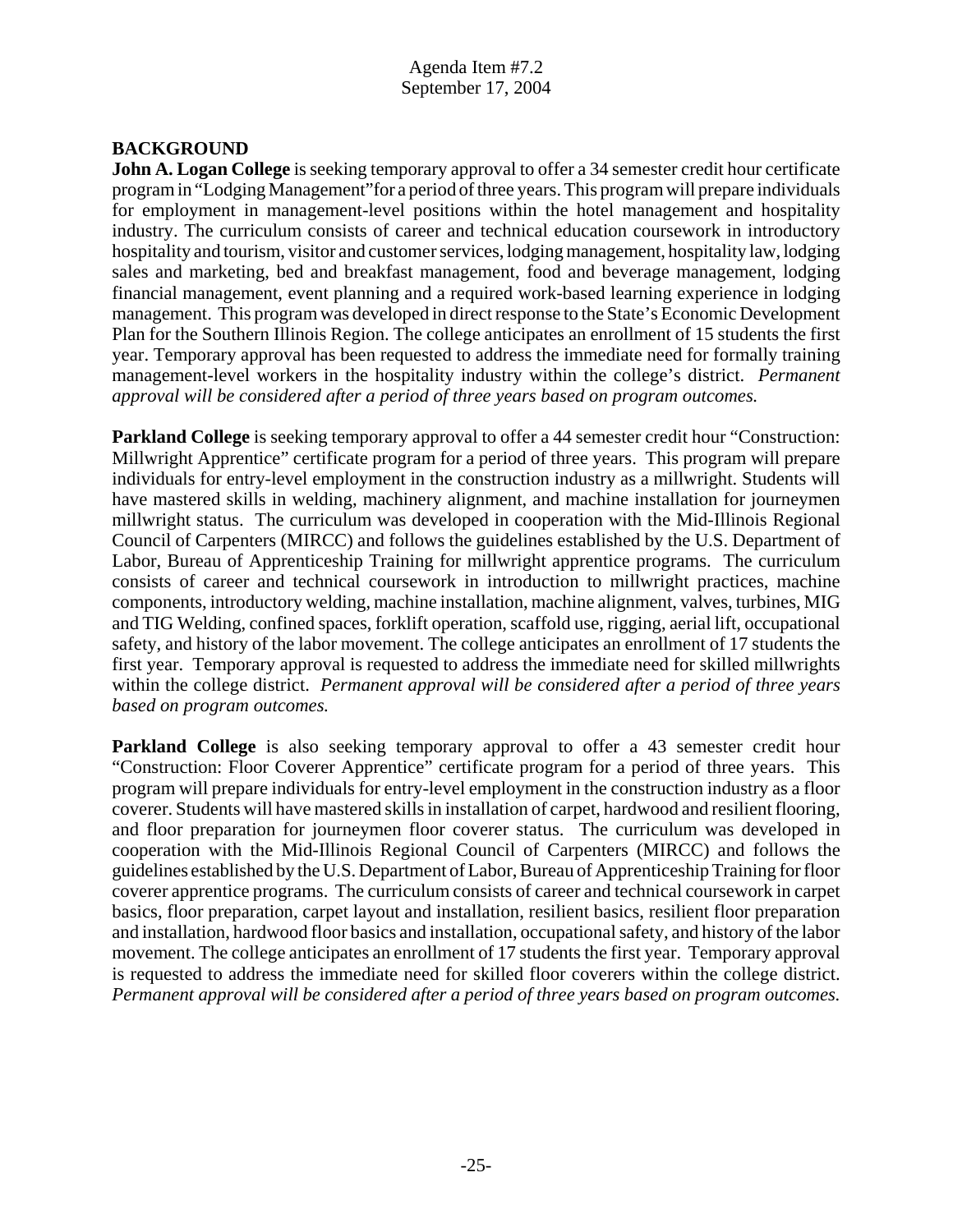## **INFORMATION ITEM - BASIC CERTIFICATE APPROVAL**

Following is a list of basic certificates that have been approved on behalf of the Illinois Community College Board by the President/CEO since the last Board meeting:

#### **Permanent Program Approval**

Kishwaukee College

< Building Construction Technology Certificate (13 semester credit hours)

Prairie State College

- $\triangleright$  Group Fitness Instructor Certificate (13 semester credit hours)<br>Firefighter II Certificate (7 semester credit hours)
- < Firefighter II Certificate (7 semester credit hours)

#### Sauk Valley Community College

- **Microcomputer Applications Specialist II Certificate (27 semester credit hours)**
- Web Design Certificate (16 semester credit hours)
- < Basic Early Childhood Education Certificate (6 semester credit hours)

#### Triton College

< (Advanced) Polysomnography Certificate (12 semester credit hours)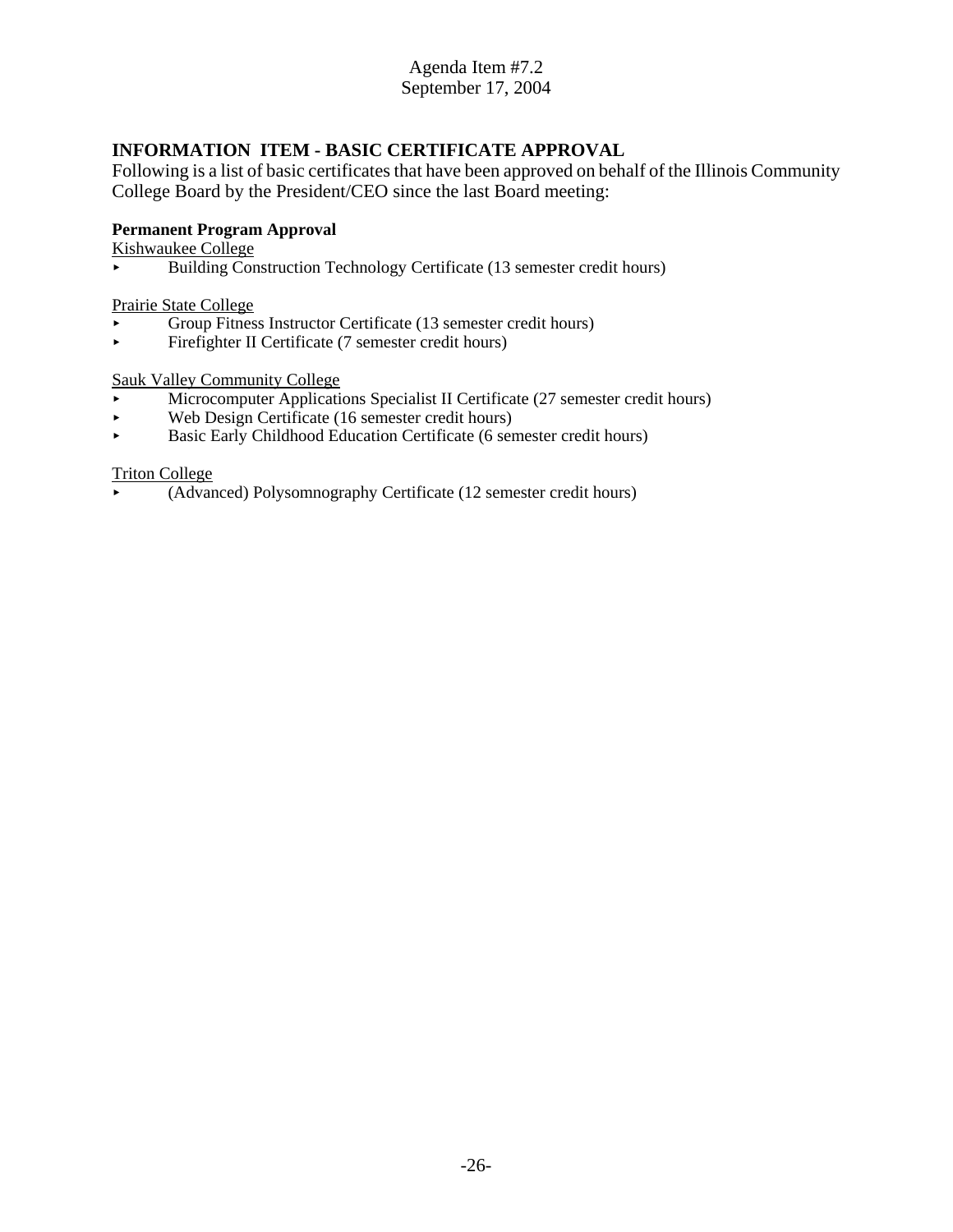#### Illinois Community College Board

## **PROPOSED ILLINOIS COMMUNITY COLLEGE BOARD RULES CONCERNING REPORTING REQUIREMENTS**

*(Final Approval)*

Reporting requirements have changed since this section of the *Administrative Rules of the Illinois Community College Board* was last reviewed by the Board. The proposal is being submitted for initial review by the Board and the System. No new reporting requirements are being proposed. The *Administrative Rules* are being modified to reflect recent changes that have already been implemented to help meet external reporting needs and limit the reporting burden on college officials.

In response to systemwide interest in gathering additional detail about students served through noncredit coursework a noncredit course enrollment individual student record submission (N1) was created. Previously, only summary information had been gathered about noncredit students. While the N1 data system was maturing the summary submission of noncredit student activities continued to be gathered. Beginning in fiscal year 2002 and continuing into the future, reporting on noncredit student activities will rely exclusively on the N1 individual noncredit student records. Hence, the summary submission of noncredit student activities will be eliminated and replaced in the *Administrative Rules* by the noncredit course enrollment submission (N1).

The Underrepresented Groups Report has be redesigned to focus on major topics and requests more outcomes information than in the past. Focus topics for the report that are being used on an annual rotating basis include Academic Achievement, Campus Climate and Recruitment and Preparation. The Underrepresented Groups reporting deadline was extended from September 1 to December 1 to allow college officials additional time to complete their reports.

The Annual Student Identification (ID) file was added to allow for additional external administrative database matching. Administrative data matching, which only takes place when the proper safeguards are in place, allows the system to more fully report student outcomes information to state and federal officials. By adding items upon which systemwide data can be administratively matched the overall surveying and reporting burden on college officials can be reduced.

The annual report on summer graduate data for the Integrated Postsecondary Educational Data System (IPEDS) Graduation Rate Survey (GRS) was implemented to meet federal reporting requirements. A technical amendment to the GRS reporting requirements extended the time frame to August 31 in the third year for a student to be counted as a graduate within the three-year time frame -- previously the date was June 30 of the third year which corresponds with the fiscal year. Since the Annual Enrollment and Completion (A1) submission reporting period ends on June 30 an additional data collection effort has become necessary to capture summer graduates from the latest fiscal year. This submission allows college officials to report additional student successes to federal officials.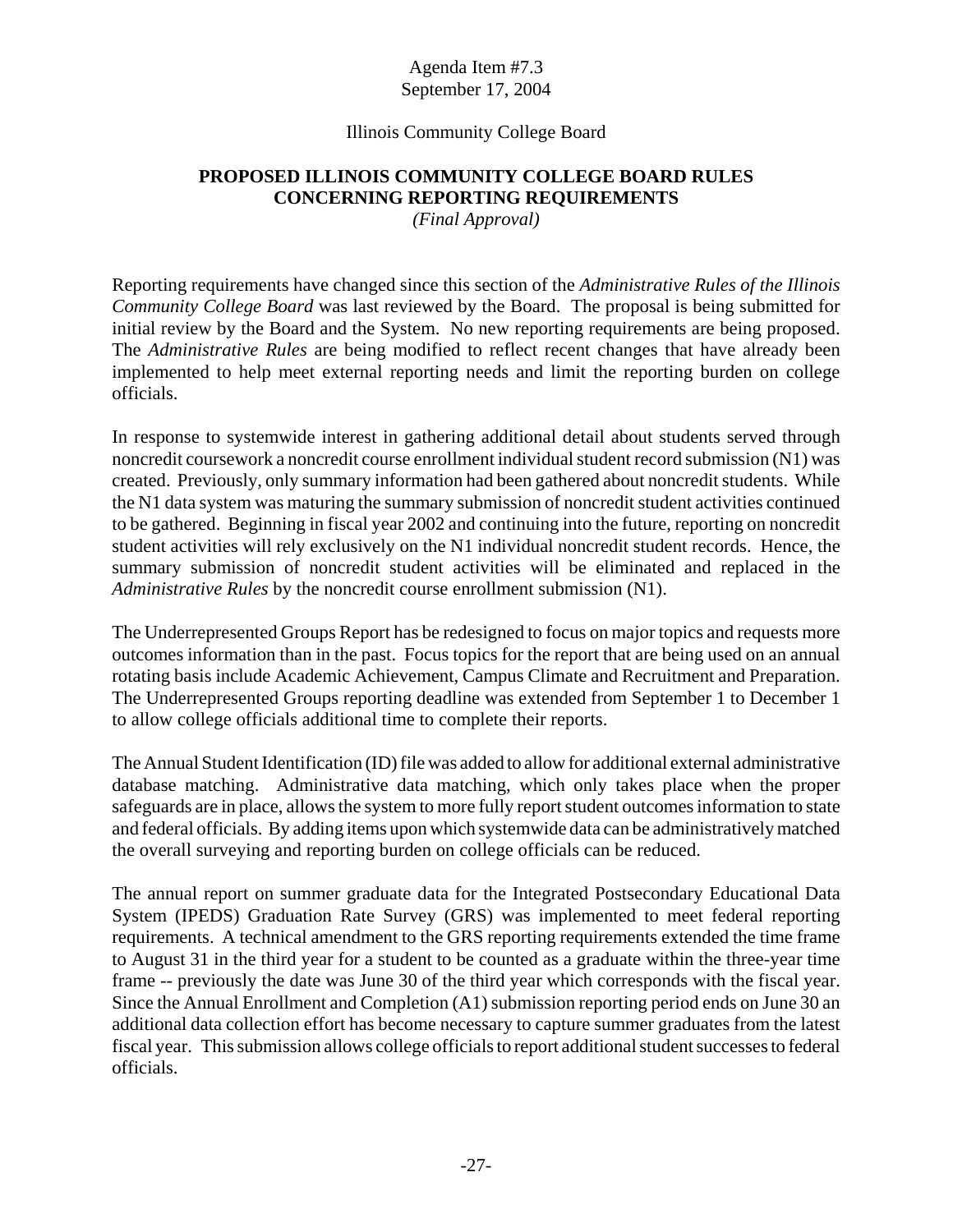Several years ago, the Uniform Financial Reporting System (UFRS) was developed to provide the colleges and ICCB with better and more detailed information on the system's revenues and expenditures. To help ensure the accuracy of the UFRS and to signify that the data are finalized for entry into the computerized report system, the ICCB has requested that the college's submit an audit/UFRS reconciliation form which serves to notify the ICCB that the data are ready for public use. While the submission of this form has been due on October 15 for several years, it had not been incorporated into the list of administrative reporting rules.

Certain facility data reporting requirements are being updated to reflect the ICCB's continued emphasis on converting data submissions to electronic format wherever possible. In addition, increasing emphasis is being placed on the use and analysis of facility data submitted to the ICCB by the colleges.

The proposed changes are needed to clarify the reporting requirements for colleges. The following proposed rule modifications were presented to the Board in September 2003 for initial approval. During the review and comment period, Capital Development Board staff requested that references to its *Design and Construction Manual* and the Illinois Building Commission's *Directory for Illinois Building Related Requirements* be added to the proposed changes and those suggestions were incorporated in the initial approval stage. During the second notice period, the Joint Committee on Administrative Rules requested that the reference to the *Design and Construction Manual* be removed and also suggested changes to Section 1501.603 that have been incorporated. The item is, therefore, presented for the Board's final approval to be forwarded to the Secretary of State as adopted rules.

## **RECOMMENDED ACTION**

It is recommended that the following motion be adopted:

The Illinois Community College Board hereby adopts and approves the following amendments to the *Administrative Rules of the Illinois Community College Board* and authorizes its President/CEO to process these amendments in accordance with the Illinois Administrative Procedures Act.

## **SUBPART B: LOCAL DISTRICT ADMINISTRATION**

#### **Section 1501.201 Reporting Requirements**

Complete and accurate reports shall be submitted by the district/college to the ICCB in accordance with ICCB requirements and on forms provided by the ICCB, where applicable.

Listed below is the schedule of due dates indicating when items from the community colleges are due at the Illinois Community College Board office.

January 1  $\qquad \qquad -$  construction project status reports [see Section 1501.607(a)]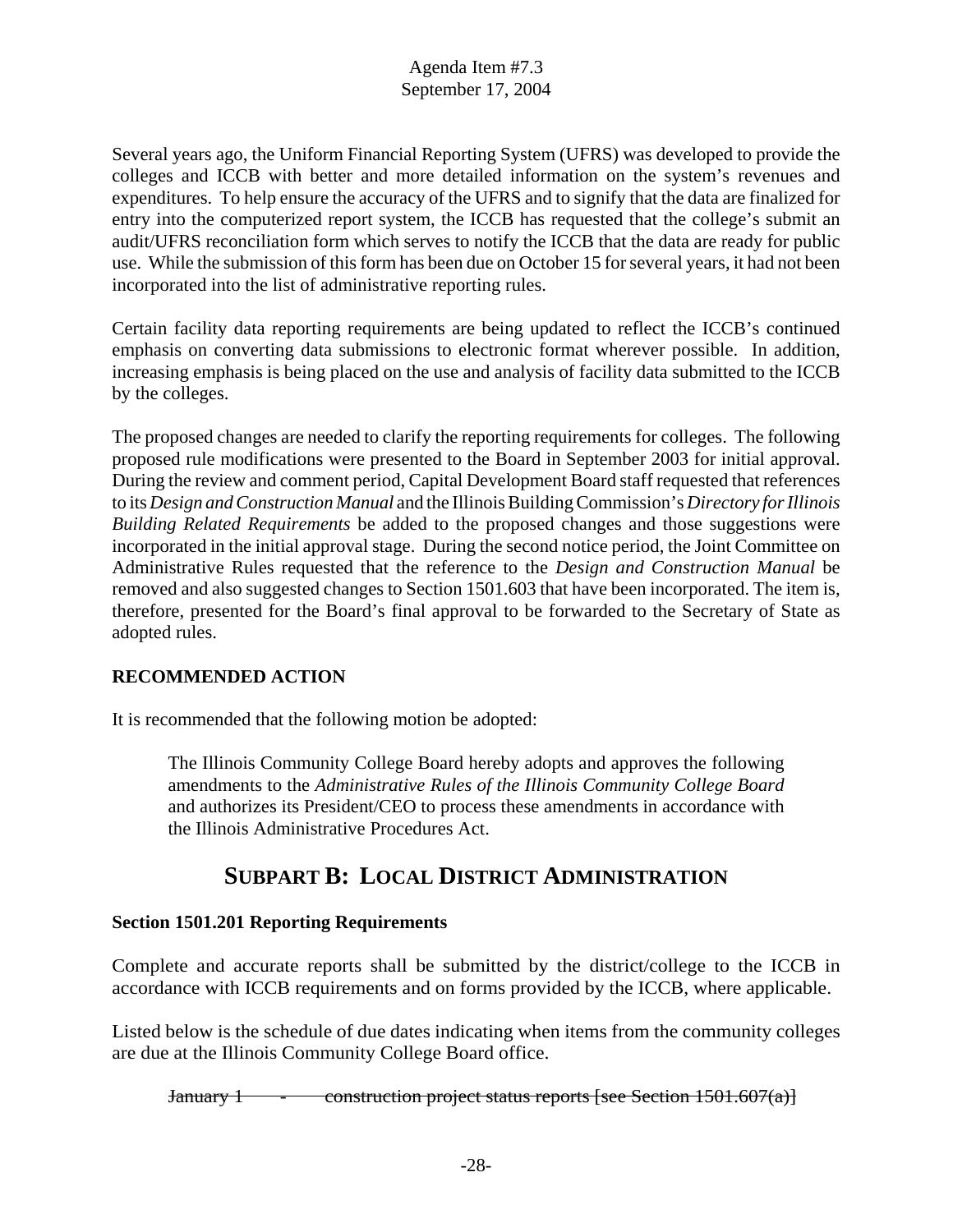| January 31    | certificate of tax levy [see Section $1501.510(j)$ ]<br>$\overline{\phantom{a}}$                                |
|---------------|-----------------------------------------------------------------------------------------------------------------|
|               | construction project status reports [see Section 1501.607(a)]<br>Ξ                                              |
|               | fiscal year-to-date unaudited uniform financial reporting system<br>data [see Section $1501.510(i \text{ h})$ ] |
|               |                                                                                                                 |
| February 15 - | spring semester enrollment survey [see Section 1501.406(a)]                                                     |
| May 30        | occupational follow-up study data for specified curricula [see<br>Section 1501.406(c)]                          |
|               |                                                                                                                 |
| July 1        | annual noncredit course enrollment survey [see Section<br>1501.406(e)                                           |
|               | Resource Allocation and Management Plan (RAMP/CC) [see<br>Section 1501.510(b)]                                  |
|               | application for recognition for specified colleges [see Section]<br>1501.202(d)                                 |
| July 31       | fiscal year-to-date unaudited uniform financial reporting system<br>data [see Section $1501.510(a)$ ]           |
| August 1      | program review report [see Section 1501.303(d)]<br>$\overline{\phantom{a}}$                                     |
|               | program review listing [see Section 1501.303(d)]<br>$\overline{\phantom{a}}$                                    |
|               | annual student enrollment and completion data [see Section<br>$1501.406(a)$ ]                                   |
|               | square footage and acreage (facility information) [see Section<br>$1501.510@$ ]                                 |
|               | special initiatives grants report [see Section 1501.519(d)]<br>-                                                |
|               | annual report of Student Identification information [see Section                                                |
|               | 1501.406(g)                                                                                                     |
|               |                                                                                                                 |
| September 1 - | application for recognition for specified colleges [see Section]<br>1501.202(d)                                 |
|               | underrepresented groups report [see Section 1501.406(d)]                                                        |
|               | unit cost data [see Section $1501.510(d)$ ]                                                                     |
|               | budget survey [see Section $1501.510(e)$ ]                                                                      |
|               | facilities data [see Section 1501.510(f) and 1501.6070)]                                                        |
|               |                                                                                                                 |
| October 1     | fall enrollment data [see Section $1501.406(a)$ ]<br>-                                                          |
|               | fall enrollment survey [see Section 1501.406(b)]                                                                |
| October 15    |                                                                                                                 |
|               | faculty, staff and salary data [see Section 1501.308(a)]<br>external audit [see Section 1501.503(a)]            |
|               | special initiative grants audit [see Section 1501.503(a)]<br>$\overline{\phantom{0}}$                           |
|               | fiscal year budget [see Section 1501.504]                                                                       |
|               | certificate of chargeback [see Section 1501.503(a)]                                                             |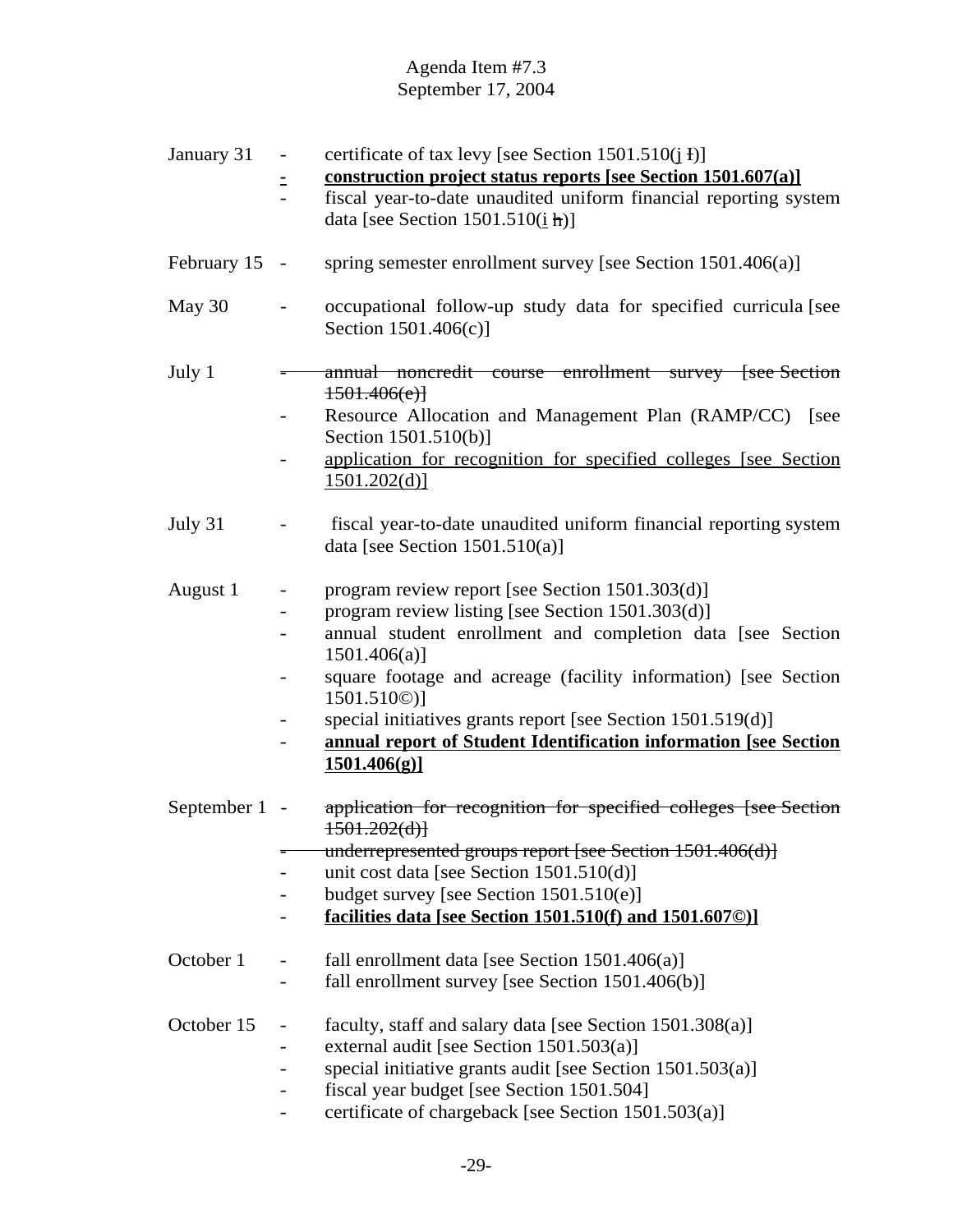- annual fiscal year audited uniform financial reporting system data [see Section  $1501.510(g f)$ ]
- **audit/ fiscal year audited uniform financial reporting system data reconciliation statement [see Section 1501.510(g)]**
- audit/unit cost reconciliation statement [see Section**s 1501.503(c) and** 1501.510(h g)]
- unexpended special initiative grant funds [see Section 1501.519(e)]

#### **November 1** - **annual report on summer graduates (for IPEDS GRS) [see Section 1501.406(f)]**

- December 1 annual financial statements and notice of publication [see Section 1501.506]
	- **underrepresented groups grant report [see Section 1501.406(d) and 1501.508(d)]**

30 days after the end of each term - course resource data and credit hour claims [see Sections 1501.406(b) and Section 1501.507(a)]

60 days after the end of the fall term - inventory of facilities [see Section 1501.607©)]

30 days after the end of the fall term - course resource  $(S6 \& S7)$  data [see Sections] **1501.607(b)** 1501.406(b) and Section 1501.507(a)]

# **SUBPART D: STUDENTS**

#### **Section 1501.406 Reporting Requirements**

Each college shall submit the items listed below in a format prescribed by the ICCB and according to the schedules indicated.

- a) Basic characteristics, including sex, date of birth, ethnic classification, and instructional area of enrollment, of each student enrolled in all courses offered for credit during each term within the following schedule:
	- 1) Students enrolled as of the end of regular registration during the fall term shall be reported on or before October 1 of that year.
	- 2) Students enrolled and/or completing a certificate or degree program during the fiscal year shall be reported on or before August 1.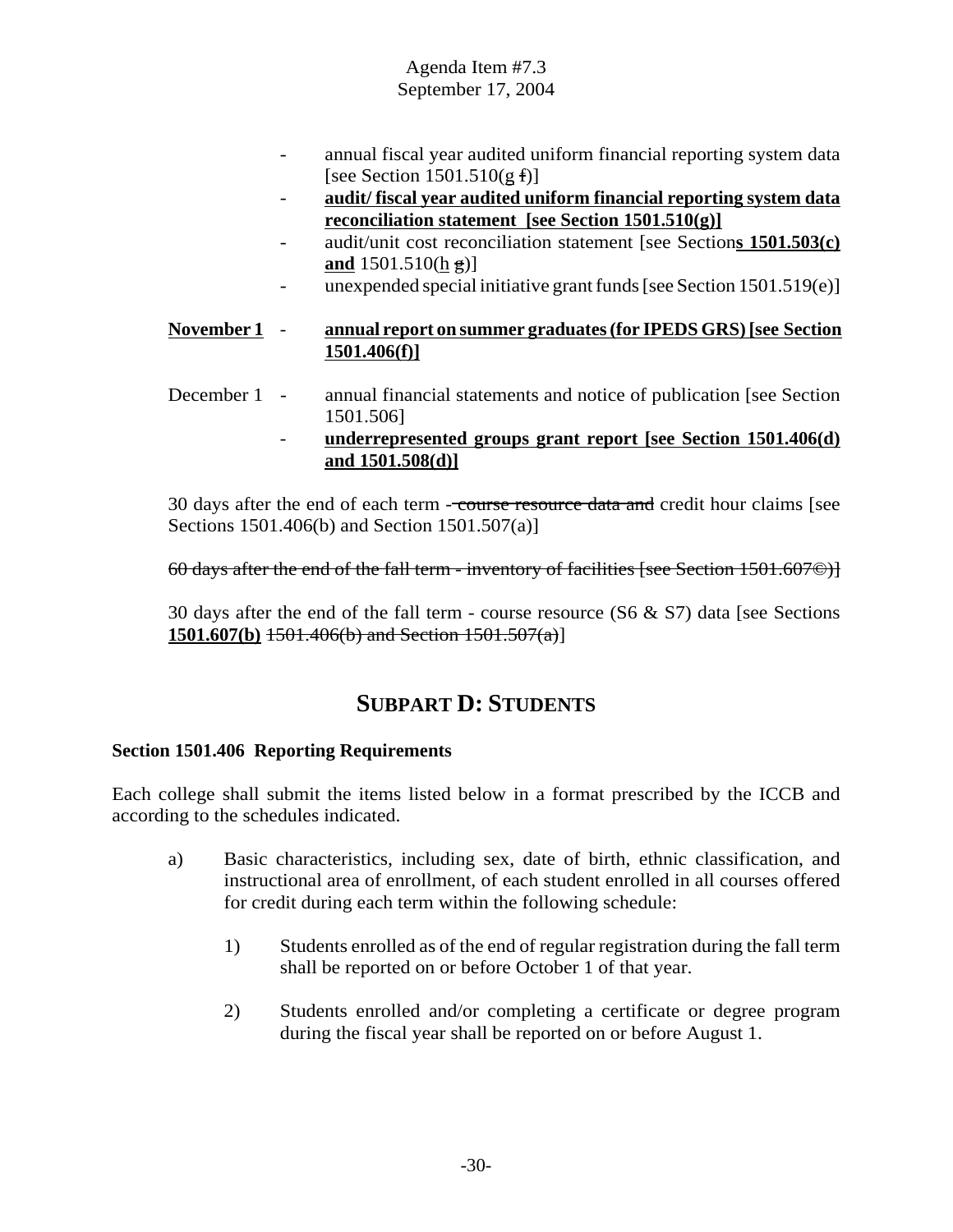b) Student headcount and full-time equivalent enrollments as of the end of regular registration for fall and spring/winter term within the following schedule:

| On or before October 1<br>1)<br>Fall Term: |  |
|--------------------------------------------|--|
|--------------------------------------------|--|

2) Winter Quarter: On or before February 15

- 3) Spring Semester: On or before February 15
- c) Colleges shall conduct a follow-up study of all students who completed specified occupational/career curricula during the previous fiscal year and shall report the results of this study on or before May 30 of that year in a format prescribed by the ICCB. Curricula to be included in the study will be specified in the ICCB Occupational Follow-up Study Manual.
- d) An annual report on underrepresented groups submitted on or before September 1 **December 1**.
- e) An annual report on noncredit course enrollment activities submitted **data submission (N1)** on or before July **15**.
- **f) An annual report on summer graduates (for the Integrated Postsecondary Educational Data System Graduation Rate Survey) submitted on or before November 1.**
- **g) An annual report of Student Identification information submitted on or before September 1.**

# **SUBPART E: FINANCE**

#### **Section 1501.501 Definition of Terms**

Annual Financial Statement. The "annual financial statement," which is required to be published by a district, consists of two parts:

an annual financial report, which includes a statement of revenues and expenditures along with other basic financial data; and

an annual program report, which provides a narrative description of programs offered, goals of the district, and student and staff data.

Attendance at Midterm. A student is "in attendance at midterm" in a course if the student is currently enrolled in and actively pursuing completion of the course.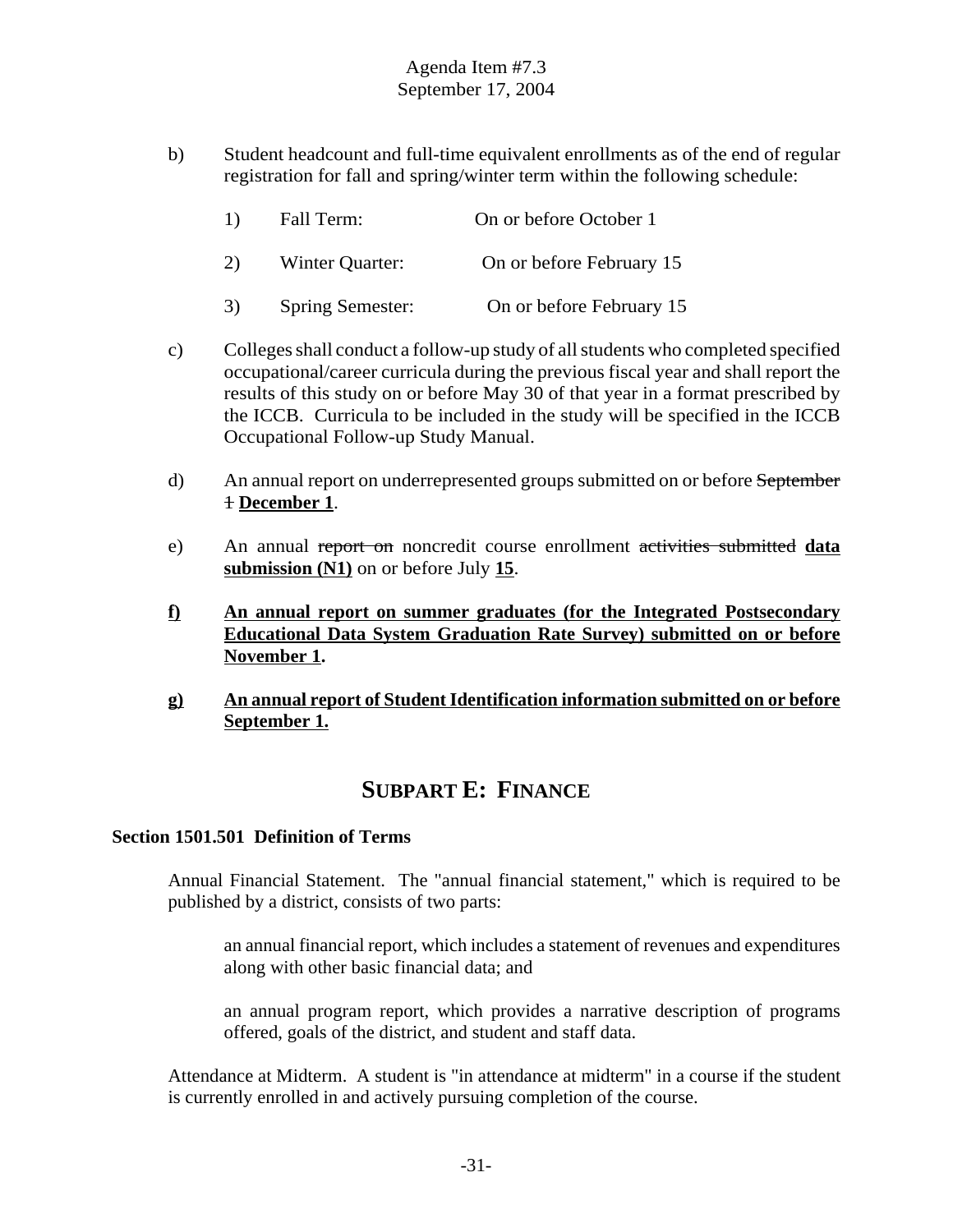Auditor. An auditor is a person who enrolls in a class without intent to obtain academic credit and whose status as an auditor is declared by the student, approved by college officials, and identified on college records prior to the end-of-registration date of the college for that particular term.

Capital Renewal Grants. Capital renewal grants are State grants allocated proportionally to each community college district based on the latest fall on-campus nonresidential gross square feet of facilities as reported to the ICCB. Such grants are to be utilized for miscellaneous capital improvements such as rehabilitation, remodeling, improvement, and repair; architect/engineer services; supplies, fixed equipment, and materials; and all other expenses required to complete the work.

Lincoln's Challenge Scholarship Grants. The Lincoln's Challenge Program is administered by the Illinois Department of Military Affairs. Upon successful completion of that program, students qualify for a scholarship to a community college. The Lincoln's Challenge Scholarship Grant is a special appropriation received by the ICCB from the Governor and the General Assembly. These scholarships provide an opportunity for graduates of Lincoln's Challenge to transition easily into higher education by enrolling in one of the **39** 40 public community college districts in which the student resides . The scholarship grants can be used to cover the cost of education that includes tuition, books, fees, and required educational supplies.

Residency - Applicability-Verification of Status. As part of verification that its credit hours are eligible to receive ICCB grants, each community college district shall **submit its** adopt a process for verifying the residency status of its students and shall file a description of this process with **to** the ICCB **each year with its certification of credit hours in accordance with 110 ILCS 805/2-16.02 as part of the annual external audit** by July 1, 1990. The process shall include the methods for verifying residency as defined in the general provisions, special State provisions, and district provisions of this subsection. Each district shall file descriptions of any revisions to its process with the ICCB prior to their implementation.

Residency - General Provisions. The following provisions apply both to State and district residency definitions:

To be classified as a resident of the State of Illinois or of the community college district, each student shall have occupied a dwelling within the State or district for at least 30 days immediately prior to the date established by the district for classes to begin.

The district shall maintain documentation verifying State or district residency of students.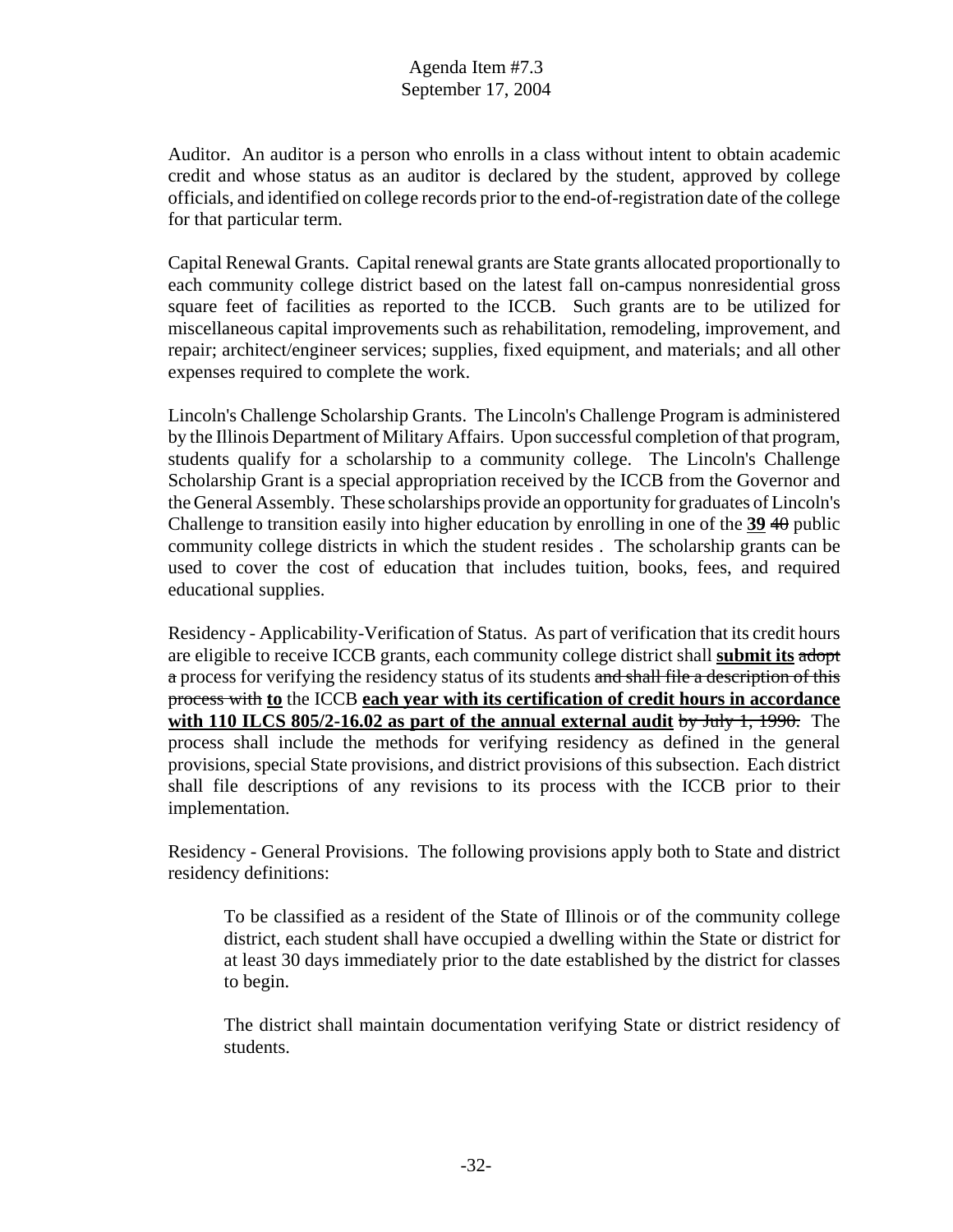Students occupying a dwelling in the State or district who fail to meet the 30-day residency requirement may not become residents simply by attending classes at a community college for 30 days or more.

Students who move from outside the State or district and who obtain residence in the state or district for reasons other than attending the community college shall be exempt from the 30-day requirement if they demonstrate through documentation a verifiable interest in establishing permanent residency.

Residency - District Provisions. Students shall not be classified as residents of the district where attending even though they may have met the general 30-day residency provision if they are:

federal job corps workers stationed in the district;

inmates of state or federal correctional/rehabilitation institutions located in the district;

full-time students attending a postsecondary educational institution in the district who have not demonstrated through documentation a verifiable interest in establishing permanent residency; and

students attending under the provisions of a chargeback or contractual agreement with another community college.

Residency - Special State Provisions. Students shall be classified as residents of the State without meeting the general 30-day residency provision if they are:

federal job corps workers stationed in Illinois;

members of the armed services stationed in Illinois;

inmates of State correctional/rehabilitation institutions located in Illinois; or

employed full time in Illinois.

Special Initiatives Grants. Special initiatives grants provide funds for conducting special initiatives activities.

Special Initiatives Activities. Special initiatives activities are defined each year in a request for proposal process. All colleges will have the opportunity to apply for funds to conduct such approved special initiatives activities. Special initiatives activities are based upon criteria as specified in terms outlined in a grant agreement between the college and the ICCB.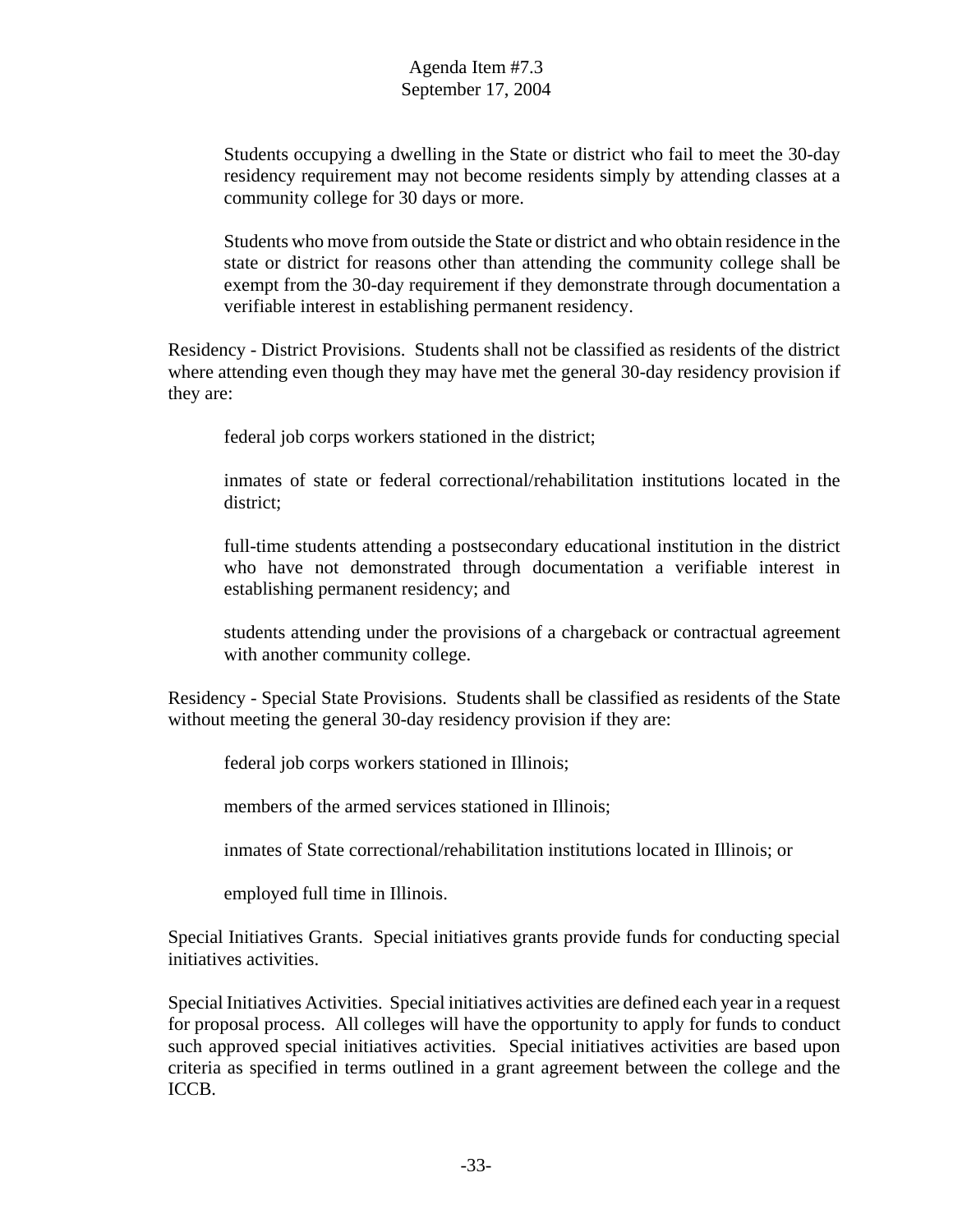#### **Section 1501.503 Audits**

- a) External Audits.
	- 1) **Two** Three copies of the annual external audit shall be submitted to the ICCB on or before October 15, following the close of the fiscal year. If the audit cannot be completed by this date, the district may submit a request for extension of time to the President/CEO before October 1, following the close of the fiscal year. This request shall be accompanied by an explanation of the circumstances which cause the report to be delayed along with an estimated date for submission.
	- 2) Each audit report shall contain financial statements composed of the funds established in Section 1501.511, a comment on internal control, a comment on basis of accounting, uniform financial statements prepared using the modified accrual basis of accounting, a certificate of chargeback verification and a state grant compliance section which shall include a schedule of enrollment data, a verification of enrollment data, a description of the process for verifying residency status, a schedule of the district equalized assessed valuation, schedules for the restricted/special initiative grants distributed by the ICCB and received by the district in the manner and format established by the ICCB, and a schedule of federal financial assistance and related reports as prescribed by the federal Office of Management and Budget.

Each ICCB restricted or special initiatives grant shall verify that grant funds received by the district were expended in the manner designated by the ICCB. The ICCB shall designate allowable expenditures for each of the restricted or special initiatives grants to include, but not be limited to, salary and benefits, contractual services, materials, instructional and office equipment, staff development, and travel. The external audit shall include an auditor's report on compliance with State requirements, along with a balance sheet and a statement of revenues and expenditures based upon an understanding of the  $(1)$  purpose of the grant,  $(2)$  allowable expenditures,  $(3)$ expenditure limitations, (4) grant administrative standards, and (5) transfer of funds, if applicable.

b) Confirmation of ICCB Grants. For the purposes of confirming district records, each district shall **provide a copy of the ICCB allocation of grants to its** request that its external auditor request from the ICCB a report of grants received by the district during the fiscal year. Each district shall notify its independent external auditing firm

of this **information and** requirement and will instruct that firm to make the **any** request**s for confirmation directly to the ICCB.** using the format prescribed by the Board.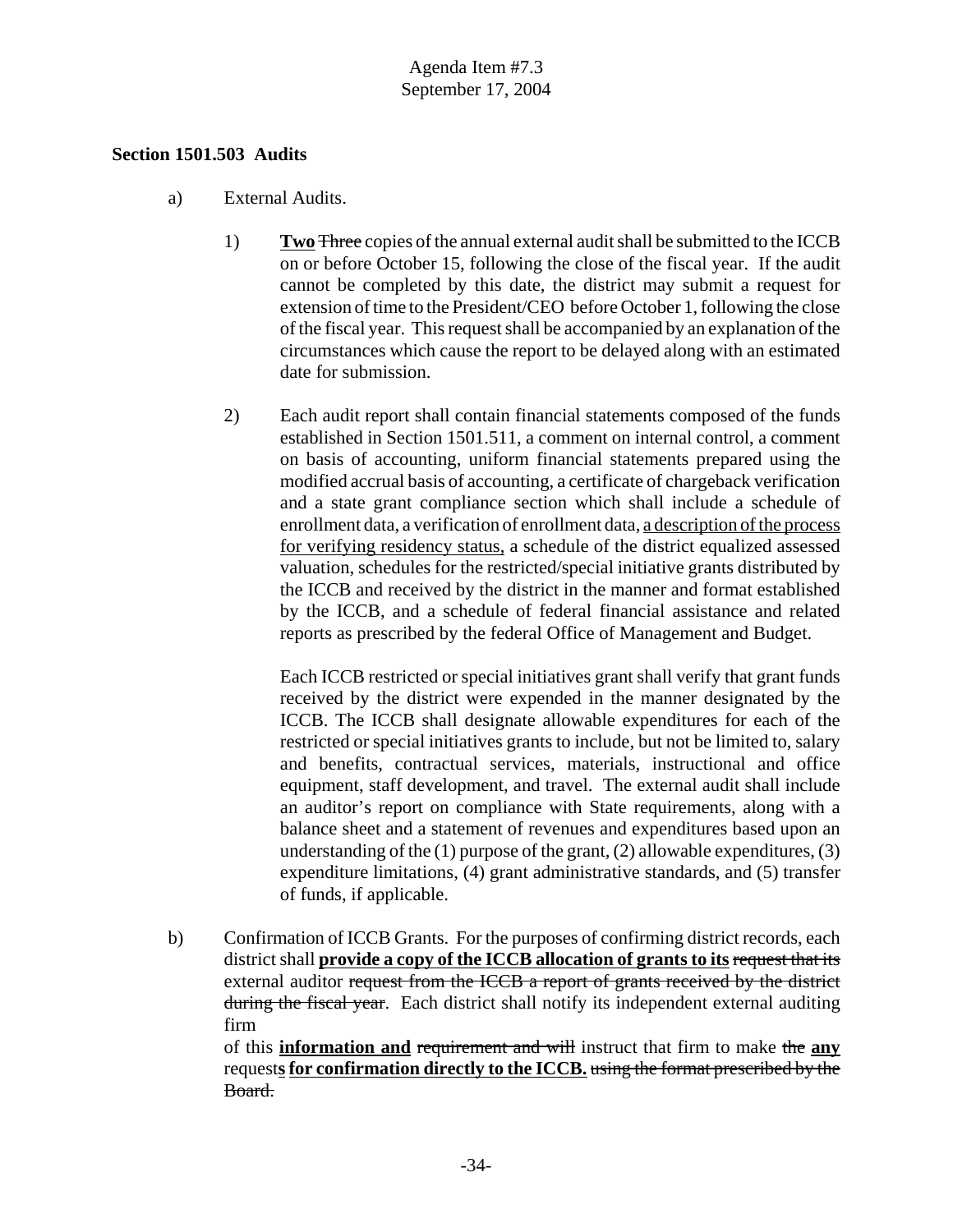- c) Upon completion of the external audit, the district shall reconcile its audited expenditures to previously submitted unit cost data. The reconciliation shall be submitted on forms provided by the ICCB.
- **d) Upon completion of the external audit, the district shall reconcile its audited expenditures to the fiscal year audited uniform financial reporting system data. The reconciliation shall be submitted on forms provided by the ICCB.**

#### **Section 1501.510 Reporting Requirements**

Each college shall submit the items listed below in a format prescribed by the ICCB and according to the schedules indicated**:**

- a) Fiscal year-to date unaudited uniform financial reporting system data by July 31 for the period July 1 - June 30 of the previous fiscal year.
- b) Resource allocation and management planning (RAMP) data by July 1 of each year.
- c) **Construction in progress** Square footage and acreage (facility information) by are due August 1 of each fiscal year.
- d) Unit cost data **in a format prescribed by the ICCB** for the previous fiscal year by September 1 following the end of that fiscal year.
- e) A survey of local budget and tax extensions and collections by September 1 of each year.
- ef) **F3, F6, B3, and R3 facilities data submission to report existing space in use for educational purposes at the end of the fiscal year (June 30) by September 1 following the end of the fiscal year.**
- fg) Annual fiscal year audited uniform financial reporting system data **and an audit/ fiscal year audited uniform financial reporting system data reconciliation statement** by October 15 following the end of the previous fiscal year.
- gh) An Audit/Unit Cost Reconciliation Statement(**s)** by October 15 of each year.
- hi) Fiscal year-to-date unaudited uniform financial reporting system data by January 31 for the period July 1 - December 31.
- ij) Certificate of Tax Levy by January 31 of each year.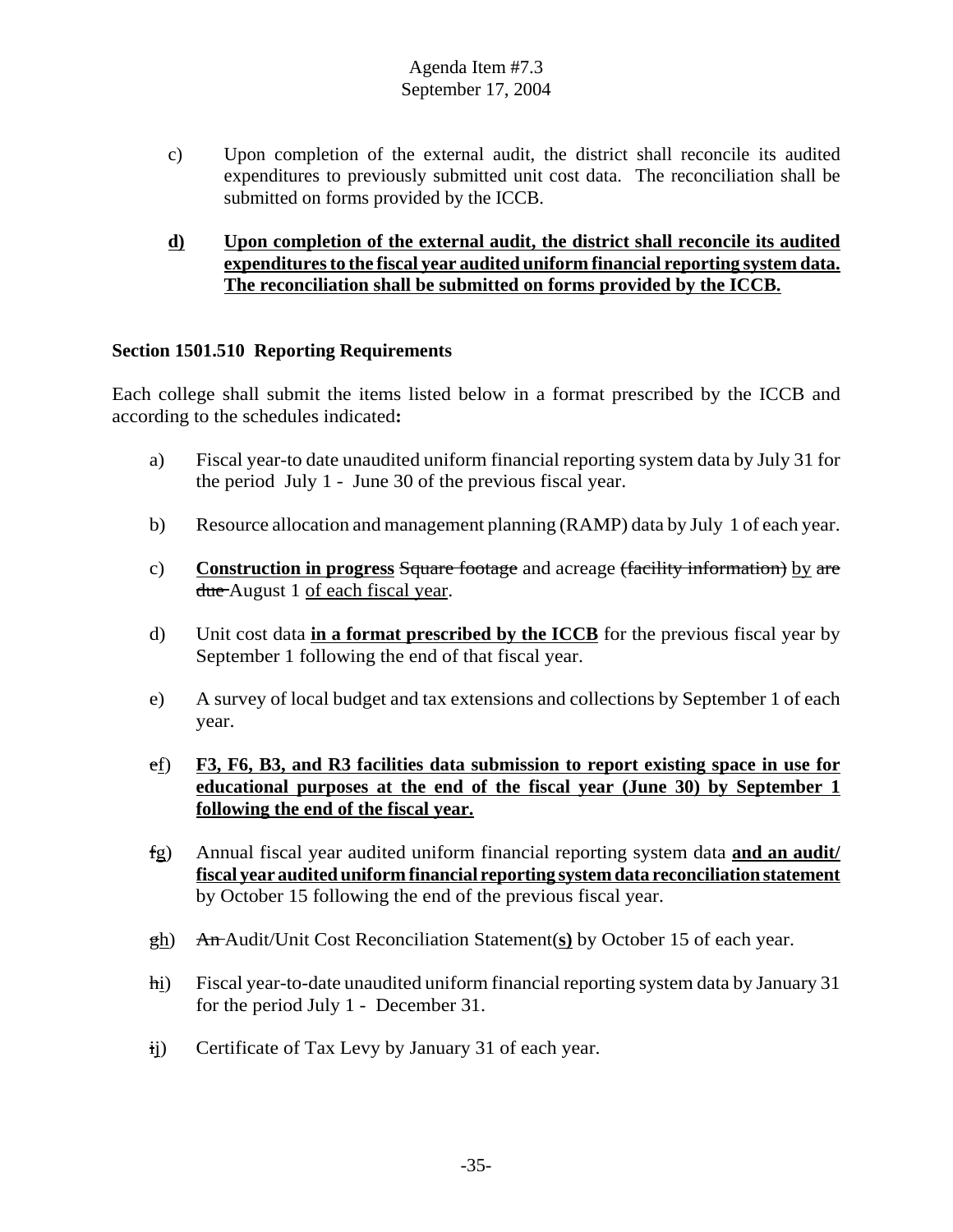# **SUBPART F: CAPITAL PROJECTS**

## **Section 1501.602 Approval of Capital Projects**

- a) Notwithstanding any provision to the contrary [see subsection b and Section 1501.604(b)], requests for approval of capital projects shall be submitted to the ICCB on the forms prescribed by the ICCB.
- b) A project requiring the expenditure of state or local funds for purchase, construction, remodeling, or rehabilitation of physical facilities at a primary or secondary site shall have prior ICCB approval, except the following:
	- 1) locally funded projects that meet the definition of a maintenance project as defined in ICCB Rule 1501.601, or
	- 2) locally funded projects that result in no change in room use, or
	- 3) locally funded projects for which the total estimated cost is less than \$250,000.
- c) A**n updated** District Site and Construction Master Plan shall be filed with the ICCB by July 1 of the year in which the district undergoes its recognition evaluation  $\frac{1}{2}$ , 1991. The purpose of the plan is to apprize the ICCB of possible primary site new construction and secondary site acquisition/construction plans for the next five three years throughout the district. The plan should be updated, as needed, to ensure that any project submitted for approval has been reflected in the district plan on file with the ICCB at least two months prior to submission of the project. Any primary site new construction or secondary site acquisition/construction projects must be reflected in the plan in order to receive consideration for approval. The plan, at a minimum, shall consist of a map of the district showing the location of all facilities owned by the district or leased for a period exceeding five years and a narrative describing the district's:
	- 1) Current permanent facilities where additions are planned.
	- 2) General plans for future site acquisition or acquisition/construction of permanent facilities either on the primary site or secondary sites. The location may be identified in terms of the general geographic area within the district.
	- 3) Proposed schedule for acquiring additional sites, constructing additions to existing facilities, or acquiring/constructing new permanent facilities.
	- 4) The intended use of all proposed site acquisitions and facility acquisition/ construction.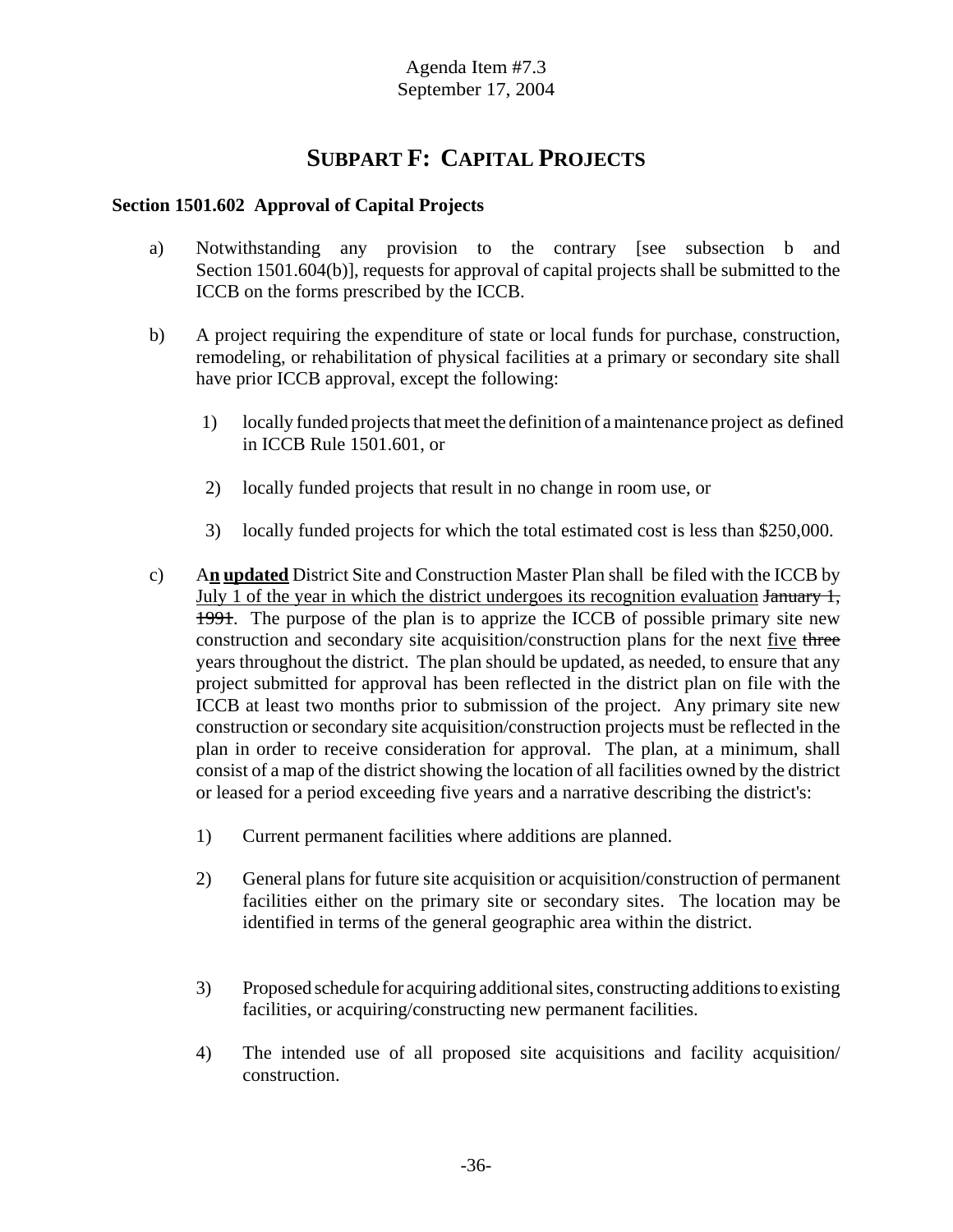d) The authority to approve locally funded projects is delegated to the President/CEO of the ICCB, who shall in turn report such actions to the ICCB.

## **Section 1501.603 State-Funded Capital Projects**

- f) Construction Standards. The following standards listed in this subsection shall be applied in the design and construction of facilities.
	- 1) Building Efficiency. Campus wide building efficiency should be at least 70 percent. However, individual buildings may be below this level if they are high-rise (four or more floors), include a large number of small classrooms and/or labs, or if a large portion of the building is designed for custodial or mechanical purposes to serve the entire campus.
	- 2) Facilities Codes. All construction, remodeling, and rehabilitation of facilities shall be in compliance with the following standards:
		- A) All incorporations by reference refer to the standards on the date specified and do not include any additions or deletions subsequent to the date specified:
			- i) International Uniform Building Code (International Conference of Building Officials, Whittier, California, 1988) or BOCA Basic/National Building Code, 1987 Edition (Building Officials and Code Administrators International, Inc., 2003 Edition (International Code Council, 4051 W. Flossmoor Rd., Country Club Hills, Illinois 60478-5795).
			- ii B) International BOCA Basic/National Mechanical Code, 1987 Edition (Building Officials and Code Administrators International, Inc., 2003 Edition (International Code Council, 4051 W. Flossmoor Rd., Country Club Hills, Illinois 60478-5795).
			- iii  $\Theta$ ) National Electrical Code, (NFPA 70, 2002 Edition (National Fire Protection Association, 1 Batterymarch Park, Quincy, Massachusetts  $02169-7471, +1988$ ).
			- iv National Fire Protection Association 101, Life Safety Code, 2003 Edition (National Fire Protection Association, 1 Batterymarch Park, Quincy, Massachusetts 02169-7471.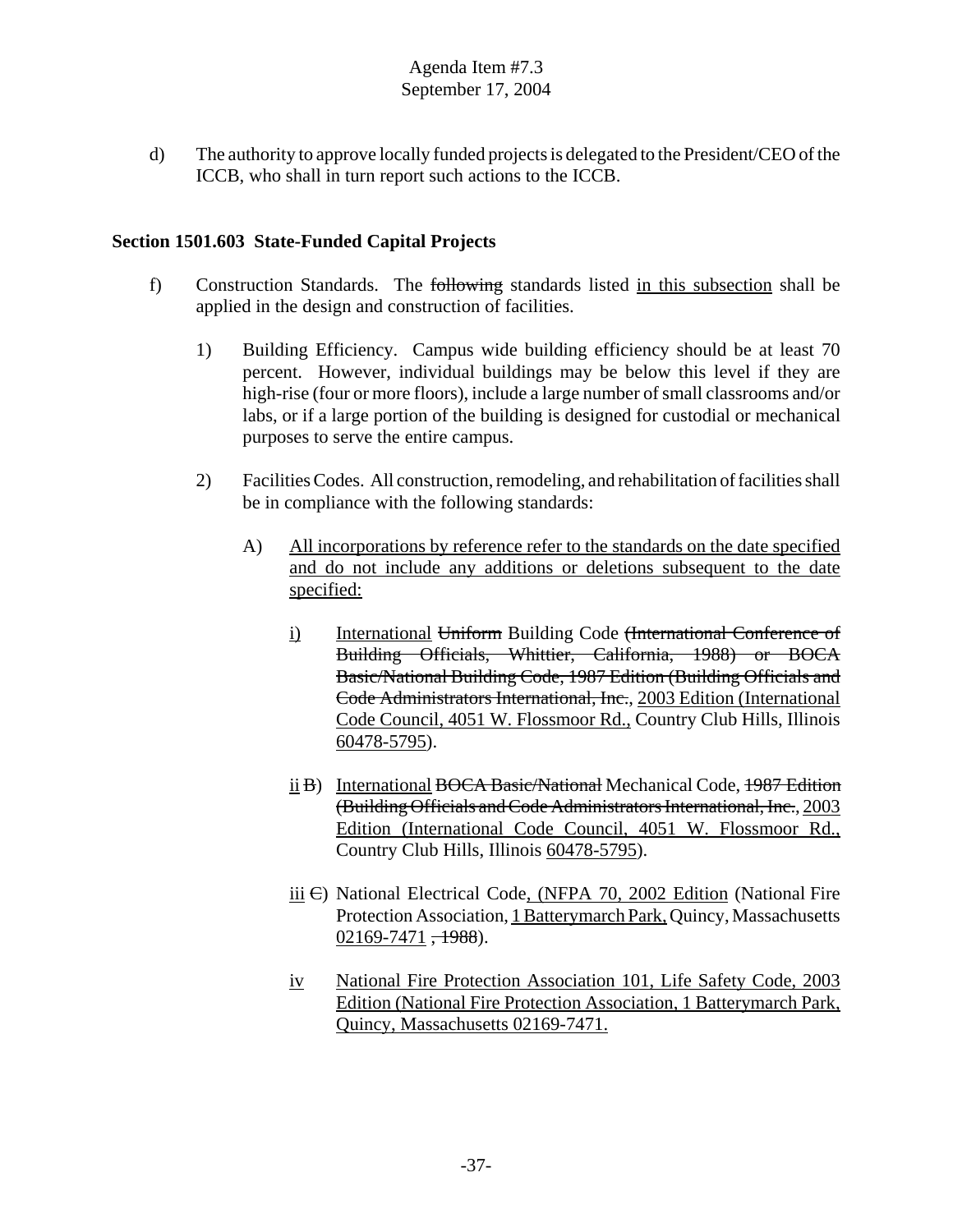- v ASHRAE Standard 90.1-2001, Energy Standard for Buildings Except Low-Rise Residential Buildings, 2001 Edition (American Society of Heating, Refrigeration, Air Conditioning Engineers, 1791 Tullie Circle, Atlanta, Georgia 30329).
- B) Illinois administrative rules that are referenced in this Part are:
	- i <del>D</del>) Illinois Plumbing Code (77 Ill. Adm. Code 890).
	- ii  $\text{E}$ ) Illinois Accessibility Code (71 Ill. Adm. Code 400).
	- $\overline{iii}$  F) Fire Prevention and Safety (41 Ill. Adm. Code 100).
- G) National Fire Protection Association 101 Life Safety Code (National Fire Protection Association , Quincy, Massachusetts, 1988).
- H) ASHRAE 90-80 Energy Conservation in New Building Design (American Society of Heating, Refrigeration, Air Conditioning Engineers, Atlanta, Georgia, 1980).
- C I) Any local building codes that may be more restrictive than the code listed above.
- 3) State of Illinois Building Related Requirements. To assist the architect in determining which codes might be applicable to a project, the Capital Development Board (CDB) Division of Building Codes and Regulations has assembled a Directory of Illinois Building Related Requirements that lists all the statutory requirements relative to State construction. It also includes a table of primary codes/standards/specifications for State of Illinois building requirements. This directory is available from the CDB Division of Building Codes and Regulations website (www.ibc.state.il.us) or by calling (217) 557-7500.

#### **Section 1501.607 Reporting Requirements**

Each college shall submit the items listed below in a format prescribed by the ICCB and according to the schedules indicated;

- a) Progress reports (as of December 31) of all construction projects by January **3**1 of each year.
- b) Course resource data **(S6 and S7 data)** showing the facilities used by each course offered for credit during the fall term within thirty (30) days after the end of the term.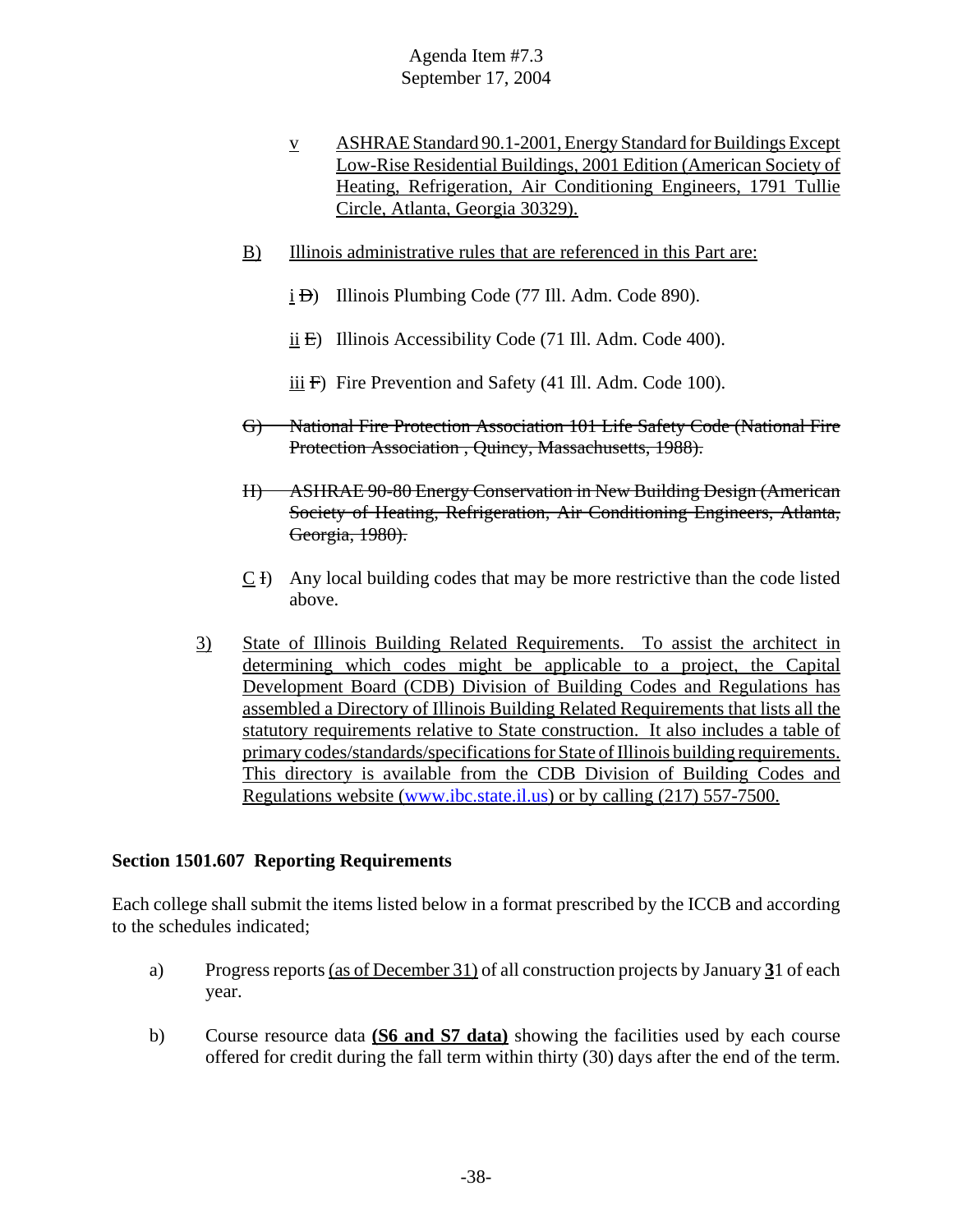**Facility identifiers, building identifiers, and room identifiers reported in the course resource data should match identifiers that will be reported in the F3, F6, B3, and R3 records at the end of the current fiscal year.**

c) An inventory of its facilities and an update of this inventory annually **by September 1 immediately following the end of the fiscal year** as of the fall term within sixty (60) days after the end of the fall term. **Such facilities data (F3, F6, B3, and R3 records) shall be submitted in the format designated by the ICCB and shall represent existing facilities in service at June 30 of the fiscal year just ended.**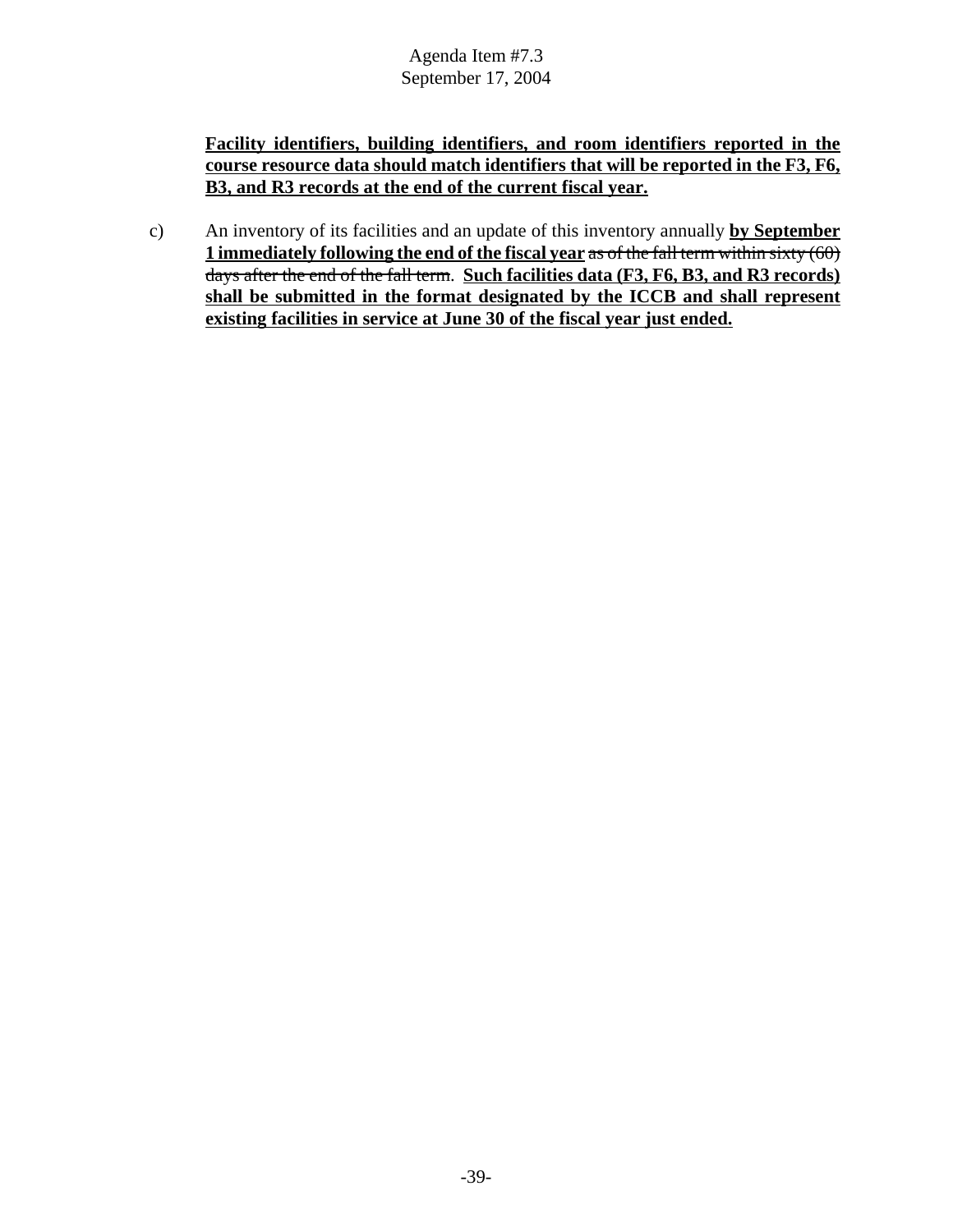#### Illinois Community College Board

## **CERTIFICATION OF ELIGIBILITY FOR SPECIAL TAX LEVY (CHAPTER 122, PARAGRAPH 3-14.3)**

Section 3-14.3 of the Public Community College Act allows districts eligible for equalization grants in fiscal year 2004 or fiscal year 2005 to levy up to or at the combined statewide average tax rate for educational and operations and maintenance purposes if they currently are levying less than that amount. The ICCB is required to certify the eligibility of districts to levy by November 1 of each year.

#### **RECOMMENDED ACTION**

It is recommended that the following motion be adopted:

The Illinois Community College Board hereby certifies that the following community college districts were (1) eligible to receive equalization grants either in fiscal year 2004 or fiscal year 2005 and (2) had combined educational and operations and maintenance purposes tax rates less than 24.89 cents per \$100 of equalized assessed valuation and are, therefore, eligible to levy at a combined educational and operations and maintenance purposes rate up to and including 24.89 cents per \$100 of equalization assessed valuation in accordance with the provisions of Section 3-14.3 of the Public Community College Act:

> Black Hawk College City Colleges of Chicago Heartland Community College Illinois Valley Community College Kankakee Community College Lake Land College Moraine Valley Community College Prairie State College Carl Sandburg College South Suburban College Southwestern Illinois College John Wood Community College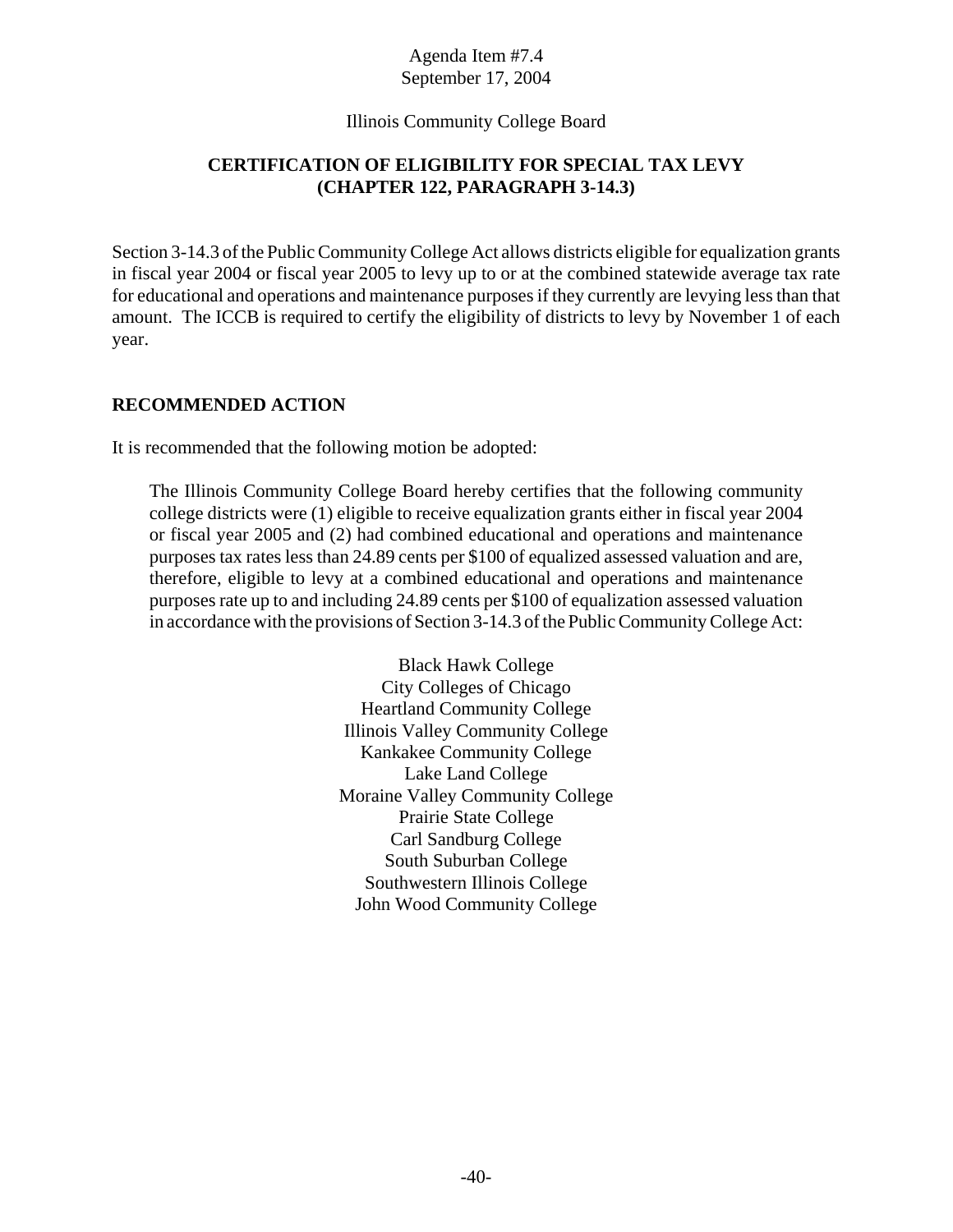**BACKGROUND**. Pursuant to Section 3-14.3 of the Public Community College Act, the following table identifies the eligible districts and the additional levy authority they have, should they choose to exercise it, along with an estimate of how much additional tax revenues will be available because of this additional levy authority.

| <b>District</b>                 | <b>Current</b><br><b>Combined</b><br><b>Maximum</b><br><b>Authorized</b><br><b>Operating</b><br><b>Tax Rates</b> | <b>Additional</b><br><b>Tax Rate</b><br><b>Authority</b> | <b>Estimated</b><br><b>Additional</b><br><b>Tax Revenue</b> |
|---------------------------------|------------------------------------------------------------------------------------------------------------------|----------------------------------------------------------|-------------------------------------------------------------|
| <b>Black Hawk</b>               | 19.00¢                                                                                                           | 5.89 $\varphi$                                           | \$<br>1,626,542                                             |
| <b>City Colleges of Chicago</b> | 22.50¢                                                                                                           | $2.39\mathcal{C}$                                        | \$<br>10,832,462                                            |
| Heartland                       | 22.50¢                                                                                                           | $2.39\mathcal{C}$                                        | \$<br>728,365                                               |
| <b>Illinois Valley</b>          | $17.00\text{\textdegree}$                                                                                        | $7.89\mathcal{C}$                                        | \$<br>1,826,098                                             |
| Kankakee                        | 18.00¢                                                                                                           | 6.89¢                                                    | \$<br>1,141,296                                             |
| Lake Land                       | 18.00¢                                                                                                           | 6.89¢                                                    | \$<br>1,359,971                                             |
| Moraine Valley                  | 22.50¢                                                                                                           | $2.39\mathcal{C}$                                        | \$<br>2,047,466                                             |
| <b>Prairie State</b>            | $23.54\mathcal{C}$                                                                                               | 1.35¢                                                    | \$<br>396,858                                               |
| Sandburg                        | $22.00\text{\textdegree}$                                                                                        | 2.89¢                                                    | \$<br>370,437                                               |
| South Suburban                  | 17.50¢                                                                                                           | $7.39\mathcal{C}$                                        | \$<br>2,449,295                                             |
| Southwestern                    | 16.00¢                                                                                                           | $8.89\mathcal{C}$                                        | \$<br>3,846,883                                             |
| John Wood                       | $22.50\text{\textdegree}$                                                                                        | $2.39\mathcal{C}$                                        | \$<br>226,304                                               |
|                                 |                                                                                                                  |                                                          | \$<br>26,851,978                                            |

The additional levy authority is subject to "backdoor" referendum. Within ten days after the adoption of a resolution expressing the district's intent to levy all or a portion of the additional taxes, the district is required to publish notice of its intent. A petition signed by 10 percent or more of the registered voters in the district will cause the proposed increase to be placed on the ballot at the next regularly scheduled election. A 30-day period is allowed for such a petition to be received.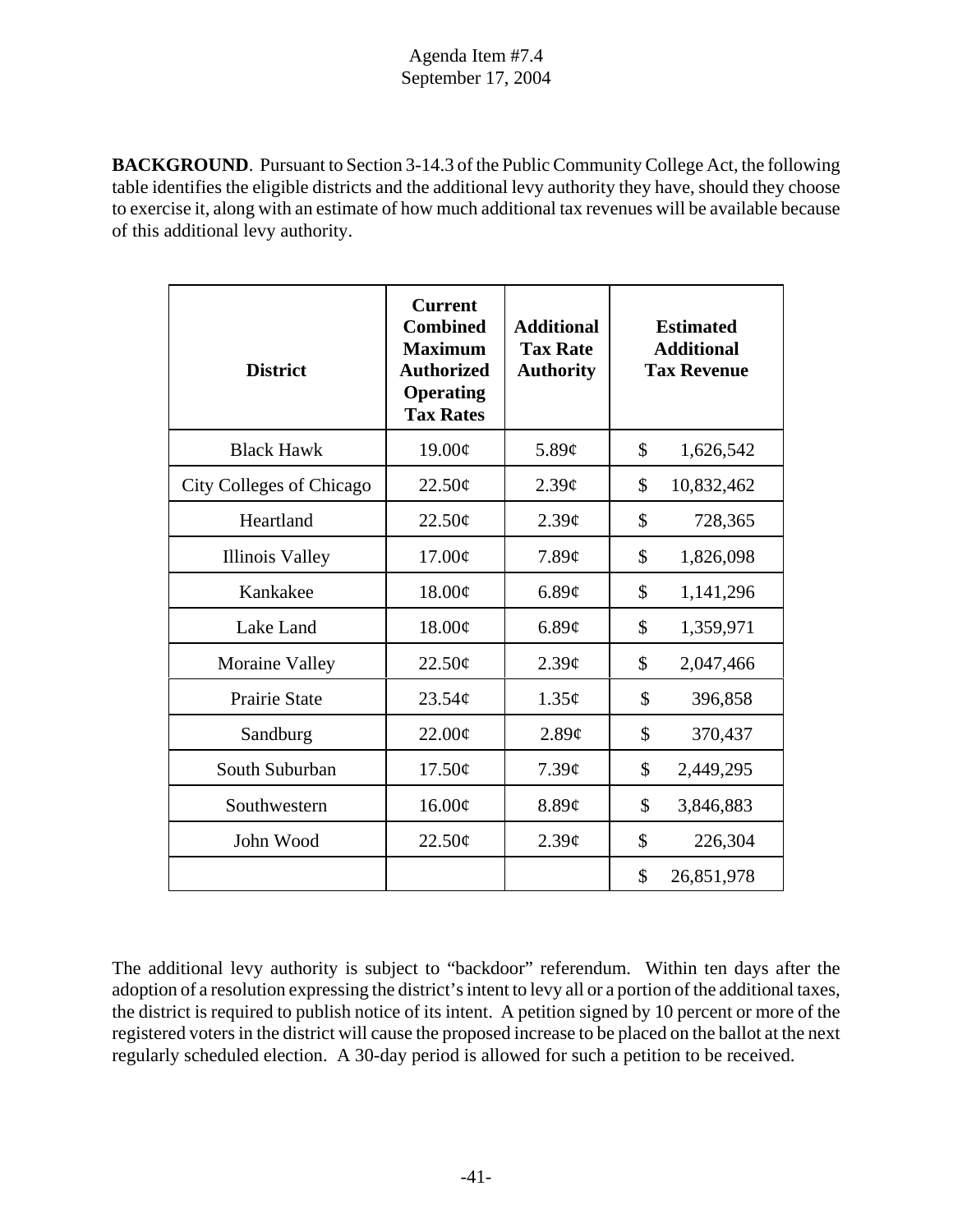This special tax levy authority does not circumvent tax cap legislation. All tax cap legislation is still applicable to those districts that fall under it. The following districts that are eligible for the special tax levy are also subject to tax cap legislation:

> City Colleges of Chicago Moraine Valley Prairie State South Suburban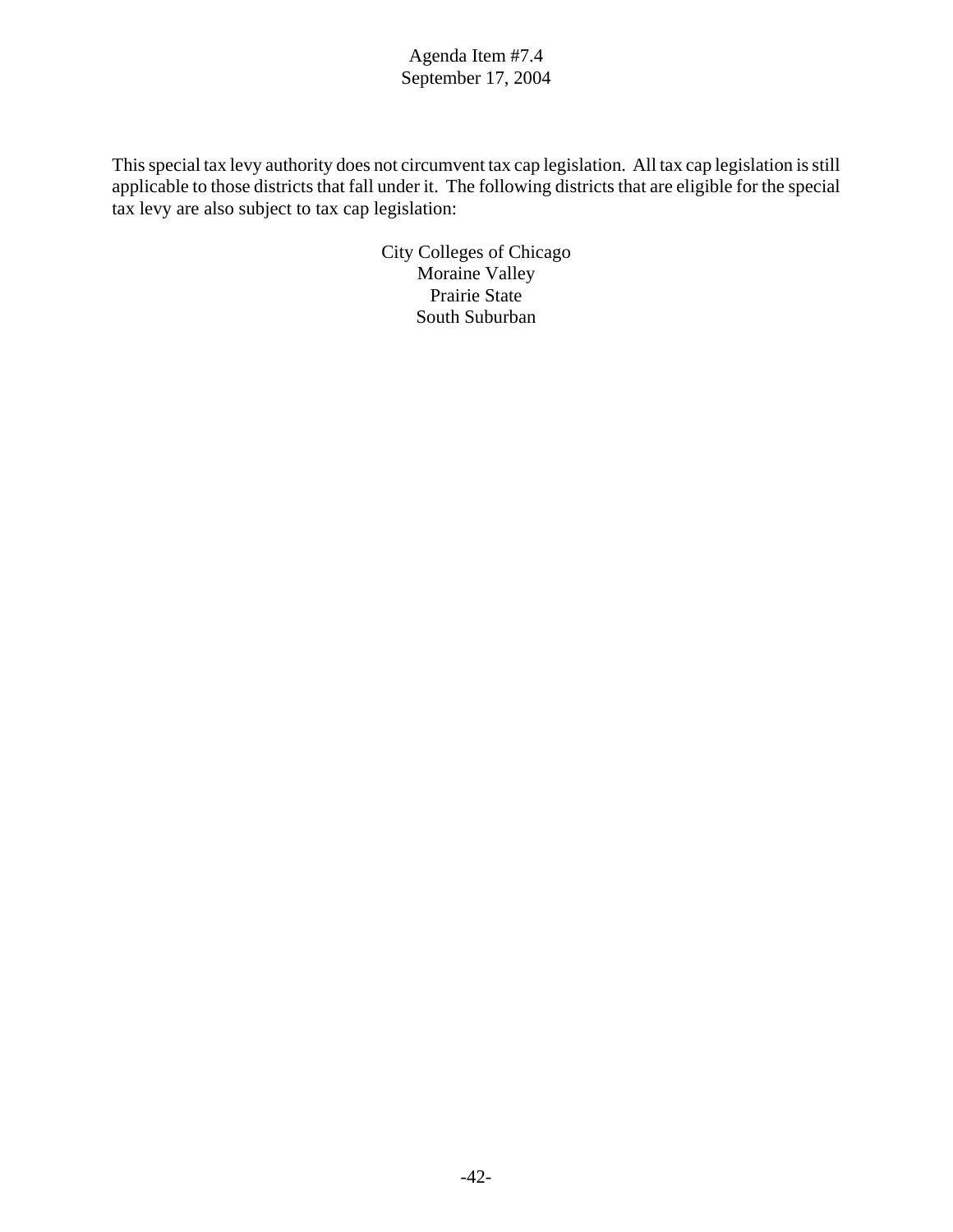#### Illinois Community College Board

#### **ILLINOIS COMMUNITY COLLEGE BOARD ADVISORY COMMITTEE MEMBER APPOINTMENTS**

Each year, the President/CEO as authorized by the Illinois Community College Board appoints representatives to its advisory committees. Memberships are either at-large appointments selected by the Illinois Community College Board staff, appointments recommended by various community college organizations, or ex officio members who represent committees of various relevant organizations. The latter appointments change as the groups' committee leadership positions change. All other new appointments are for three-year terms beginning July 1, 2004 and ending June 30, 2007, except for those vacancies created by resignations during the year.

The advisory committees perform a critical service to the Illinois Community College Board in that they provide input from a local perspective on issues that affect the entire system. Currently, the Board has four advisory committees. The Finance Advisory Committee, under the leadership of Don Wilske, Chief Financial Officer, provides input on system budget development and policy issues dealing with system finance. The MIS/Research Advisory Committee, working with Scott Parke, Senior Director for Policy Studies, reviews all issues pertaining to research and data collection activities of the Board. The Program Advisory Committee, staffed by Carol Lanning, Senior Director for Program Planning and Accountability, assists staff with developing proposed policy regarding curricula and accountability matters. The Student Advisory Committee is the fourth committee whose members are selected by their respective colleges.

Attached for your information is the list of committee members on the Finance, MIS/Research, and Program Advisory Committees for fiscal year 2005.

#### **INFORMATION ONLY**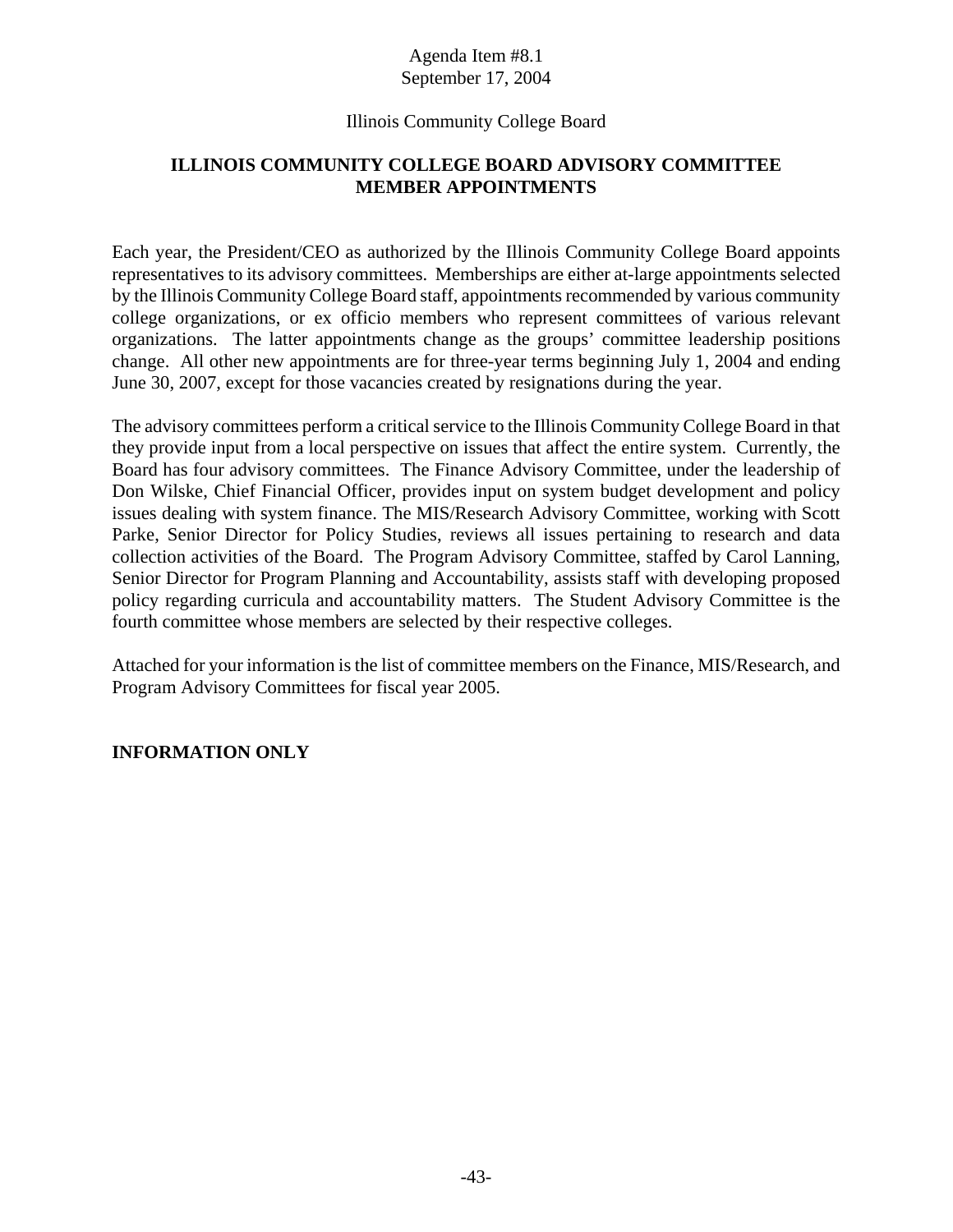## **Revised**

#### Agenda Item #8.1 September 17, 2004

#### **ILLINOIS COMMUNITY COLLEGE BOARD ADVISORY COMMITTEE MEMBERS 2004-2005**

#### Finance Advisory Committee

- 1. Ron Ally Vice President for Administrative Services, McHenry County College At Large (2006)
- 2. Gary Davis Executive Director, Illinois Community College Trustees Association (ICCTA) Ex Officio
- 3. Abe Eshkenazi Vice Chancellor, Finance, City Colleges of Chicago Ex Officio
- 4. **Ed Forst,** Dean, Arts and Sciences, Triton College Illinois Council of Community College Administrators (ICCCA) Ex Officio
- 5. **Mark Kern**  President, Rend Lake College Vice Chair, Presidents Council Finance Committee - Ex Officio
- 6. Brad McCormick Dean, Business Affairs, Southeastern Illinois College At Large (2005)
- 7. **Jim Rock** Vice President, Administrative Services, College of Lake County At Large (2007)
- 8. **Michael Shirley -** President, Elgin Community College Chair, Presidents Council Finance Committee - Ex Officio
- 9. **Sean Sullivan** Vice President, Business Services, Triton College Chair, Illinois Community College Chief Financial Officers (ICCCFO) - Ex Officio
- 10. **Roger Tuttle** Trustee, Heartland Community College Illinois Community College Trustees Association (ICCTA) (2007)
- 11. **Kevin Weston** Faculty, Rend Lake College Illinois Community College Faculty Association (ICCFA) (2007)
- 12. **Will Wetzel** Student, Richland Community College Student Advisory Committee Member Ex Officio
- 13. **TBA** Vice President Chief Academic Officers (2007)

#### MIS/Research Advisory Committee

- 1. Clay Baitman Vice President for Instruction, Southwestern Illinois College Chief Academic Officers (CAO) (2006)
- 2. **Jonita M. Ellis** Director, Academic & Administrative Services, Triton College At Large (2007)
- 3. Lon Feuerhelm Production & Operations Manager, Southwestern Illinois College At Large (2005)
- 4. Antonio Gutierrez-Marquez Associate Vice Chancellor for Planning & Research, City Colleges of Chicago - At Large (2006)
- 5. **Meghan Kennedy** Student, Carl Sandburg College Student Advisory Committee Member Ex Officio